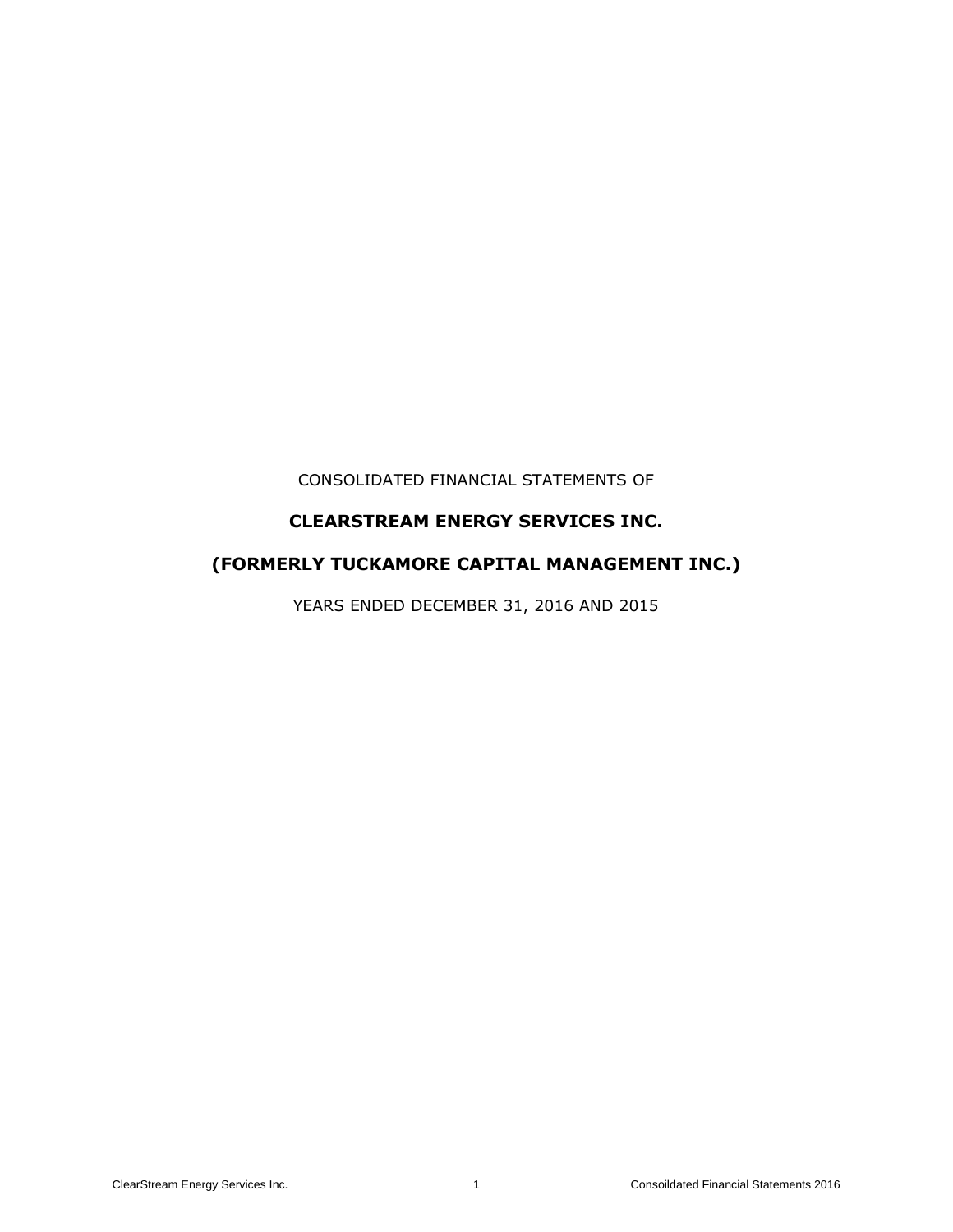## MANAGEMENT'S RESPONSIBILITY FOR FINANCIAL STATEMENTS

The consolidated financial statements of ClearStream Energy Services Inc. ("ClearStream") and all of the information in the annual report are the responsibility of management, including responsibility for establishing and maintaining disclosure controls and procedures and internal control over financial reporting to provide reasonable assurance that the information used internally by management and disclosed externally is complete and reliable in all material respects. Management has evaluated the effectiveness of the disclosure controls and procedures and internal controls over financial reporting and has concluded that they are effective.

The consolidated financial statements have been prepared by management in accordance with International Financial Reporting Standards and include certain estimates that are based on management's best judgments. Actual results may differ from these estimates and judgments. Management has ensured that the consolidated financial statements are presented fairly in all material respects.

Management has developed and maintains a system of internal control to provide reasonable assurance that ClearStream's assets are safeguarded, transactions are accurately recorded, and the consolidated financial statements report ClearStream's operating and financial results in a timely manner. Financial information presented elsewhere in the annual report has been prepared on a consistent basis with that in the consolidated financial statements.

The Board of Directors of ClearStream annually appoints an Audit Committee (the "Committee") comprised of Independent Directors. This Committee meets regularly with management and the auditors to review significant accounting, reporting and internal control matters. The auditors have unrestricted access to the Committee. The Committee reviews the consolidated financial statements, Management's Discussion & Analysis, the external auditors' report and the annual report. The Committee reports its findings to the Board of Directors for their consideration in approving the consolidated financial statements for issuance to the shareholders. The Committee also considers, for review by the Board of Directors and approval by the shareholders, the engagement or reappointment of the external auditors.

Ernst & Young LLP, an independent firm of Chartered Professional Accountants, was appointed by the shareholders to audit the consolidated financial statements in accordance with Canadian generally accepted auditing standards. Ernst & Young LLP has provided an independent auditors' report.

childrense

John W. Cooper Gary Summach Cooper Gary Summach Cooper Gary Summach Cooper Gary Summach Cooper Gary Summach Co Chief Executive Officer Chief Financial Officer

Calgary, Canada March 6, 2017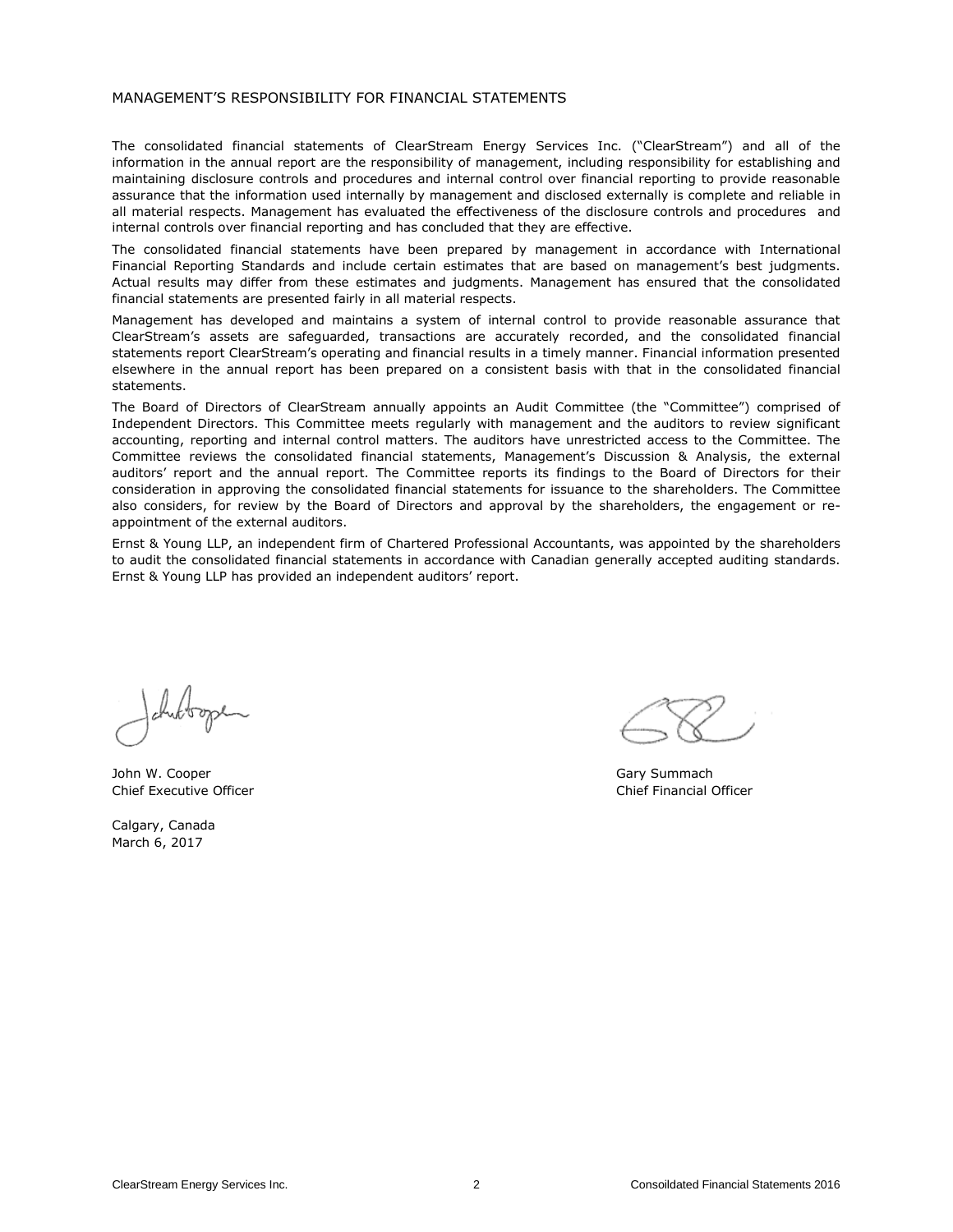## **INDEPENDENT AUDITORS' REPORT**

To the Shareholders of ClearStream Energy Services Inc. (formerly "Tuckamore Capital Management Inc.")

We have audited the accompanying consolidated financial statements of ClearStream Energy Services Inc., which comprise the consolidated balance sheets as at December 31, 2016 and 2015 and the consolidated statements of loss and comprehensive loss, shareholders' deficit and cash flows for the years then ended, and a summary of significant accounting policies and other explanatory information.

#### **Management's responsibility for the consolidated financial statements**

Management is responsible for the preparation and fair presentation of these consolidated financial statements in accordance with International Financial Reporting Standards, and for such internal control as management determines is necessary to enable the preparation of consolidated financial statements that are free from material misstatement, whether due to fraud or error.

#### **Auditors' responsibility**

Our responsibility is to express an opinion on these consolidated financial statements based on our audits. We conducted our audits in accordance with Canadian generally accepted auditing standards. Those standards require that we comply with ethical requirements and plan and perform the audit to obtain reasonable assurance about whether the consolidated financial statements are free from material misstatement.

An audit involves performing procedures to obtain audit evidence about the amounts and disclosures in the consolidated financial statements. The procedures selected depend on the auditors' judgment including the assessment of the risks of material misstatement of the consolidated financial statements, whether due to fraud or error. In making those risk assessments, the auditors consider internal control relevant to the entity's preparation and fair presentation of the consolidated financial statements in order to design audit procedures that are appropriate in the circumstances, but not for the purpose of expressing an opinion on the effectiveness of the entity's internal control. An audit also includes evaluating the appropriateness of accounting policies used and the reasonableness of accounting estimates made by management, as well as evaluating the overall presentation of the consolidated financial statements.

We believe that the audit evidence we have obtained in our audits is sufficient and appropriate to provide a basis for our audit opinion.

#### **Opinion**

In our opinion, the consolidated financial statements present fairly, in all material respects, the financial position of ClearStream Energy Services Inc. as at December 31, 2016 and 2015, and its financial performance and its cash flows for the years then ended in accordance with International Financial Reporting Standards.

#### **Emphasis of matter**

Without qualifying our opinion, we draw attention to Note 1(b) to the consolidated financial statements, which indicates that the Company incurred a net loss of \$45,730 during the year ended December 31, 2016 and continues to feel the effects of weak economic conditions. As stated in Note1 (b), these events or conditions, along with other matters as set forth in Note 1(b), indicate that a material uncertainty exists that may cast significant doubt on the Company's ability to continue as a going concern.

Ernet + Young LLP

March 6, 2017 **Chartered Professional Accountants**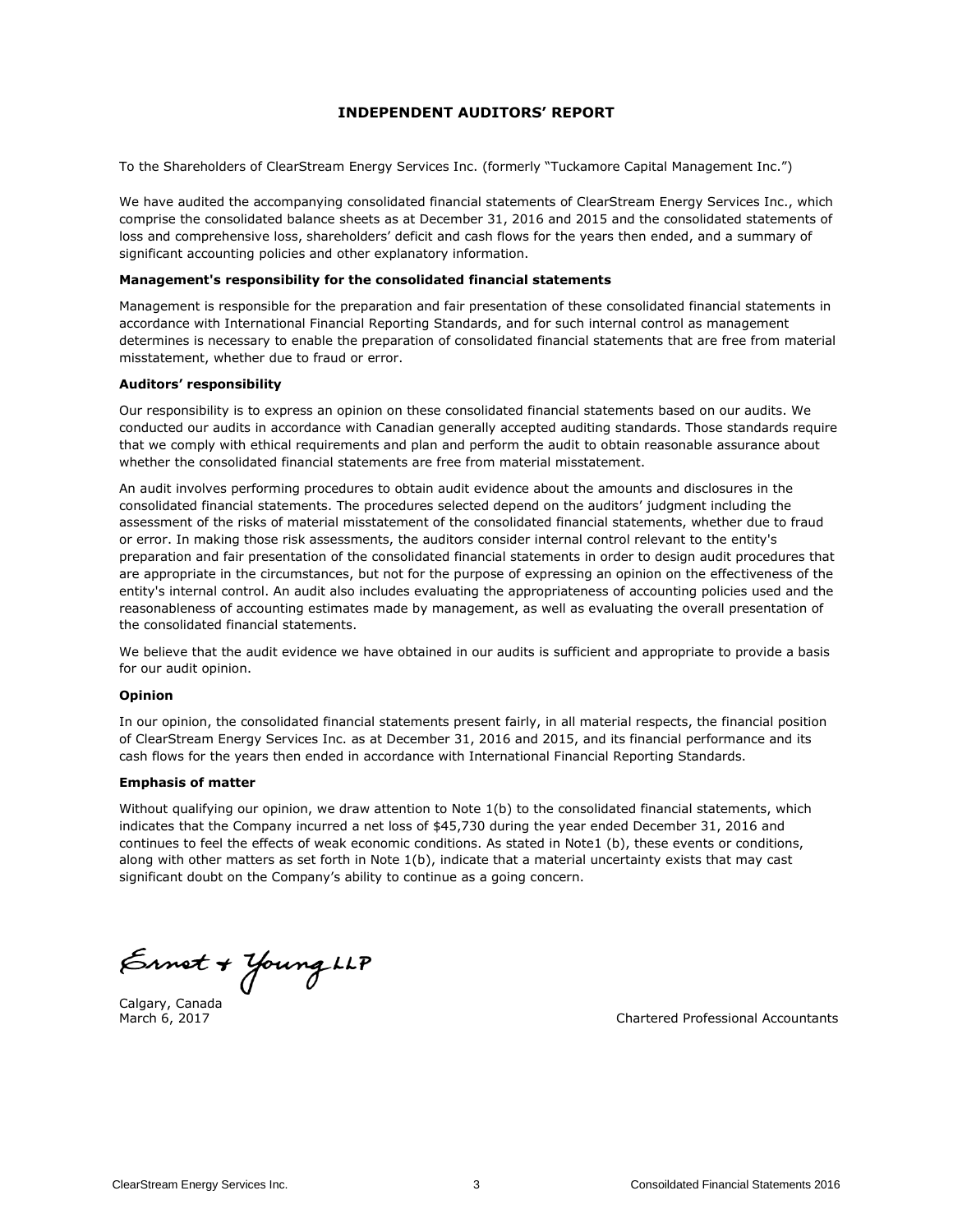# **Consolidated Balance Sheets**

(In thousands of Canadian dollars)

| As at December 31,                                            | 2016          | 2015          |
|---------------------------------------------------------------|---------------|---------------|
|                                                               |               |               |
|                                                               |               |               |
| Cash                                                          | \$<br>11,503  | \$<br>24,409  |
| Restricted cash (note 2)                                      | 980           | 4,380         |
| Accounts receivable (note 22)                                 | 46,928        | 76,089        |
| Inventories (note 3)                                          | 3,000         | 3,114         |
| Prepaid expenses and other                                    | 2,060         | 2,471         |
| Earn-out assets (note 4)                                      | 1,608         |               |
| Assets held for sale (note 12)                                |               | 54,310        |
| <b>Total current assets</b>                                   | 66,079        | 164,773       |
| Property, plant and equipment, net (note 5)                   | 24,745        | 30,873        |
| Goodwill and intangible assets (note 6)                       | 38,088        | 49,892        |
| Earn-out assets (note 4)                                      | 4,056         |               |
| Long-term investments (note 24)                               | 579           | 8,000         |
| Deferred financing costs (note 7)                             | 1,295         |               |
|                                                               |               |               |
| Total assets                                                  | \$<br>134,842 | \$<br>253,538 |
|                                                               |               |               |
|                                                               |               |               |
| Accounts payable and accrued liabilities                      | \$<br>26,848  | \$<br>32,132  |
| Deferred revenue                                              | 167           |               |
| Current portion of obligations under finance leases (note 11) | 3,902         | 4,685         |
| 8.00% secured debentures (note 8)                             |               | 174,311       |
| Senior credit facility (note 10)                              |               | 58,482        |
| Current liabilities of assets held for sale (note 12)         |               | 42,637        |
| Provision (note 13)                                           | 4,985         |               |
| <b>Total current liabilities</b>                              | 35,902        | 312,247       |
| ABL facility (note 7)                                         | 3,500         |               |
| Obligations under finance leases (note 11)                    | 2,915         | 6,347         |
| Senior secured debentures (note 8)                            | 171,642       |               |
| Convertible secured debentures (note 9)                       | 24,397        |               |
| <b>Total liabilities</b>                                      | 238,356       | 318,594       |
| Shareholders' deficit                                         | (103, 514)    | (65,056)      |
| <b>Total liabilities and shareholders' deficit</b>            | \$<br>134,842 | \$<br>253,538 |

The accompanying notes are an integral part of these consolidated financial statements.

Commitments (Note 13)

Signed on behalf of the Board of Directors,

 $7c1$ 

mulig

Fraser Clarke, Director **Peggy Mulligan, Director**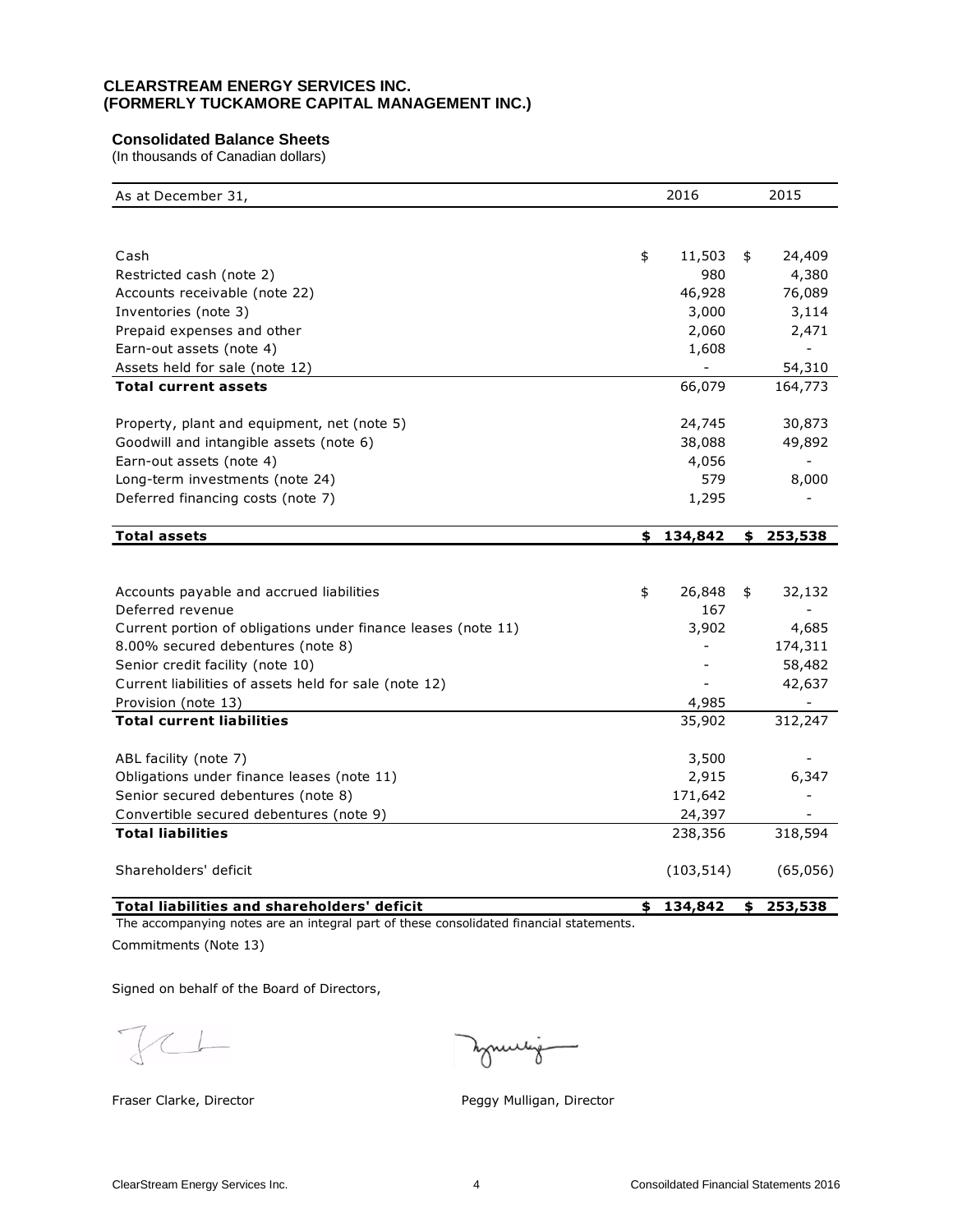# **Consolidated Statements of Loss and Comprehensive Loss**

(In thousands of Canadian dollars, except per share amounts)

| For year ended December 31,                                       | 2016                 | 2015               |
|-------------------------------------------------------------------|----------------------|--------------------|
|                                                                   |                      | Restated (Note 27) |
| Revenue (note 14)                                                 | \$<br>270,661        | \$<br>416,122      |
| Cost of revenue                                                   | (245, 750)           | (362, 429)         |
| <b>Gross profit</b>                                               | 24,911               | 53,693             |
| Selling, general and administrative expenses (note 15)            | (17, 382)            | (22, 362)          |
| Amortization of intangible assets (note 6)                        | (3, 376)             | (5,651)            |
| Depreciation (note 5)                                             | (6,625)              | (8,681)            |
| Income from equity investment (note 24)                           | (169)                | (508)              |
| Interest expense (note 16)                                        | (21, 259)            | (24, 948)          |
| Gain (loss) on sale of assets held for sale (note 12)             | 1,260                | (6, 379)           |
| Restructuring costs (note 19)                                     | (1, 471)             | (7, 454)           |
| Impairment of property, plant and equipment (note 5)              |                      | (5, 574)           |
| Impairment of goodwill and intangible assets (note 6)             | (8,700)              | (41, 727)          |
| Other income                                                      | 623                  |                    |
| (Loss) gain on sale of property, plant and equipment (note 5)     | (728)                | 340                |
| Loss before taxes                                                 | (32, 916)            | (69, 252)          |
|                                                                   |                      |                    |
| Income tax recovery (expense) - current (note 17)                 | (21)                 | 2,050              |
| Income tax recovery - deferred (note 17)                          |                      | 2,766              |
| Loss from continuing operations                                   | (32, 937)            | (64, 436)          |
| Loss from discontinued operations (net of income taxes) (note 12) | (12, 793)            | (60, 451)          |
| <b>Net loss and comprehensive loss</b>                            | \$<br>$(45, 730)$ \$ | (124, 887)         |
| Loss per share (note 18)                                          |                      |                    |
| Basic & Diluted:                                                  |                      |                    |
| Continuing operations                                             | \$<br>$(0.30)$ \$    | (0.59)             |
| Discontinued operations                                           | \$<br>(0.12)         | \$<br>(0.55)       |
| Net loss                                                          | \$<br>(0.42)         | \$<br>(1.14)       |

The accompanying notes are an integral part of these consolidated financial statements.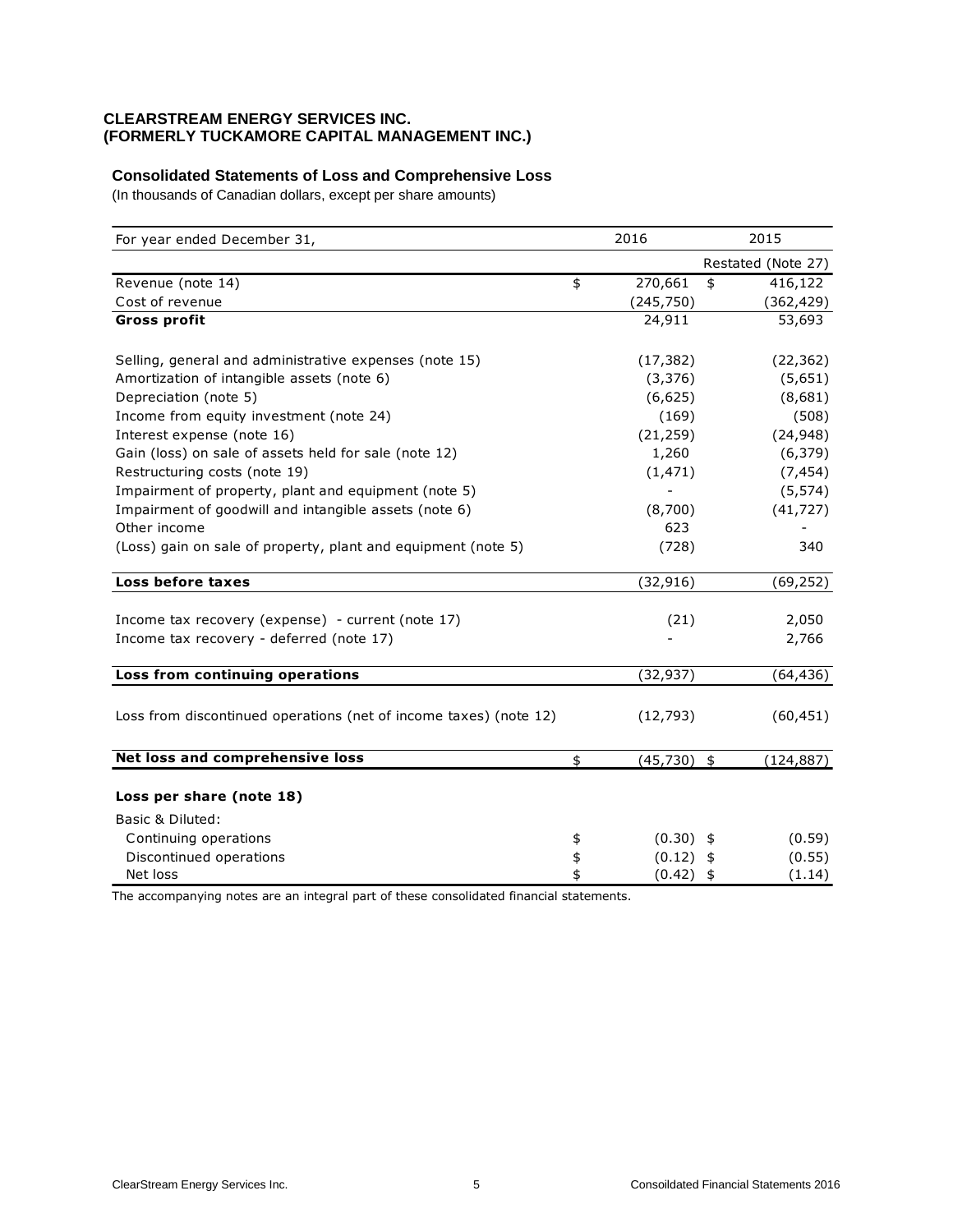# **Consolidated Statements of Shareholders' Deficit**

(In thousands of Canadian dollars, except number of shares)

|                                                              | Number of<br>shares | Share<br>Capital | Deficit                      | Surplus     | Total<br>Contributed Shareholders'<br>Deficit |
|--------------------------------------------------------------|---------------------|------------------|------------------------------|-------------|-----------------------------------------------|
| Balance - January 1, 2016<br>Net loss and comprehensive loss | 109,941,241         | \$461,758        | \$<br>(529, 241)<br>(45,730) | \$<br>2,427 | \$<br>(65,056)<br>(45,730)                    |
| Equity component of the convertible<br>debentures (note 9)   |                     | 7,272            | $\overline{\phantom{0}}$     |             | 7,272                                         |
| Balance - December 31, 2016                                  | 109,941,241         | \$469,030        | \$<br>(574, 971)             | \$<br>2,427 | \$<br>(103, 514)                              |
|                                                              |                     |                  |                              |             |                                               |
|                                                              | Number of<br>shares | Share<br>Capital | Deficit                      | Surplus     | Total<br>Contributed Shareholders'<br>Deficit |
|                                                              |                     |                  |                              |             |                                               |
| Balance - January 1, 2015                                    | 109,941,241         | \$461,758        | \$<br>(404, 354)             | \$<br>2,427 | \$<br>59,831                                  |
| Net loss and comprehensive loss                              |                     |                  | (124, 887)                   |             | (124, 887)                                    |
| Balance - December 31, 2015                                  | 109,941,241         | \$461,758        | \$<br>(529, 241)             | \$<br>2,427 | \$<br>(65,056)                                |

The accompanying notes are an integral part of these consolidated financial statements.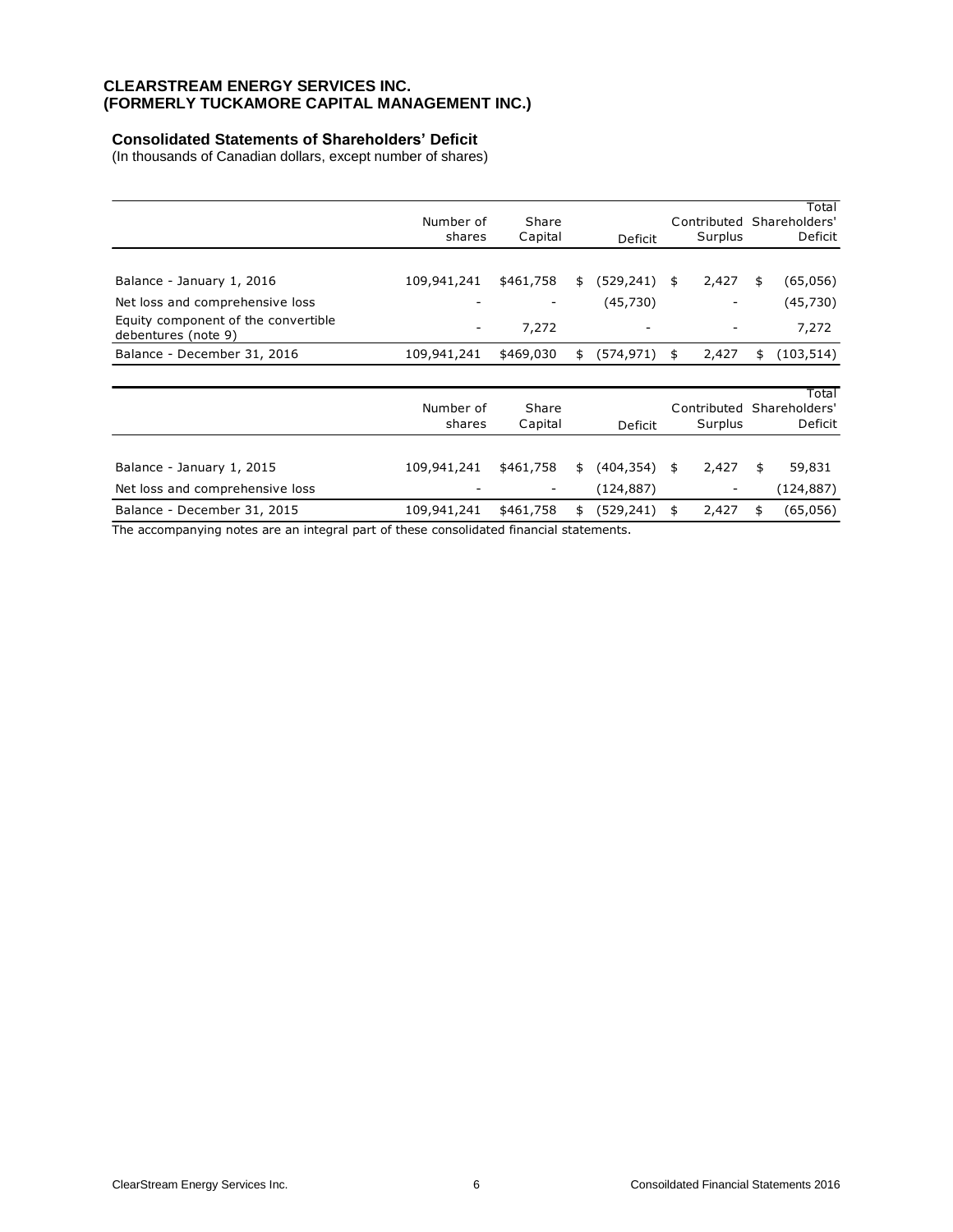# **Consolidated Statements of Cash Flows**

(In thousands of Canadian dollars)

| For the year ended December 31,                                                                 | 2016                         | 2015             |
|-------------------------------------------------------------------------------------------------|------------------------------|------------------|
| <b>Operating activities:</b>                                                                    |                              |                  |
| Net loss for the year                                                                           | \$<br>$(45,730)$ \$          | (124, 887)       |
| Loss from discontinued operations (net of income tax) (note 12)                                 | 12,793                       | 60,451           |
| Items not affecting cash:                                                                       |                              |                  |
| Amortization of intangible assets (note 6)                                                      | 3,376                        | 5,651            |
| Depreciation (note 5)                                                                           | 6,625                        | 8,681            |
| Deferred income tax recovery (note 17)                                                          |                              | (2,766)          |
| Income from equity investments (note 24)                                                        | 169                          | (3, 434)         |
| Non-cash accretion expense (note 16)                                                            | 2,526                        | 7,465            |
| Amortization of deferred financing costs (note 16)                                              | 432                          | 558              |
| (Gain) loss on sale of assets held for sale (note 12)                                           | (1,260)                      | 6,379            |
| Loss (gain) on sale of property, plant and equipment (note 5)                                   | 728                          | (340)            |
| Impairment of property, plant and equipment (note 5)                                            |                              | 5,574            |
| Impairment of goodwill and intangible assets (note 6)                                           | 8,700                        | 41,727           |
| Changes in non-cash working capital (note 23)                                                   | 24,569                       | 29,701           |
| Advances to discontinued operations                                                             | (3,931)                      | (20, 677)        |
| Cash (used in) provided by discontinued operations (note 12)                                    | (4, 432)                     | 1,482            |
| Total cash provided by operating activities                                                     | 4,565                        | 15,566           |
|                                                                                                 |                              |                  |
| Investing activities:                                                                           |                              |                  |
| Distributions from long-term investments                                                        |                              | 1,740            |
| Purchase of property, plant and equipment (note 5)                                              | (1, 417)                     | (3, 260)         |
| Proceeds on disposition of property, plant and equipment, net (note 5)                          | 1,927                        | 311              |
| Proceeds on disposition of businesses (note 12)<br>Purchase of intangibles (note 6)             | 14,800                       | 4,750<br>(108)   |
| Cash used in discontinued operations (note 12)                                                  | (274)                        | (732)            |
|                                                                                                 |                              |                  |
| Total cash provided by investing activities                                                     | 15,036                       | 2,701            |
|                                                                                                 |                              |                  |
| <b>Financing activities:</b>                                                                    |                              |                  |
| Repayment of senior credit facility (note 10)<br>Repayment of 8.00% secured debentures (note 8) | (58, 735)                    | (8,934)          |
| Proceeds from the issuance of senior secured debentures (note 8)                                | (176, 228)<br>176,228        |                  |
| Proceeds from the issuance of convertible secured debentures (note 9)                           | 35,000                       |                  |
| Refinancing fees (ABL facility, senior and convertible secured debentures)                      | (10, 256)                    |                  |
| Advance on ABL facility (note 7)                                                                | 3,500                        |                  |
| Decrease (increase) in restricted cash (note 2)                                                 | 3,400                        | (1, 430)         |
| Repayment of obligations under finance leases (note 11)                                         | (5, 416)                     | (5, 591)         |
| Cash used in discontinued operations (note 12)                                                  |                              | (617)            |
|                                                                                                 |                              |                  |
| Total cash used in financing activities                                                         | (32, 507)                    | (16, 572)        |
| (Decrease) increase in cash<br>Cash beginning of year                                           | (12,906)                     | 1,695            |
| Cash end of year                                                                                | \$<br>24,409<br>11,503<br>\$ | 22,714<br>24,409 |
|                                                                                                 |                              |                  |
| Supplemental cash flow information:                                                             |                              |                  |
| Interest paid                                                                                   | \$<br>9,404<br>\$            | 16,925           |
| Supplemental disclosure of non-cash financing and investing activities:                         |                              |                  |
| Acquisition of property, plant and equipment through finance leases                             | \$<br>1,201<br>\$            | 2,003            |
| $\sim$ $\sim$ $\sim$                                                                            |                              |                  |

The accompanying notes are an integral part of these consolidated financial statements.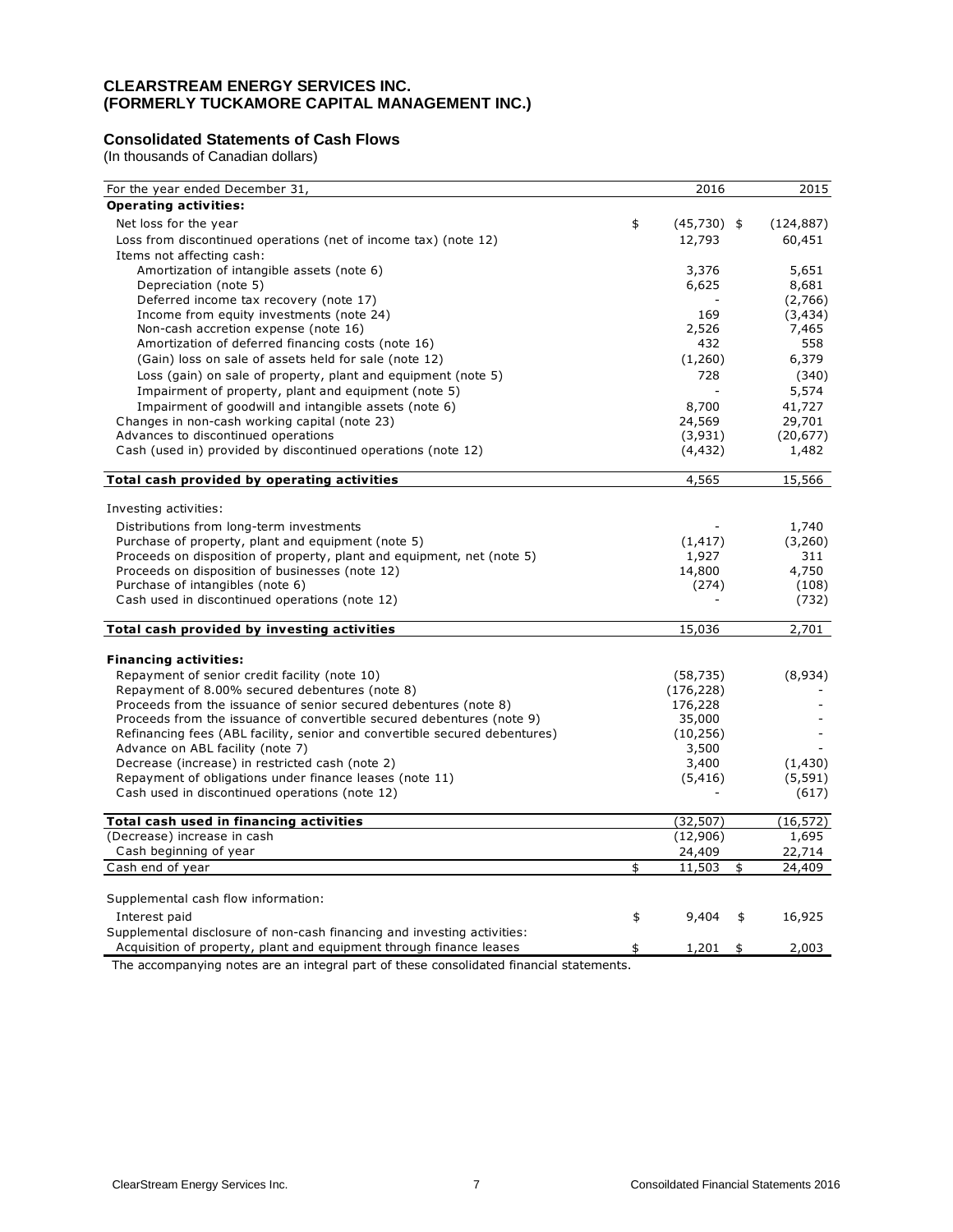## **Notes to Consolidated Financial Statements**

(In thousands of Canadian dollars) Years ended December 31, 2016 and 2015

ClearStream Energy Services Inc. ("ClearStream" or the "Company"), formerly Tuckamore Capital Management Inc., is a corporation formed pursuant to the Business Corporations Act (Ontario). The registered office is located at Suite 2950, 130 King Street West, Toronto, Ontario. ClearStream is a fully-integrated provider of midstream production services, which includes maintenance and turnarounds, facilities construction, welding and fabrication, and transportation, with locations across Western Canada. Prior to the recent internal restructuring and dispositions (Note 12), the Company's primary function was to invest in securities of private businesses, either through limited partnerships or corporations.

These annual consolidated financial statements were authorized for issuance in accordance with a resolution of the Board of Directors of ClearStream on March 6, 2017.

## **1. Significant accounting policies**

a) Basis of Presentation

These consolidated financial statements are prepared on a historical cost basis (except as described in Note 22) in accordance with International Financial Reporting Standards ("IFRS"). The accounting policies that follow have been consistently applied to all years presented.

b) Going Concern Uncertainty

The consolidated financial statements are prepared on a going concern basis. The going concern basis assumes that the Company will continue its operations for the foreseeable future, and will be able to realize its assets and discharge its liabilities and commitments in the normal course of business. For the year ended December 31, 2016, the Company incurred a net loss of approximately \$45,730 and had a shareholders' deficit of \$103,514. The Company's operations continue to feel the effects of weak economic conditions in Alberta. During 2016, ClearStream successfully obtained amendments to the terms of its ABL Facility, which allowed it to remain in compliance with its covenants throughout the year. The Company's expects to remain in compliance with all financial covenants over the next twelve months; however, there is a risk that the Company will not meet forecasted expectations and therefore breach financial covenants during 2017.

ClearStream is carefully monitoring its results and continues to take actions to mitigate the risk of a covenant breach, including reductions to operating and capital expenditures. The Company believes that it has a good relationship with its lenders and that, in the event that it concludes that a financial covenant would not be met, it could seek and receive future amendments to its covenants. It cannot be guaranteed that such amendment will be required or requested and similarly there can be no guarantee that such amendment would be received from the Company's lenders or that the conditions of such amendment could be fulfilled by the Company. In the event that an amendment was not received, the cross-default provisions in the senior secured debenture and convertible secured debenture would be triggered, requiring payment on demand. The possibility that a financial covenant may not be met results in a material uncertainty that may cast significant doubt on the Company's ability to continue as a going concern.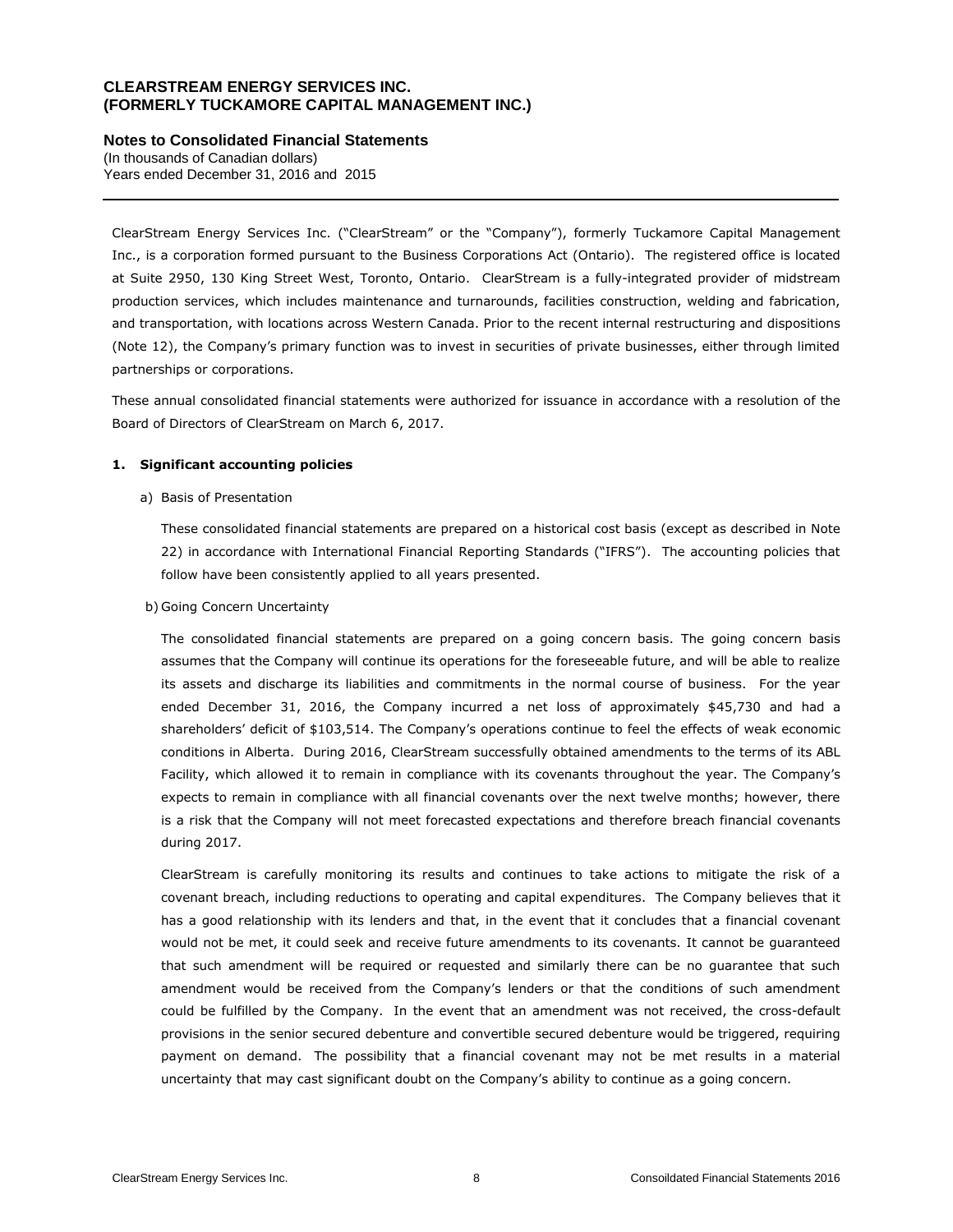### **Notes to Consolidated Financial Statements**

(In thousands of Canadian dollars) Years ended December 31, 2016 and 2015

#### c) Principles of Consolidation

These consolidated financial statements comprise the financial statements of the Company and its subsidiaries as at December 31, 2016. The Company conducts business through numerous subsidiaries, all of which are wholly-owned therefore controlled, by the Company. The financial results of subsidiaries are included in the consolidated financial statements from the date that control commences until the date that control ceases. All inter-company balances and transactions have been eliminated on consolidation.

d) Investment in associates and joint ventures

A joint venture is a type of joint arrangement whereby the parties that have joint control of the arrangement have rights to the net assets of the joint venture. Joint control is the contractually agreed sharing of control of an arrangement, which exists only when decisions about the relevant activities require unanimous consent of the parties sharing control. The Company's investments in its joint ventures are accounted for using the equity method.

- e) Financial instruments
	- (i) Financial assets

Financial assets are classified as financial assets at their fair value through profit or loss, loans and receivables, held to maturity investments, or available for sale financial assets, as appropriate. When financial assets are recognized initially, they are measured at fair value, plus, in the case of investments not at fair value through profit or loss, directly attributable transaction costs. The Company considers whether a contract contains an embedded derivative when the entity first becomes a party to it. Embedded derivatives are separated from the host contract which is not measured at fair value through profit or loss when the analysis shows that the economic characteristics and risks of embedded derivatives are not closely related to those of the host contract.

The Company determines the classification of its financial assets at initial recognition and, where allowed and appropriate, re-evaluates this designation at each financial year end. Financial assets and financial liabilities are recognized on the Company's consolidated balance sheet when the Company becomes party to the contractual provisions of the instrument. Financial assets are derecognized when the contractual rights to the cash flows from the financial asset expire or when the contractual rights to those assets are transferred. Financial liabilities are derecognized when the obligation specified in the contract is discharged, cancelled or expired.

#### *Cash and restricted cash*

Cash and restricted cash are comprised of cash on deposit with financial institutions. These are measured at fair value with any gains and losses recorded through net income in the period in which they arise.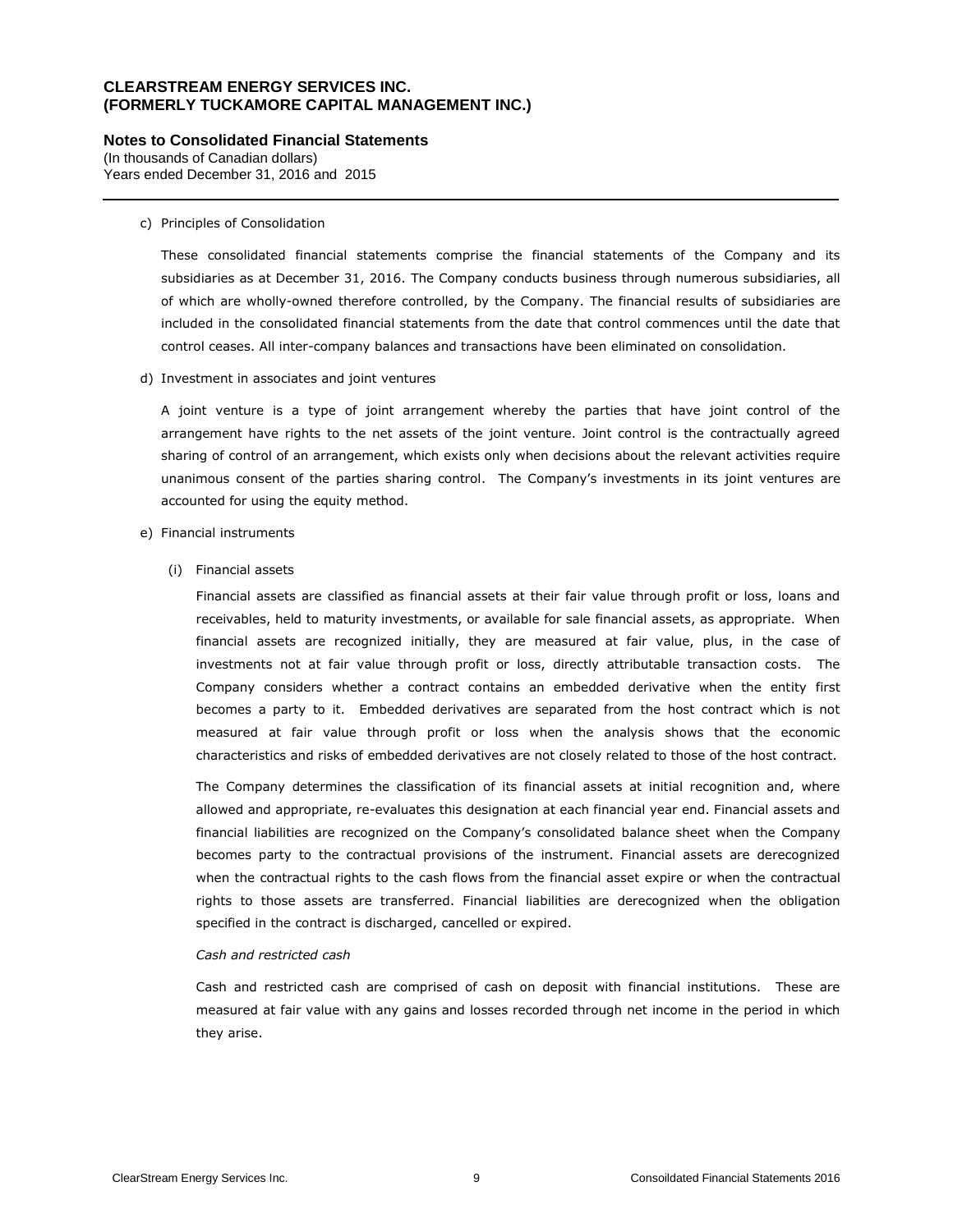### **Notes to Consolidated Financial Statements**

(In thousands of Canadian dollars) Years ended December 31, 2016 and 2015

#### *Accounts receivable*

Accounts receivable, which are non-derivative financial assets that have fixed or determinable payments that are not quoted in an active market, are classified as loans and receivables. They are included in current assets, except for maturities greater than twelve months after the reporting date, which are classified as non-current assets. Loans and receivables are recognized initially at fair value and subsequently measured at amortized cost using the effective interest rate method, net of any impairment.

A provision for impairment of loans and receivables is established when there is objective evidence that the Company will not be able to collect all amounts due according to the original terms of the receivables. Significant financial difficulties of the debtor, probability that the debtor will enter bankruptcy or financial reorganization and default or delinquency in payments are considered indicators that the loans and receivables are impaired. The amount of the provision is the difference between the asset's carrying amount and the present value of estimated future cash flows, discounted at the original effective interest rate. The carrying amount of the asset is reduced through the use of an allowance account, and the amount of the loss is recognized in the consolidated statement of net loss. When a loan and receivable is uncollectible, it is written off against the allowance account for loans and receivables.

#### *Earn-out financial assets*

Earn-out financial assets represent contractual rights to receive cash whereby an agreement for the sale of a business includes clauses that require the buyer to transfer cash to the seller contingent on specified events in the future. When the underlying contingency is based on a financial variable (including variables that expose the buyer to risks and rewards arising from the contract), the contract meets the definition of a derivative and is recorded at fair value through profit and loss.

#### *Financial liabilities*

Financial liabilities include accounts payable, the ABL Facility, senior secured debentures and convertible secured debentures. Accounts payable are obligations to pay for goods or services that have been acquired in the ordinary course of business from suppliers. Other liabilities are classified as current liabilities if payment is due within one year or less. If not, they are presented as non-current liabilities. Other liabilities are recognized initially at fair value and subsequently measured at amortized cost using the effective interest rate method.

#### *Fair value hierarchy*

The Company uses a three level hierarchy to categorize the significance of the inputs used in measuring the fair value of financial instruments. The three levels of the fair value hierarchy are:

Level 1 – Where financial instruments are traded in active financial markets, fair value is determined by reference to the appropriate quoted unadjusted market price at the reporting date. Active markets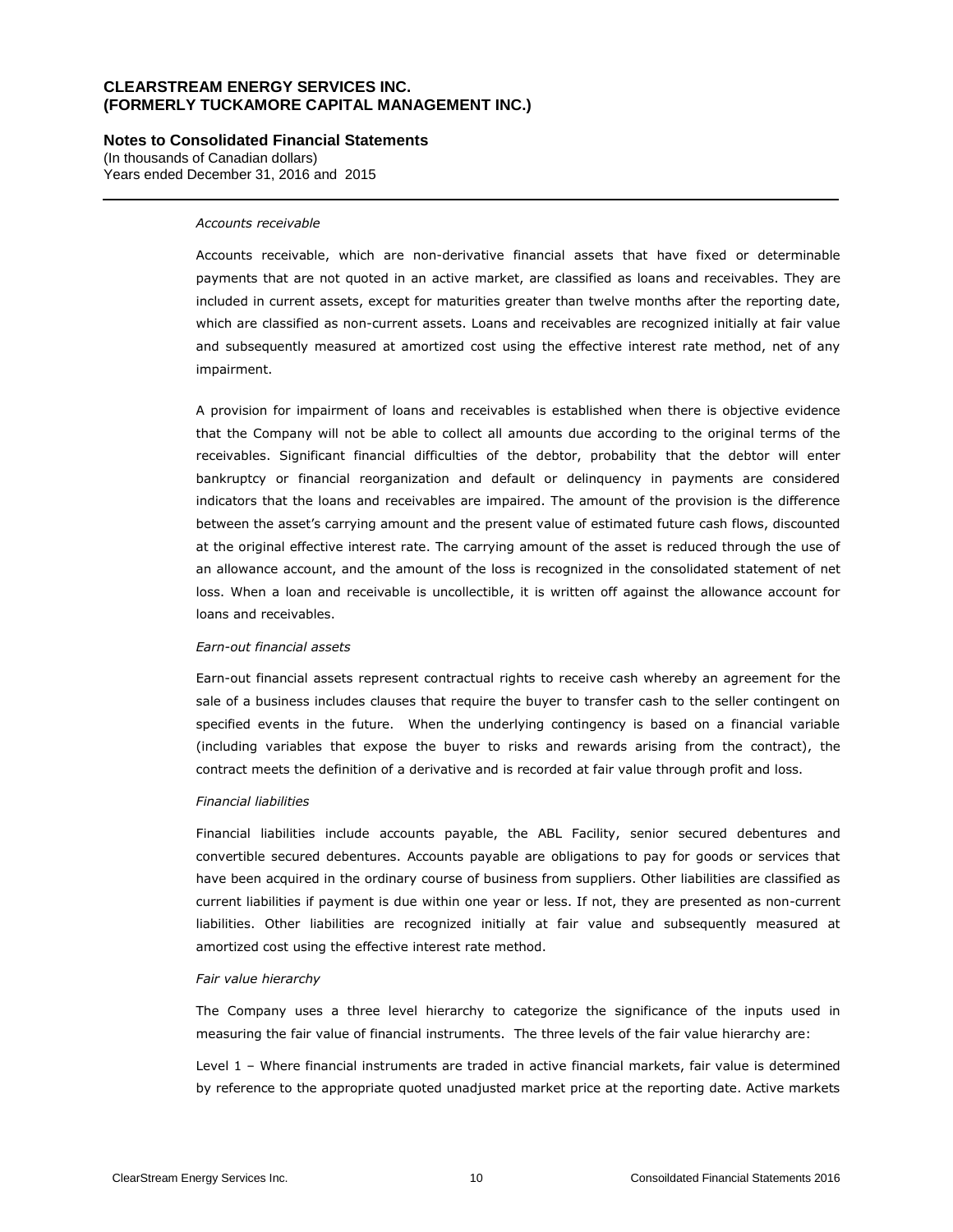### **Notes to Consolidated Financial Statements**

(In thousands of Canadian dollars) Years ended December 31, 2016 and 2015

> are those in which transactions occur in significant frequency and volume to provide pricing information on an ongoing basis.

> Level 2 – If there is no active market, fair value is established using inputs other than quoted prices that are observable for the asset or liability either directly or indirectly, including quoted forward prices, time value, volatility factors and broker quotations.

> Level 3 – Valuations in this level are those with inputs that are not based on observable market data and which are less observable, unavailable or where the observable data does not support the majority of the instrument's fair value. Level 3 instruments may include items based on pricing services or broker quotes where the Company is unable to verify the observability of inputs into their prices. Level 3 instruments include longer-term transactions, transactions in less active markets or transactions at locations for which pricing information is not available. In these instances, internally developed methodologies are used to determine fair value which primarily includes extrapolation of observable future prices to similar location, similar instruments or later time periods.

> If different levels of inputs are used to measure a financial instrument's fair value, the classification within the hierarchy is based on the lowest level input that is significant to the fair value measurement. The Company's cash and restricted cash have been assessed using the fair value hierarchy and have been classified as level 1; the Company's earn-out financial assets have been classified as level 3.

#### f) Inventories

Inventories are measured at the lower of cost and net realizable value. The cost of inventories includes the costs to purchase and other costs incurred in bringing the inventories to their present location. Costs such as storage costs and administrative overheads that do not directly contribute to bringing the inventories to their present location and condition are specifically excluded from the cost of inventories and are expensed in the period incurred. The cost of inventories of items that are not ordinarily interchangeable and goods or services produced and segregated for specific projects are assigned by using specific identification of their individual costs. The weighted average cost formula is used for inventories other than those dealt with by the specific identification of cost formula.

g) Property, plant and equipment

Property, plant and equipment are measured at cost less accumulated depreciation and accumulated impairment losses. Equipment under finance lease is initially recorded at the present value of minimum lease payments at the inception of the lease.

Cost includes expenditures that are directly attributable to the acquisition of the asset. The cost of selfconstructed assets includes the cost of materials and direct labour, costs directly attributable to bringing the asset to a working condition for its intended use, and the costs of dismantling and removing the items and restoring the site on which they are located. Purchased software that is integral to the functionality of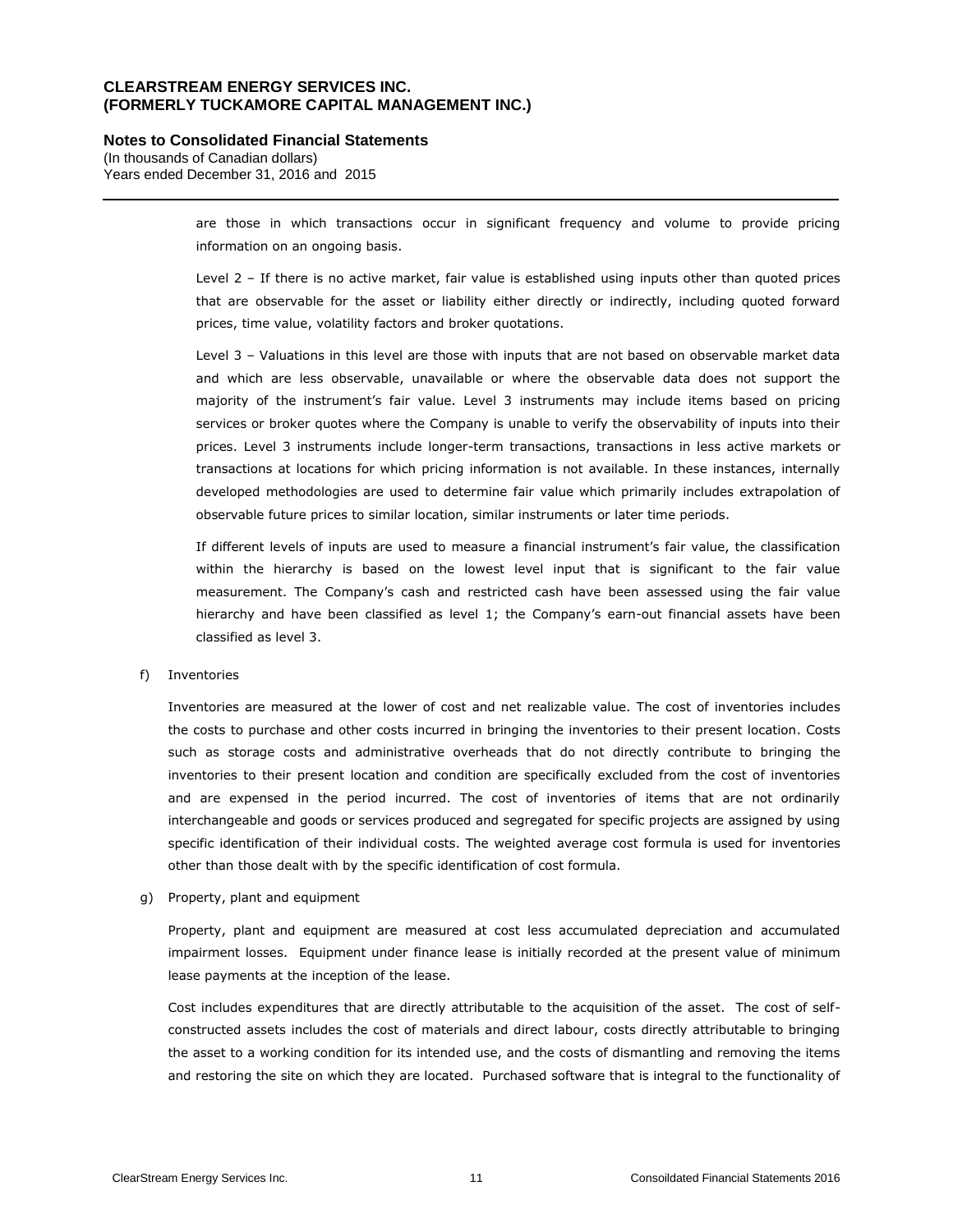## **Notes to Consolidated Financial Statements**

(In thousands of Canadian dollars) Years ended December 31, 2016 and 2015

> the related equipment is capitalized as part of that equipment. Borrowing costs related to the acquisition or construction of qualifying assets are capitalized.

> When parts of an item of property, plant and equipment have different useful lives, they are accounted for as separate items (major components) of property, plant and equipment.

> The assets' residual values, useful lives and methods of depreciation are reviewed at each financial year and adjusted prospectively, if appropriate.

> Depreciation is calculated following the method that best reflects usage and annual rates based on the estimated useful lives of the assets as follows:

| Asset                          | <b>Basis</b>      | Rate                                                    |
|--------------------------------|-------------------|---------------------------------------------------------|
| Equipment under finance lease  | Declining balance | 15% - 30%                                               |
| Furniture, tools and equipment | Declining balance | $10\% - 50\%$                                           |
| Computer hardware              | Declining balance | $20\% - 30\%$                                           |
| Automotive & heavy equipment   | Declining balance | $15% - 30%$                                             |
| <b>Buildings</b>               | Declining balance | $5\% - 10\%$                                            |
| Leasehold improvements         | Straight-line     | Shorter of expected useful<br>life or term of the lease |

## h) Intangible assets

Intangible assets acquired individually or as part of a group of other assets are recognized and measured at cost. Intangible assets acquired in a transaction, including those acquired in business combinations, are initially recorded at their fair value. Intangible assets with determinable useful lives, such as customer relationships, management contracts, computer software and sales orders, are amortized over their useful lives. Intangible assets having an indefinite life, such as brands, are not amortized but are subject to an annual impairment test (refer to Note 1(i)). The Company expects to renew the registration of the brand names indefinitely, and expects these assets to generate economic benefit in perpetuity. As such, the Company assessed brand name intangible assets as having indefinite useful lives.

Some intangible assets are contained in a physical form, such as a compact disc in the case of computer software. When the software is not an integral part of the related hardware, computer software is treated as an intangible asset.

Intangible assets with determinable lives are amortized using the following methods and rates based on the estimated useful life of the asset as follows: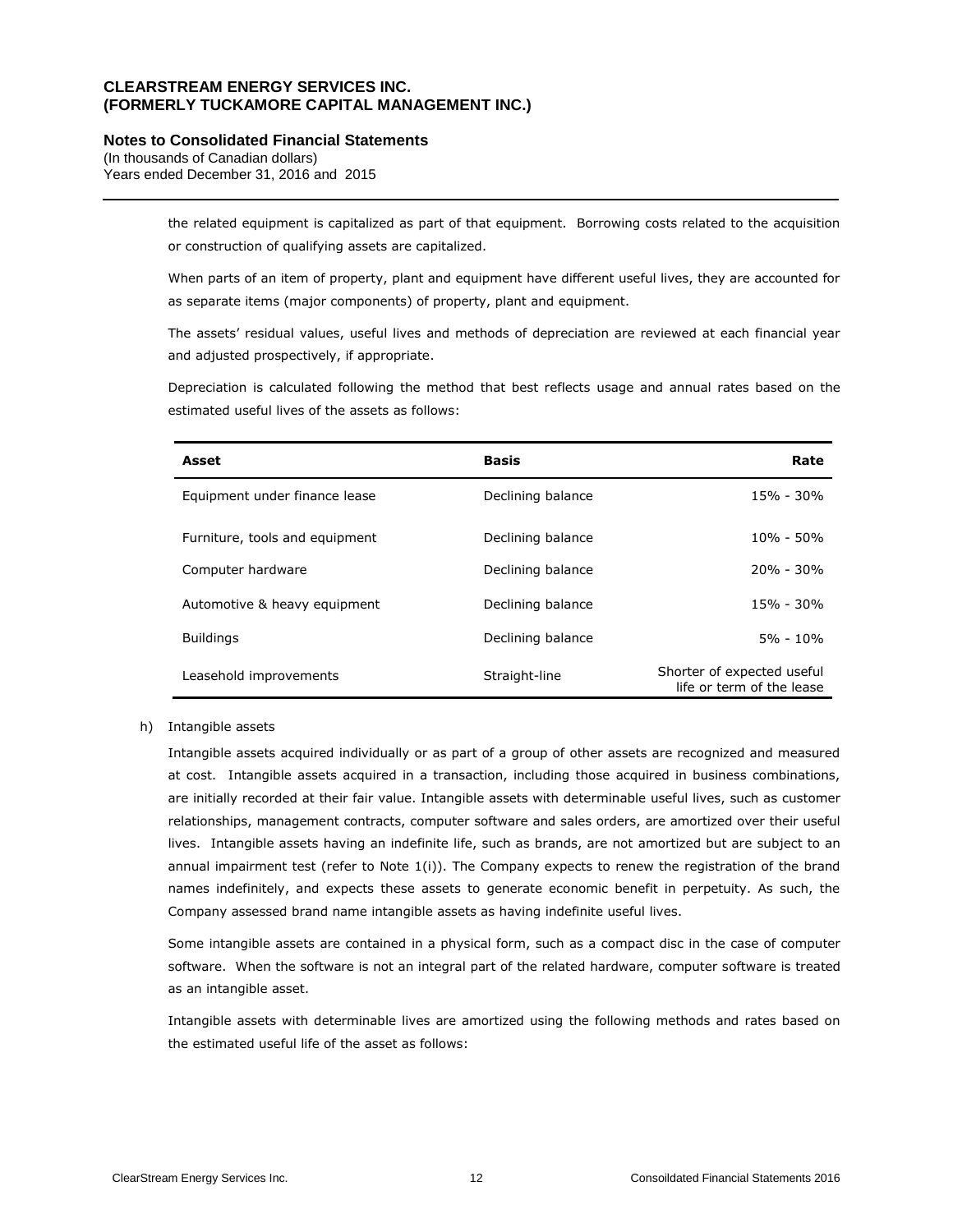## **Notes to Consolidated Financial Statements**

(In thousands of Canadian dollars) Years ended December 31, 2016 and 2015

| Asset                                                       | Basis             | Rate/Term      |
|-------------------------------------------------------------|-------------------|----------------|
| Customer relationships/management<br>contracts/sales orders | Straight-line     | $2 - 10$ years |
| Computer software                                           | Declining balance | $30\% - 100\%$ |

## i) Impairment of long-lived assets, indefinite life intangible assets and goodwill

Assets with definite useful lives, including property, plant and equipment and intangible assets, are amortized over their estimated useful lives. Long-lived assets are assessed for impairment at each balance sheet date, or whenever events or changes in circumstances occur, to assess whether there is an indication that such assets may not be recoverable.

If indicators of impairment exist, an estimate of the recoverable amount is made. If the carrying amount of an asset or cash generating unit ("CGU") exceeds its recoverable amount, an impairment charge is recognized for the amount by which the carrying amount exceeds the recoverable amount.

Goodwill and indefinite life intangible assets are not amortized and are tested for impairment annually, or more frequently, if events or changes in circumstances indicate that the asset might be impaired. For the purposes of impairment testing, goodwill is allocated to the CGU or group of CGUs whose acquisition gave rise to the goodwill. Assessment of goodwill impairment is performed at the level at which goodwill is monitored for internal management purposes, which is the operating segment level. Goodwill impairment is determined by assessing whether the carrying amount of the CGU or relevant group of CGUs exceeds the recoverable amount. Indefinite life intangible impairment is determined by assessing whether the carrying amount of the CGU to which those indefinite life intangible assets relate exceeds the recoverable amount.

The recoverable amount is the higher of an asset's fair value less costs of disposal ("FVLCD") and its value in use ("VIU"). If it is not possible to estimate the recoverable amount of an individual asset, the CGU to which the asset belongs is tested for impairment. The FVLCS excludes any costs with respect to restructuring, employee severance and termination benefits. VIU is determined using the estimated future cash flows generated from use and eventual disposition of an asset or CGU discounted to their present value using a post-tax discount rate and excludes any costs with respect to restructuring, employee severance and termination benefits.

Assets to be disposed of are presented separately in the consolidated balance sheet and reported at the lower of the carrying amount or FVLCS.

An assessment is made at each reporting date as to whether there is any indication that previously recognized impairment losses may no longer exist or may have decreased. If such indication exists, ClearStream estimates the asset's or CGU's recoverable amount. A previously recognized impairment loss is reversed only if there has been a change in the assumption used to determine the asset's recoverable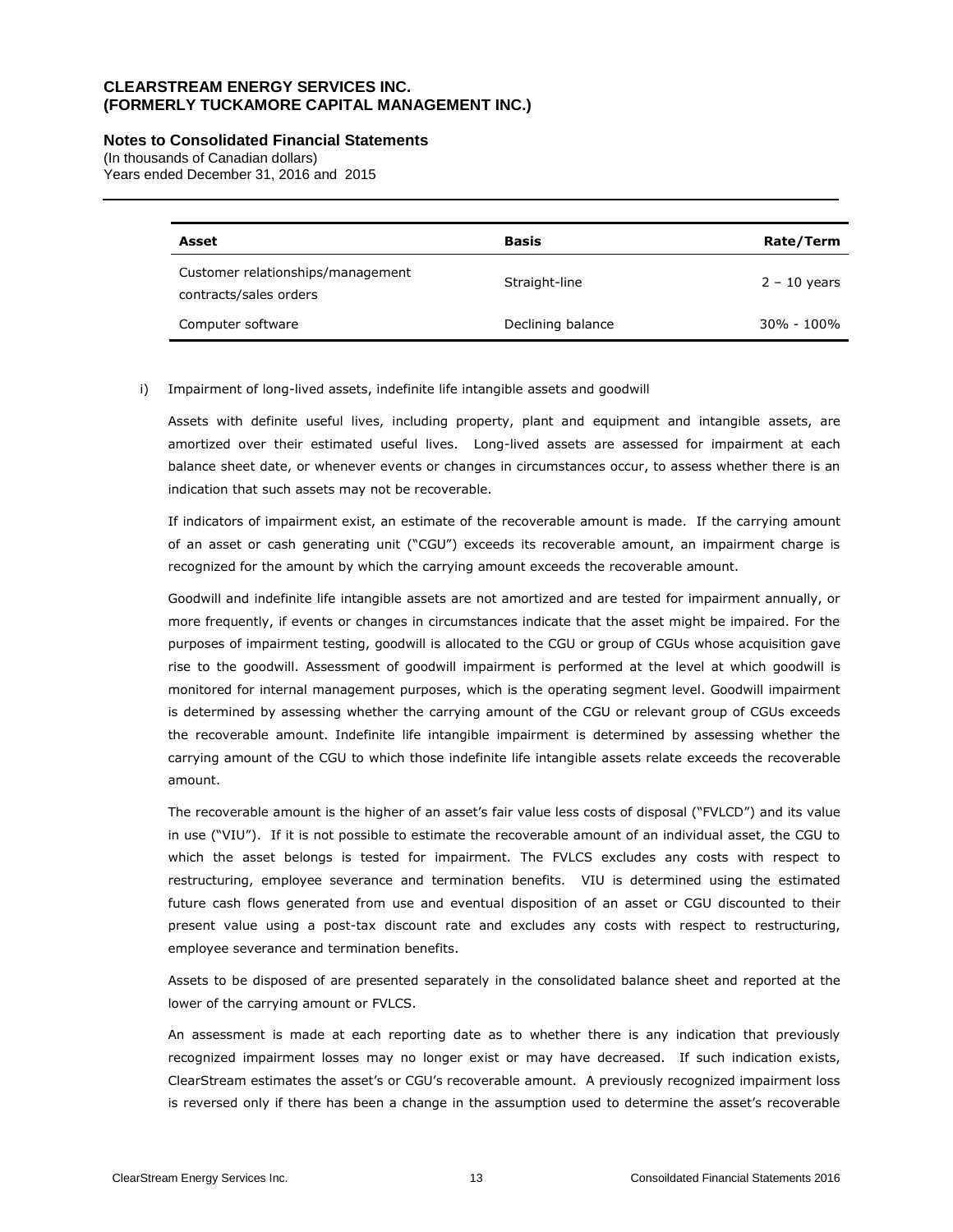### **Notes to Consolidated Financial Statements**

(In thousands of Canadian dollars) Years ended December 31, 2016 and 2015

> amount since the last impairment loss was recognized. The reversal is limited such that the carrying amount of the asset does not exceed its recoverable amount, nor exceed the carrying amount that would have been determined net of depreciation had the impairment loss not been recognized for the asset in prior years. Such reversal is recognized in the consolidated statement of income.

#### j) Revenue recognition

(i) Maintenance and Construction Services

Maintenance and construction services revenue includes revenue from contracts entered into to provide maintenance and construction services to various industries, including energy, mining, agriculture, pulp and paper and petrochemical. Revenue from such contracts is recorded either using (i) the percentage of completion method or (ii) as services are performed and related costs and hours are incurred. The stage of completion is assessed by an analysis of costs incurred to date compared to total costs. When the outcome of a construction contract cannot be estimated reliably, contract revenue is recognized only to the extent of contract costs incurred that are likely to be recoverable. Provisions for estimated losses on all uncompleted contracts are made in the period in which such losses are determined.

### (ii) Wear, Fabrication & Transportation Services

Wear, fabrication and transportation services revenue includes sale of goods with respect to general and modular fabrication; custom fabrication services supporting pipeline and infrastructure projects; patented wear overlay technology services that specialized in overlay pipe spools, pipe bends and plate; and transportation and pipe logistics services to the drilling sector. Revenue from sale of goods and services is recognized when significant risks and rewards of ownership of the goods have passed to the buyer, usually on delivery of the goods, and is measured at the fair value of the consideration received or receivable.

#### k) Income taxes

Income tax expense or recovery comprises current and deferred taxes. Current tax is the expected tax payable or recoverable on the taxable income for the year and is recognized in the period to which it relates. Amounts included in current tax reflect the income tax expense or recovery relating to the taxable income of ClearStream and its subsidiaries.

Deferred tax is recognized using the balance sheet method, providing for temporary differences between the carrying amounts of assets and liabilities for financial reporting purposes and the amounts used for taxation purposes. Deferred tax is not recognized for the following temporary differences: the initial recognition of assets or liabilities in a transaction that is not a business combination and that affects neither accounting nor taxable profit, and differences relating to investments in subsidiaries and jointly controlled entities to the extent that it is probable that they will not reverse in the foreseeable future. In addition, deferred tax is not recognized for taxable temporary differences arising on the initial recognition of goodwill. Deferred tax is measured at the tax rates that are expected to be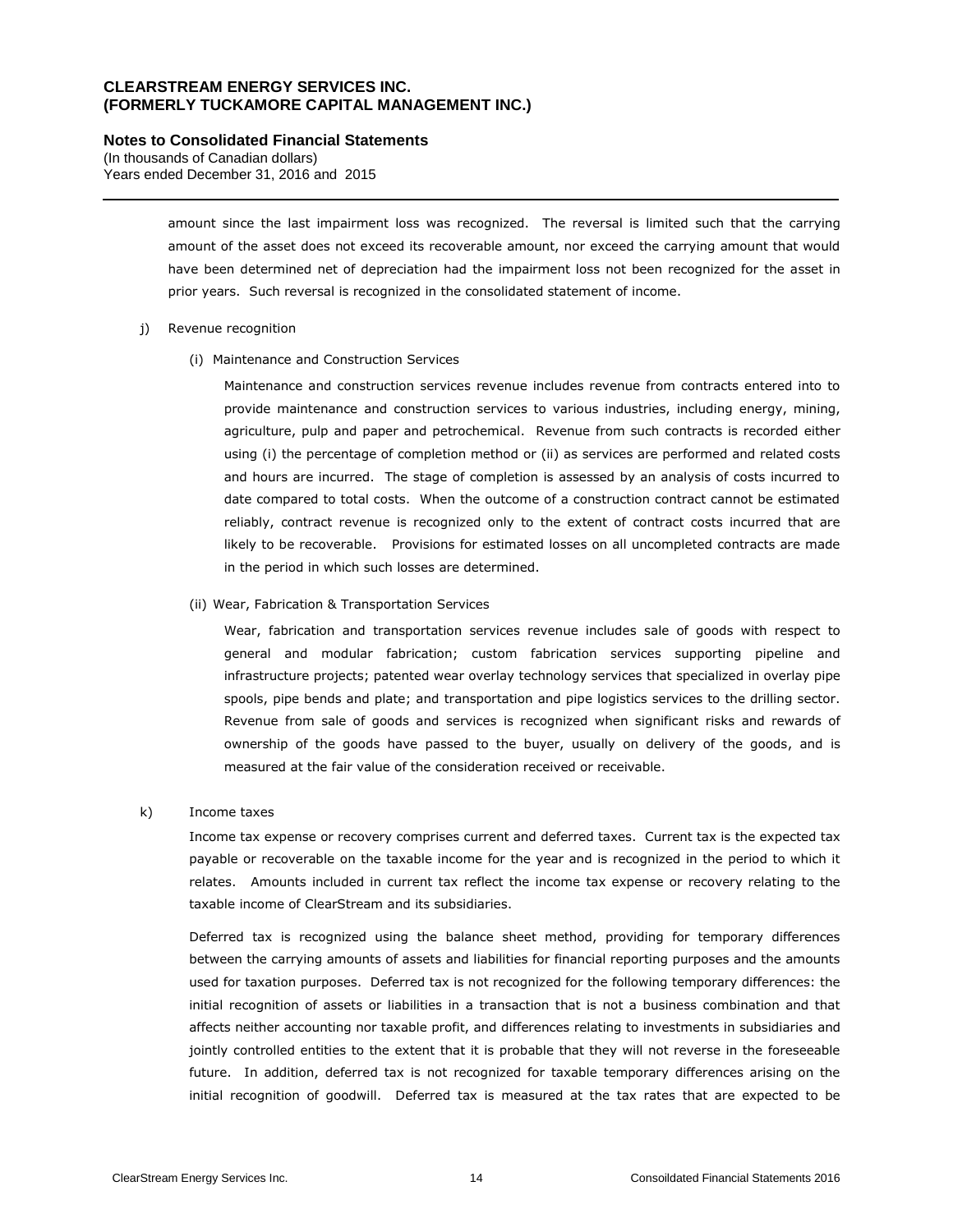### **Notes to Consolidated Financial Statements**

(In thousands of Canadian dollars) Years ended December 31, 2016 and 2015

> applied to the temporary differences when they reverse based on the tax laws that have been enacted or substantively enacted by the reporting date. Deferred tax assets and liabilities are offset if ClearStream has a legally enforceable right to offset current tax assets/liabilities and if the corresponding deferred tax assets and liabilities relate to the income taxes raised by the same taxation authority on either the same taxable entity or different taxable entities that intend to settle their current tax assets and liabilities either on a net basis or simultaneously.

> A deferred tax asset is recognized to the extent it is probable that future taxable profits will be available against which the temporary difference can be utilized. Deferred tax assets are reviewed at each reporting date and are reduced to the extent it is no longer probable that the related tax benefit will be realized.

### l) Leases

The classification of a lease arrangement is based on the substance of the arrangement at the inception date. Leases entered into by ClearStream as the lessee, which transfer substantially all the benefits and risks of ownership to the lessee, are recorded as finance lease obligations and included in property, plant and equipment. All other leases are classified as operating leases under which leasing costs are recorded as expenses in the period in which they are incurred. In instances where there are periods of lease incentives, the benefit is allocated over the term of the lease.

#### m) Stock-based compensation

Employees, directors and consultants of the Company may receive remuneration in the form of sharebased payment transactions for services rendered. Share-based payments are recorded in the consolidated statement of net loss for options granted, with a corresponding amount reflected in contributed surplus. The fair value of stock-based payments is estimated, at the date of grant, using the Black-Scholes pricing model, and amortized over the options' vesting period using the graded vesting method.

#### n) Income (loss) per share

The income (loss) per share of ClearStream is computed by dividing ClearStream's income (loss) by the weighted average number of common shares outstanding during the reporting period. Diluted income (loss) per share is determined by adjusting the weighted average number of common shares outstanding for the effects of all potentially dilutive common shares, using the treasury stock method.

#### o) Provisions

A provision is recognized if, as a result of a past event, ClearStream has a present legal or constructive obligation that can be estimated reliably and it is probable that an outflow of economic benefits will be required to settle the obligation. Provisions are measured at the present value of the expenditures expected to be required to settle the obligation using a discount rate that reflects current market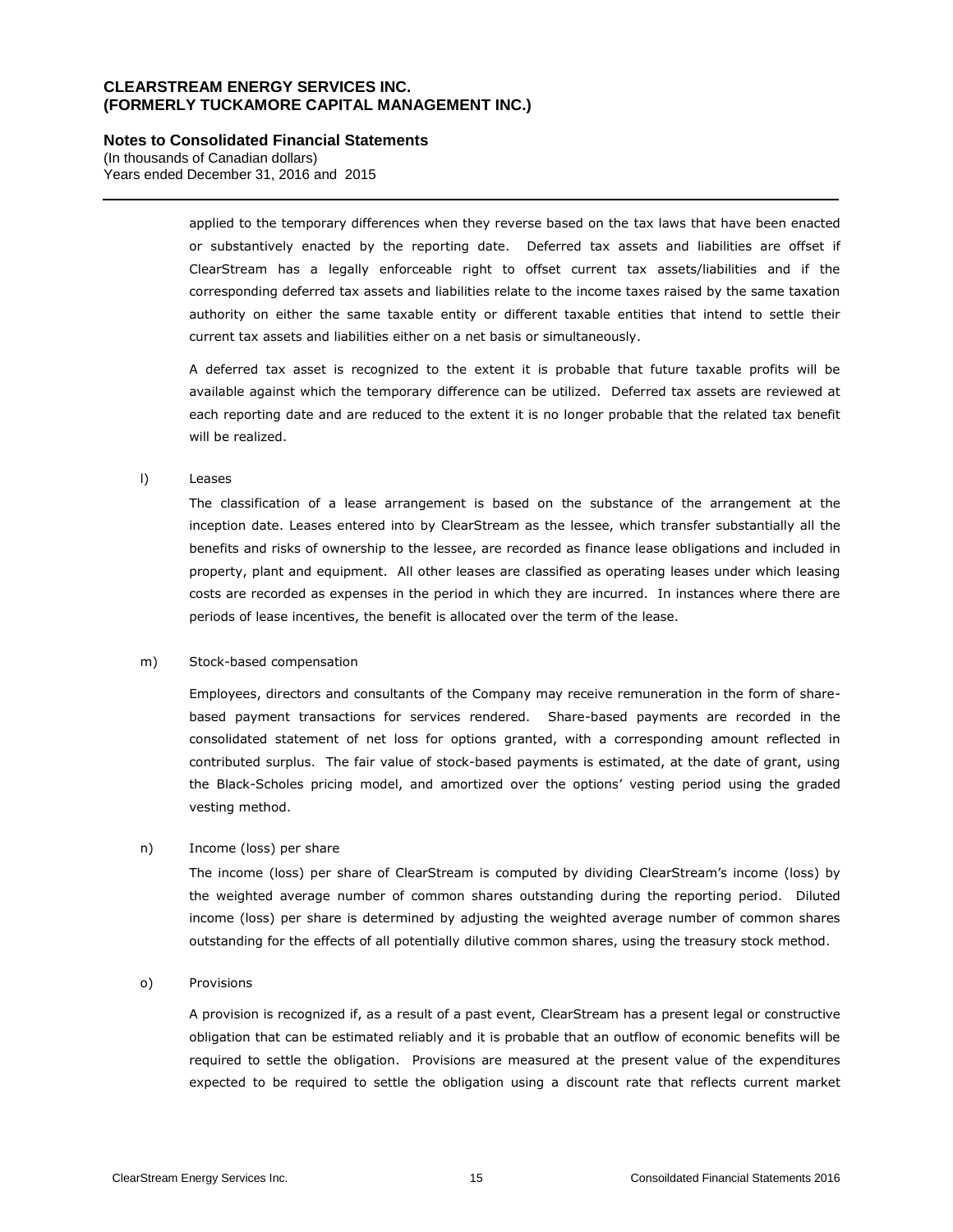### **Notes to Consolidated Financial Statements**

(In thousands of Canadian dollars) Years ended December 31, 2016 and 2015

> assessments of the time value of money and the risks specific to the obligation. The increase in the provision due to passage of time is recognized as interest expense.

### p) Assets Held for Sale and Discontinued Operations

Assets or disposal groups are classified as held for sale if their carrying amount will be recovered principally through a sale transaction rather than through continuing use. This condition is regarded as met only when the sale is highly probable. Actions required to complete the sale should indicate that it is unlikely that significant changes to the sale arrangement will be made or that it will be withdrawn. Management must be committed to the sale, which should be expected to qualify for recognition as a completed sale within one year from the date of classification. Assets or disposal groups classified as held for sale are measured at the lower of their carrying amount and FVLCD. Costs to sell are the incremental costs directly attributable to the sale, excluding the finance costs and income tax expense. Assets or disposal groups meeting the definition of held for sale can be comprised of a separate line of business (e.g. Operating Partnership) or investments accounted for under the equity method. In the consolidated balance sheet for the current period, assets and liabilities meeting the definition of held for sale are reported separately from the assets and liabilities of continuing operations. Property, plant and equipment and intangible assets are not depreciated or amortized once classified as held for sale.

Those disposal groups that meet the definition of a component (i.e. represent a separate major line of business or geographical area of operations) are reclassified in the consolidated statement of loss for the current and comparative periods as discontinued operations. Income and expenses from discontinued operations are reported separately from income and expenses from continuing operations, down to the level of profit after taxes. The resulting income or loss (after taxes) is reported separately in the consolidated statements of loss. Investments accounted for under the equity method typically do not meet the definition of a component and therefore are not reclassified as discontinued operations.

#### q) Business combinations

Business combinations are accounted for using the acquisition method. The cost of an acquisition is measured as the aggregate fair values of the assets given, equity instruments issued and liabilities incurred or assumed at the date of exchange for control of the acquiree. Transaction costs directly attributable to the acquisition are expensed. Identifiable assets acquired, liabilities and contingent liabilities assumed in a business combination are measured initially at fair values at the date of acquisition, irrespective of the extent of any non-controlling interest.

Goodwill is initially measured as the excess of the fair value of consideration paid over the fair value of the net identifiable tangible and intangible assets acquired. If the fair value of consideration paid is less than the fair value of the net identifiable tangible and intangible assets acquired, the difference is recognized directly in net income as a bargain purchase gain.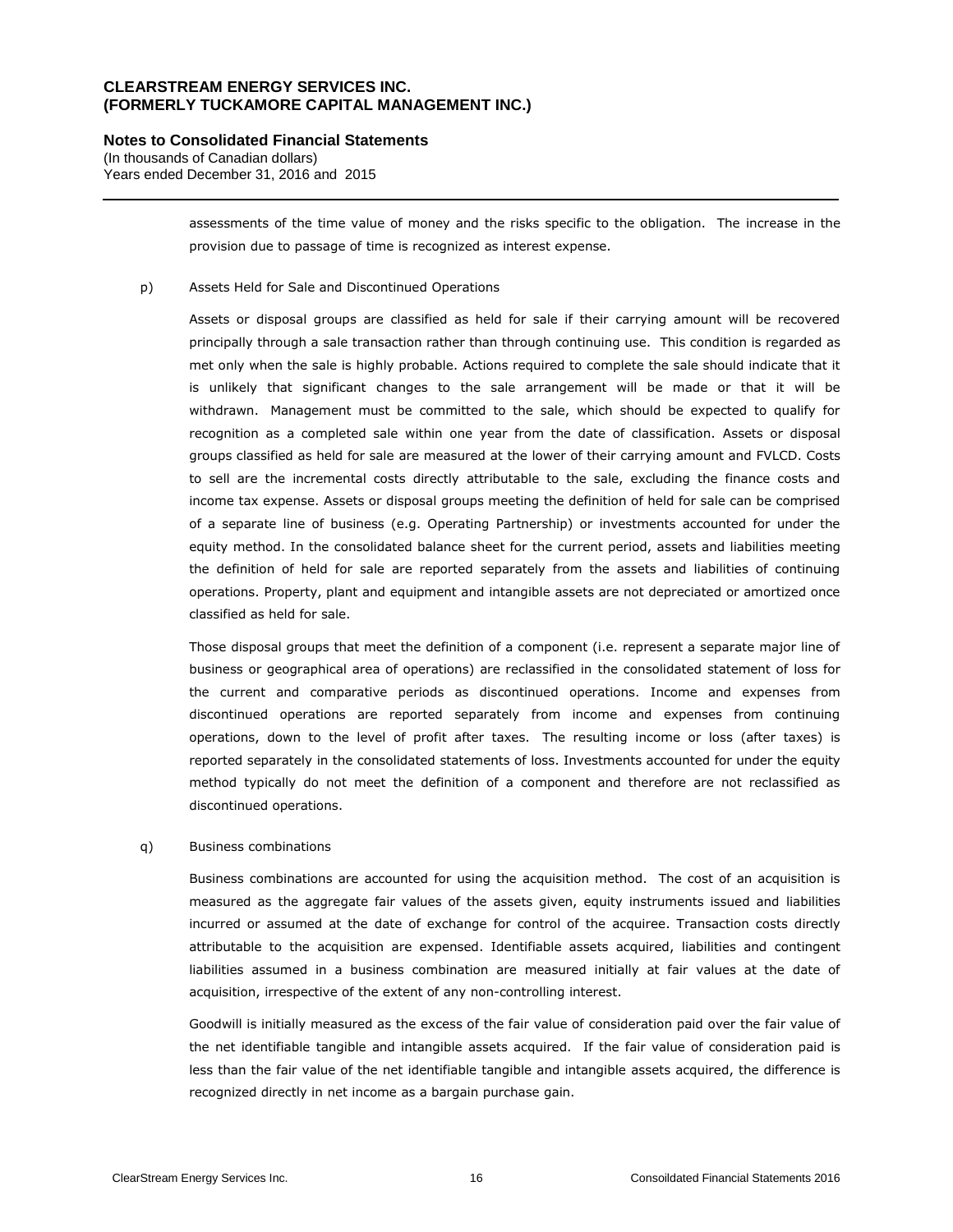### **Notes to Consolidated Financial Statements**

(In thousands of Canadian dollars) Years ended December 31, 2016 and 2015

#### r) Use of estimates and judgments

The preparation of the consolidated financial statements requires management to make estimates and assumptions that affect the reported amounts of assets and liabilities and disclosure of contingent assets and liabilities at the dates of the consolidated financial statements and the reported amounts of revenue and expenses during the reporting periods. However, uncertainty about these assumptions and estimates could result in outcomes that require a material adjustment in future periods to the carrying amount of the asset or liability affected.

Significant estimates and judgments made by management in the preparation of these consolidated financial statements are outlined below.

(i) Depreciation and amortization

Measurement of the net book value of property, plant and equipment and intangible assets requires the Company to make estimates of the expected useful lives of the assets, method of depreciation and amortization and whether impairment in value has occurred. Residual values of the assets, estimates useful lives and depreciation and amortization methodology are reviewed annually with prospective application of any changes, if deemed appropriate. Changes to estimates and specifically those related to automotive and heavy equipment, which could be significant, could be caused by a variety of factors, including changes to the physical life of the assets or changes in the nature of the utilization of the assets. A change in any of the estimates would result in a change in the amount of depreciation or amortization and, as a result, a charge to net income recorded in the period in which the change occurs.

(ii) Revenue recognition – percentage of completion

The nature of certain of the Company's contracts with customers is such that revenue is earned over time as the related good is produced. In these instances, revenue is recognized as work is completed and this requires management to make a number of estimates and assumptions surrounding the expected profitability of the contract, the estimated degree of completion based on hours and costs incurred and other detailed factors. Although these factors are routinely reviewed as part of the project management process, changes in these estimates or assumptions could lead to changes in revenues recognized in a given period.

(iii) Determination of cash generating units ("CGUs")

Assets are grouped into CGUs that have been identified as being the smallest identifiable group of assets that generate cash inflows that are independent of cash flows of other assets or groups of assets. The allocation of assets into CGUs requires significant judgment and interpretations. Factors considered in the classification include the integration between assets, the ability of management to allocate finite resources to complete future projects or contracts, and the way in which management monitors the operations. The recoverability of the Company's assets is assessed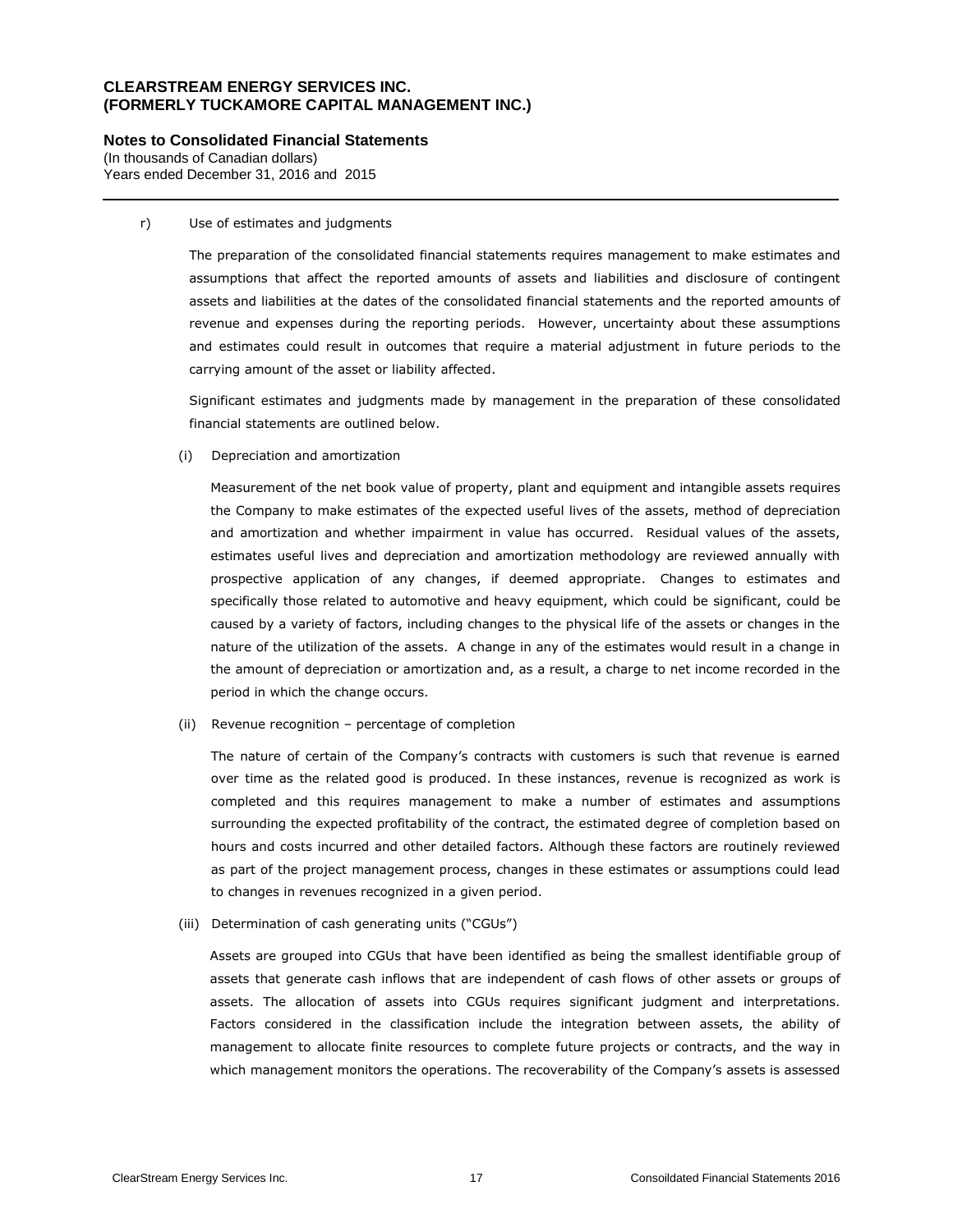### **Notes to Consolidated Financial Statements**

(In thousands of Canadian dollars) Years ended December 31, 2016 and 2015

> at the CGU level and therefore the determination of a CGU could have a significant effect on impairment losses or reversals.

(iv) Income taxes

Deferred tax assets are recognized to the extent that it is probable that taxable profit will be available against which the deductible temporary differences and carried forward tax losses can be utilized. Assessing the recoverability of deferred taxes requires management to make significant estimates related to expectations of future taxable income. Estimates of future taxable income are based on forecasted earnings before interest, depreciation and amortization ("EBITDA") and the application of existing tax laws.

The carrying amount of deferred tax assets is reviewed each reporting date and reduced to the extent that it is no longer probable that sufficient taxable profit will be available to allow all or part of the deferred tax asset to be utilized. Unrecognized deferred tax assets are reassessed at each reporting date and are recognized to the extent that it has become probable that future taxable profits will allow the deferred tax asset to be recovered.

Deferred income taxes contain uncertainties because of the assumptions made about when deferred tax assets are likely to reverse, and a judgment as to whether or not there will be sufficient taxable profits available to offset the tax assets when they do reverse. This requires assumptions regarding future profitability and is therefore inherently uncertain.

(v) Provisions and contingencies

By their nature, contingencies will only be resolved when one or more future events occur or fail to occur. The assessment of contingencies inherently involves the exercise of significant judgment and estimates of the outcome of future events. Judgment and estimates are necessary to determine the likelihood that a pending litigation or other claim will succeed or a liability will arise and to quantify the possible range of the final settlement.

(vi) Impairment of non-financial assets

With respect to property, plant and equipment and definite life intangible assets, judgment is applied by management in assessing whether there are any indicators of impairment at each reporting date that would require a full impairment test to be performed. Impairment indicators include, but are not limited to, a significant decline in an asset's market value, significant adverse changes in the technological, market, economic or legal environment in which the assets are operated, evidence of obsolescence or physical damage of an asset, significant changes in the planned use of an asset, or ongoing under-performance of an asset. Application of these factors to the facts and circumstances of a particular asset requires a significant amount of judgment.

Should an impairment test be required, the determination of the magnitude of impairment involves the use of estimates, assumptions and judgments on highly uncertain matters particularly with respect to estimating the recoverable amount of a CGU or a group of CGUs. Such estimates,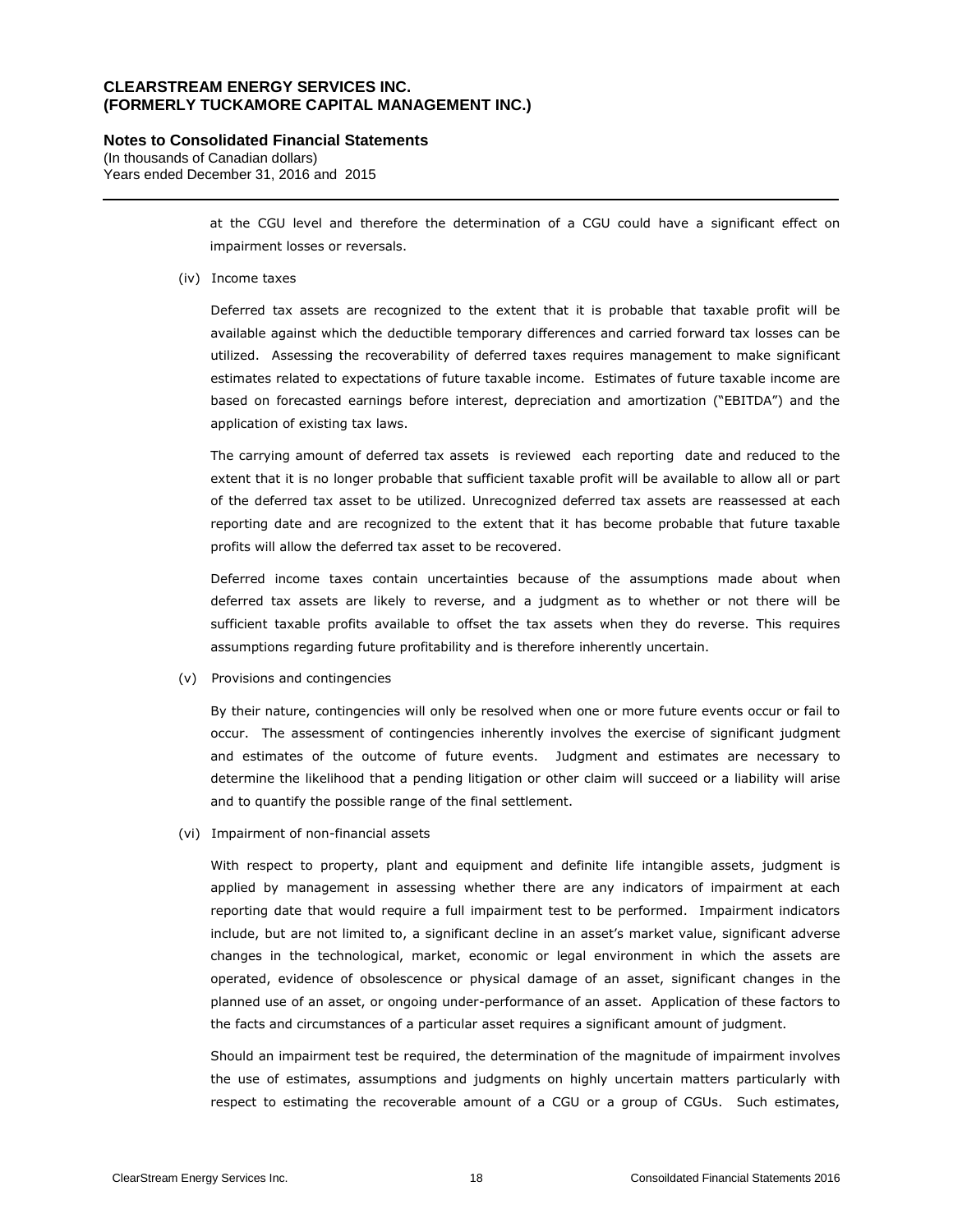## **Notes to Consolidated Financial Statements**

(In thousands of Canadian dollars) Years ended December 31, 2016 and 2015

> assumption and judgments include, but are not limited to: the choice of discount rates that reflect appropriate asset-specific risks, timing of revenue and customer turnover, inflation factors for projected costs and the level of capital expenditures required in future periods to maintain operations.

(vii) Carrying amount of accounts receivable

Initially recorded at historical cost, the carrying amount of accounts receivable is affected by management's best estimate of the provision for doubtful accounts, which is considered on a caseby-case basis when accounts receivable are past due or when objective evidence is received that a customer will default. Management makes these assessments after taking into consideration the customer's payment history and credit worthiness as well as the current economic environment in which the customer operates.

(viii) Earn-out financial assets

At each reporting date, management assesses the likelihood that the conditions required for the Company to obtain earn-out financial assets will be achieved. These assessments are based on information made available to management by the acquirers of the disposed businesses as well as any publicly-available information. Management also determines an appropriate asset-specific discount rate to apply at each reporting date to reflect the risks inherent in the estimated cash flows. As a result, determining an estimate of the fair value of the earn-out financial assets requires a significant amount of judgment based on unobservable inputs and may result in significant changes in future periods.

(ix) Going concern

These financial statements have been prepared on a going concern basis, which assumes the realization of assets and discharge of liabilities and comittments in the normal course of business within the foreseeable future. Management uses judgment to assess the Company's ability to continue as a going concern and the conditions that cast doubt upon the use of the going concern assumption (Note 1(b)).

s) New standards and interpretations not yet adopted

A number of new standards, amendments to standards and interpretations were not yet effective as at January 1, 2016 and have not been applied in preparing these annual consolidated financial statements. ClearStream's intention is to adopt the standards when they become effective.

The following is a brief summary of the new standards:

## **a. IFRS 9** *Financial Instruments*

IFRS 9 *Financial Instruments* introduces new requirements for the classification and measurement of financial instruments, a new expected-loss impairment model that will require more timely recognition of expected credit losses and a substantially reformed model for hedge accounting,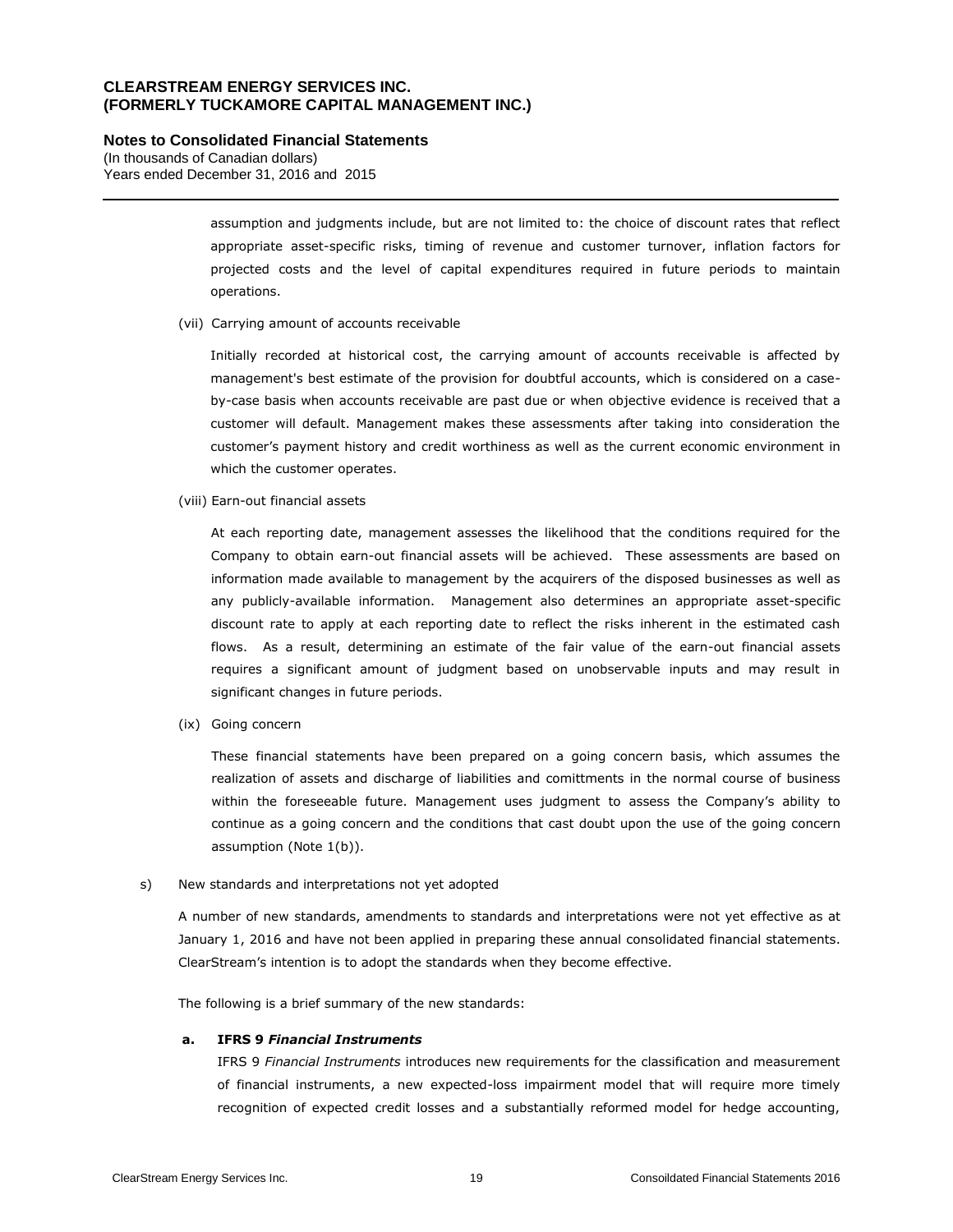## **Notes to Consolidated Financial Statements**

(In thousands of Canadian dollars) Years ended December 31, 2016 and 2015

> with enhanced disclosures about risk management activity. IFRS 9 also removes the volatility in profit or loss that was caused by changes in an entity's own credit risk for liabilities elected to be measured at fair value. IFRS 9 is effective for annual periods beginning on or after January 1, 2018.

> Management will complete a formal assessment of the impact of adoption of IFRS 9 on the Company commencing in Q2 2017.

## **b. IFRS 15** *Revenue from Contracts with Customers*

IFRS 15 *Revenue from Contracts with Customers* provides a single, principles-based five-step model that will apply to all contracts with customers with limited exceptions. In addition to the five-step model, the standard specifies how to account for the incremental costs of obtaining a contract and the costs directly related to fulfilling a contract. The incremental costs of obtaining a contract must be recognized as an asset if the entity expects to recover these costs. The standard's requirements will also apply to the recognition and measurement of gains and losses on the sale of some non-financial assets that are not an output of the entity's ordinary activities. IFRS 15 is effective for annual periods beginning on or after January 1, 2018. Management will complete a formal assessment of the impact of adoption of IFRS 15 on the Company commencing in Q2 2017.

## *c.* **IFRS 16** *Leases*

IFRS 16 *Leases* provides an updated definition of a lease contract, including guidance on the combination and separation of contracts. The standard requires lessees to recognize a right-of-use asset and a lease liability for substantially all lease contracts. The accounting for lessors is substantially unchanged. IFRS 16 is effective for annual periods beginning on or after January 1, 2019. The Company will complete an assessment of the impact of adoption of IFRS 16 following the completion of its assessments described above for IFRS 9 and IFRS 15.

## **2. Restricted cash**

Restricted cash of \$980 at December 31, 2016 (2015 - \$4,380) is backing letters of credit and cash in trust held on behalf of insurance providers. Letters of credit are predominately used to secure cash management services.

## **3. Inventories**

Inventories comprise the following:

|                    | December | December    |
|--------------------|----------|-------------|
|                    | 31, 2016 | 31, 2015    |
| Raw materials      | 1,583    | 1,731       |
| Work-in-progress   | 175      | 169         |
| Finished goods     | 831      | 366         |
| Parts and supplies | 411      | 848         |
| Total inventories  | 3,000    | \$<br>3.114 |
|                    |          |             |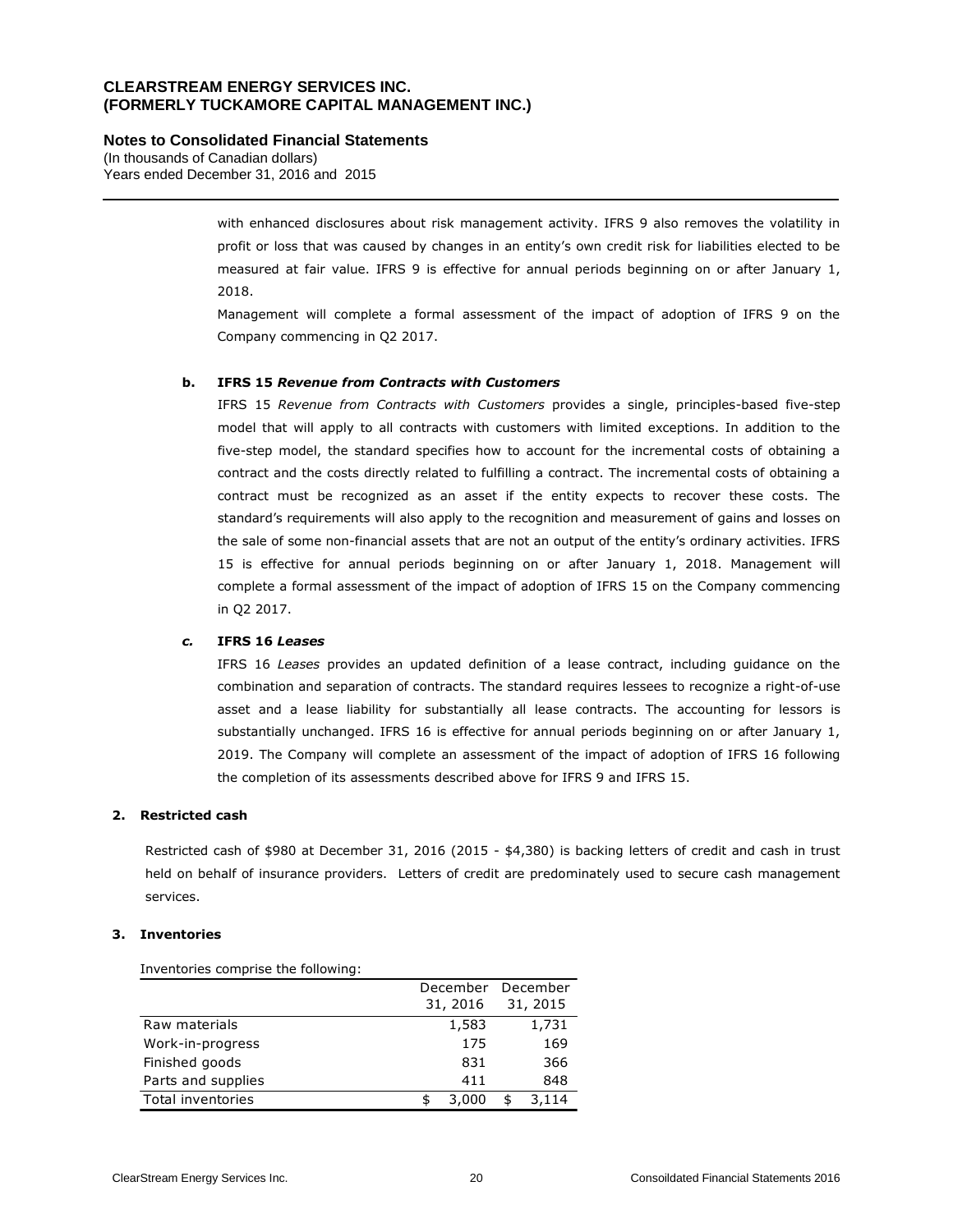## **Notes to Consolidated Financial Statements**

(In thousands of Canadian dollars) Years ended December 31, 2016 and 2015

> Work in progress includes amounts for work performed in excess of amounts billed for contracts accounted for using the percentage of completion method.

Included in cost of revenues is the cost of inventories of \$15,348 (2015 - \$21,162).

#### **4. Earn-out assets**

(a) Gusgo Transport LP ("Gusgo") earn-out

As a result of the sale of its 80% interest in Gusgo in March 2016 (Note 12), ClearStream is entitled to an earn-out of approximately \$2,000 if a customer of Gusgo exercises its option to renew an existing contract at December 31, 2017 and 2018. The fair value of this earn-out at December 31, 2016 was calculated using a discounted cash flow model assuming that the contract will be renewed (based on historical experience) with the amount to be paid to ClearStream discounted at a rate of 17.5%.

| Initial fair value of Gusgo earn-out upon disposition        | 1,340 |
|--------------------------------------------------------------|-------|
| Accretion (recorded as gain on sale of assets held for sale) | 172   |
| Fair value of Gusgo earn-out at December 31, 2016            | 1,512 |

Of the fair value of \$1,512 at December 31, 2016, approximately \$426 is recorded as current earn-out assets with the remaining \$1,086 recorded as non-current. If the discount rate used to perform this calculation was 5% higher, the fair value of the Gusgo earn-out at December 31, 2016 would have been \$105 lower.

(b) Quantum Murray LP and Titan Supply LP (collectively, "Quantum Murray") earn-out

As a result of the sale of the majority of the net assets of Quantum Murray in March 2016 (Note 12), ClearStream is entitled to an earn-out of approximately \$6,200 if certain pre-determined free cash flow targets are achieved for the years ended March 31, 2017, 2018, and 2019. The fair value of this earnout at December 31, 2016 was calculated using a discounted cash flow model assuming that the required free cash flow targets will be achieved. The free-cash flow forecast used to calculate the 2017 portion of the Quantum Murray earn-out is discounted at a rate of 6%, whereas the free cash flow forecasts used to calculate the 2018 and 2019 portion of the Quantum Murray earn-outs are discounted at a rate of 30%. The difference in the discount rates reflect the risks associated with the free cash flow forecast and the inherent uncertainty of forecasting future results for similar businesses.

| Initial fair value of Quantum Murray earn-out upon disposition \$ | 4,240 |
|-------------------------------------------------------------------|-------|
| Accretion                                                         | 544   |
| Change in estimates                                               | (628) |
| Fair value of Quantum Murray earn-out at December 31, 2016 \$     | 4,156 |

The change in estimates of \$628 reflects the impact of changes in key observable inputs as a result of an updated free cash flow forecast received for the fourth quarter of 2016.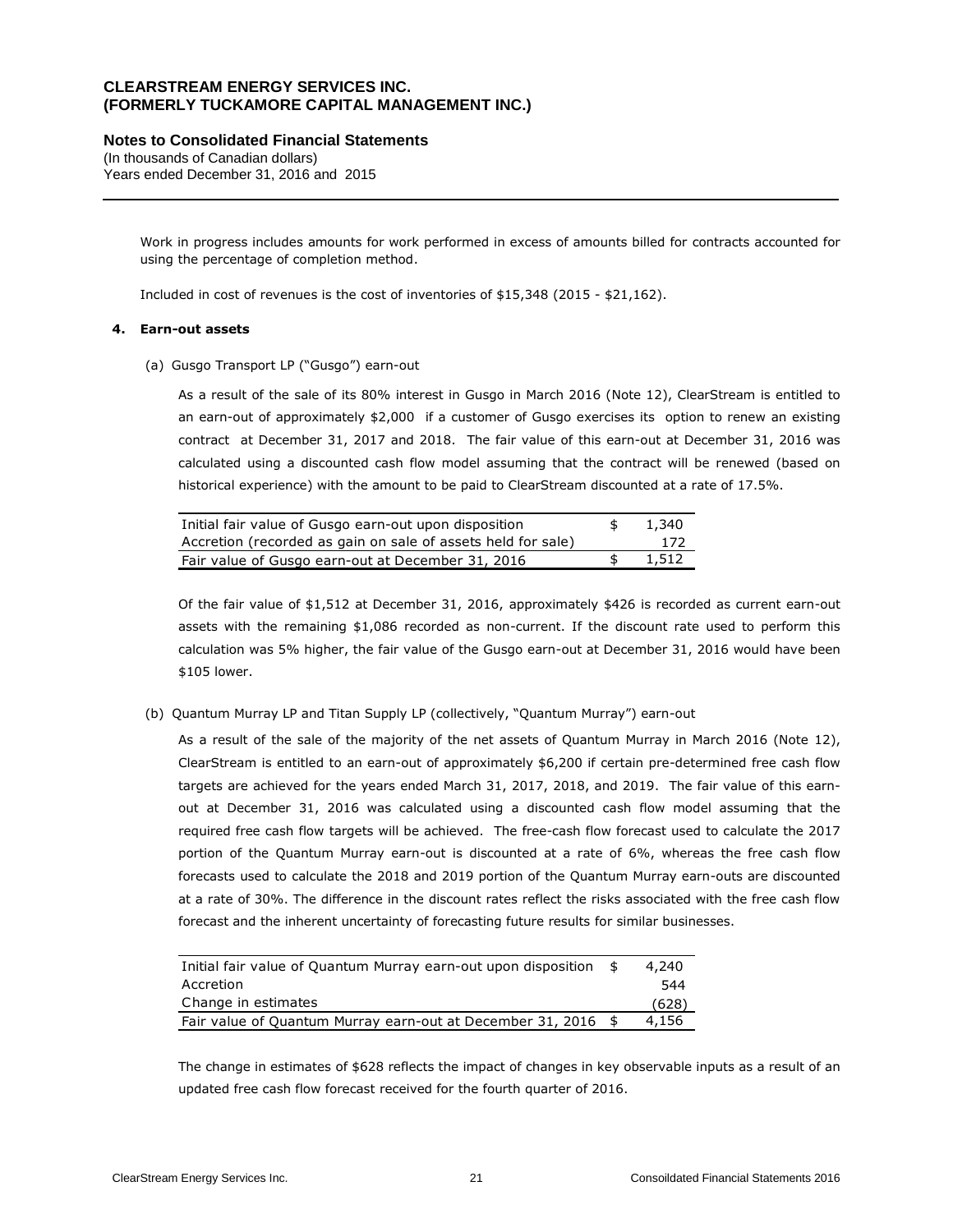### **Notes to Consolidated Financial Statements**

(In thousands of Canadian dollars) Years ended December 31, 2016 and 2015

> Of the fair value of \$4,156 at December 31, 2016, approximately \$1,182 is recorded as current earn-out assets with the remaining \$2,970 recorded as non-current. If the discount rates used to perform this calculation were 5% higher, the fair value of the Quantum Murray earn-out at December 31, 2016 would be \$224 lower.

#### **5. Property, plant and equipment**

|                                                        | Equipment |                |      | Furniture. |     | Automotive               |     |                |    |                |      |              |     |           |
|--------------------------------------------------------|-----------|----------------|------|------------|-----|--------------------------|-----|----------------|----|----------------|------|--------------|-----|-----------|
|                                                        |           | underfinance   |      | tools and  |     | Computer                 |     | and heavy      |    | Land and       |      | Leasehold    |     |           |
|                                                        |           | lease          |      | equipment  |     | hardware                 |     | equipment      |    | buildings      |      | improvements |     | Total     |
| Cost                                                   |           |                |      |            |     |                          |     |                |    |                |      |              |     |           |
| Balance at January 1, 2015                             | \$        | 34.676         | - \$ | 14.754     | S   | 4,213                    | \$  | 56.449         | \$ | $5.952$ \$     |      | 11.885       | \$  | 127.929   |
| Additions                                              |           | 2,003          |      | 1.187      |     | 195                      |     | 1.106          |    |                |      | 772          |     | 5,263     |
| Disposals                                              |           | (1, 815)       |      | (174)      |     | (54)                     |     | (3,017)        |    | (1, 476)       |      | (168)        |     | (6,704)   |
| Reclassed as discontinued operations and held for sale |           | (7, 973)       |      | (969)      |     | (2,924)                  |     | (25, 930)      |    |                |      | (3,953)      |     | (41,749)  |
| Balance as December 31, 2015                           | \$        | 26,891         | - \$ | 14,798     | \$. | 1,430                    | -\$ | 28,608         | \$ | 4,476 \$       |      | 8,536        | S.  | 84,739    |
| <b>Additions</b>                                       |           | 909            |      | 615        |     | $\overline{2}$           |     | 658            |    |                |      | 144          |     | 2,326     |
| <b>Disposals</b>                                       |           | (691)          |      |            |     | $\overline{\phantom{a}}$ |     | (2.602)        |    | (1.854)        |      |              |     | (5, 147)  |
| Balance as December 31, 2016                           | \$        | 27,109         | \$   | 15,413     | S   | 1,432                    | \$  | 26,664         | \$ | 2,622          | - \$ | 8,680        | \$  | 81,918    |
| <b>Accumulated Depreciation</b>                        |           |                |      |            |     |                          |     |                |    |                |      |              |     |           |
| Balance at January 1, 2015                             | \$        | $(14, 166)$ \$ |      | (7,306)    | \$  | $(3,316)$ \$             |     | $(38, 816)$ \$ |    | $(1,816)$ \$   |      | $(6,355)$ \$ |     | (71, 775) |
| Depreciation for the year                              |           | (3,774)        |      | (1,027)    |     | (109)                    |     | (2, 917)       |    | (87)           |      | (767)        |     | (8,681)   |
| <b>Disposals</b>                                       |           | 1,135          |      | 47         |     | 53                       |     | 2,343          |    | 773            |      | 106          |     | 4,457     |
| Reclassed as discontinued operations and held for sale |           | 2.706          |      | 845        |     | 2,318                    |     | 18.295         |    |                |      | 3.543        |     | 27.707    |
| Impairment                                             |           | (16)           |      | ٠          |     | $\blacksquare$           |     | (982)          |    | $\blacksquare$ |      | (4,576)      |     | (5, 574)  |
| Balance at December 31, 2015                           | \$        | (14, 115)      | - \$ | (7, 441)   | \$  | (1,054)                  | \$. | (22, 077)      | \$ | $(1, 130)$ \$  |      | (8,049)      | \$. | (53, 866) |
| Depreciation for the year                              |           | (2,997)        |      | (1,063)    |     | (65)                     |     | (2, 184)       |    | (85)           |      | (232)        |     | (6,625)   |
| <b>Disposals</b>                                       |           | 1,335          |      | -          |     | $\blacksquare$           |     | 1,093          |    | 64             |      |              |     | 2,492     |
| Reclassed as discontinued operations and held for sale |           |                |      | ٠          |     | $\blacksquare$           |     | 826            |    |                |      | ٠            |     | 826       |
| Balance at December 31, 2016                           | \$        | (15, 777)      | S    | (8.504)    | \$  | (1, 119)                 | S   | (22, 342)      | \$ | $(1, 151)$ \$  |      | (8, 281)     | \$  | (57, 173) |
| Net book value                                         |           |                |      |            |     |                          |     |                |    |                |      |              |     |           |
| At December 31, 2015                                   | \$        | 12.776         | \$   | 7.357      | S   | 376                      | \$  | 6.531          | Ŝ. | 3.346          | - \$ | 487          | S   | 30.873    |
| At December 31, 2016                                   | \$        | 11,332         | \$   | 6.909      | S   | 313                      | \$  | 4,322          | \$ | 1,471          | \$   | 399          | S   | 24,745    |

#### a) Collateral:

As at December 31, 2016, property, plant and equipment included \$13,202 subject to a general security agreement under the Senior Secured Debentures and the Convertible Secured Debentures (December 31, 2015 - \$19,985 under the senior credit facility).

#### b) Impairment:

At December 31, 2016, management concluded there were no indicators of impairment or impairment reversal with respect to its cash generating units containing property, plant and equipment.

At December 31, 2015, as a result of adverse economic effects arising from the lower commodity prices, the Company was required to perform an impairment test under IAS 36 *Impairment of Assets*. ClearStream recorded non-cash impairment of \$3,220 and \$2,354 related to the Transportation and Conventional CGUs, respectively. The impairment was calculated on a fair value less costs of disposal basis. This was determined using level 3 inputs under IFRS, including fixed asset appraisals and auction results for certain types of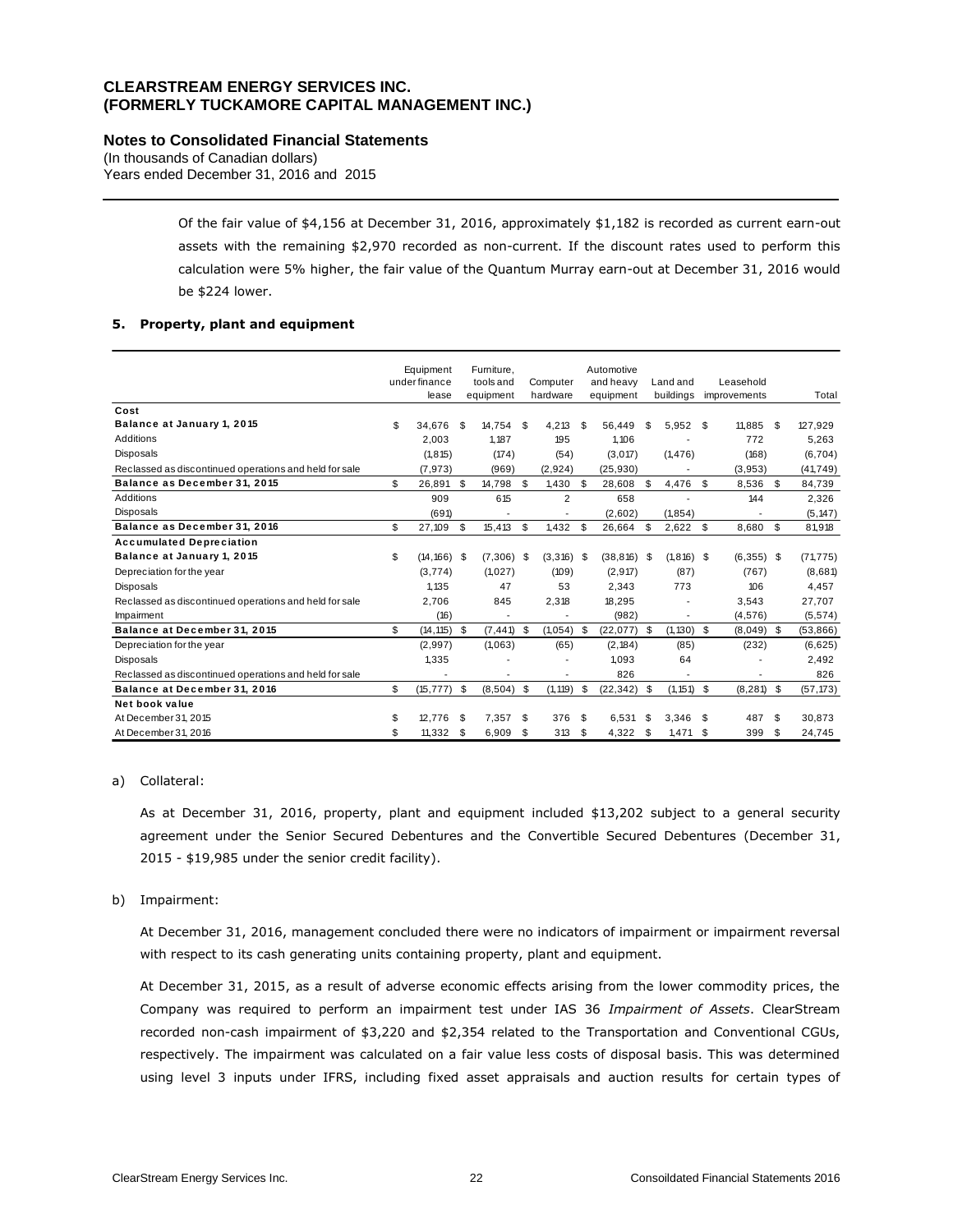# **Notes to Consolidated Financial Statements**

(In thousands of Canadian dollars) Years ended December 31, 2016 and 2015

> equipment. The impairment charge recorded was most sensitive to the fixed asset appraisals and auction results used to determine the recoverable amounts of the individual assets.

#### c) Disposals:

During the year ended December 31, 2016, the Company disposed of assets with a cost of \$5,147 and accumulated depreciation of \$2,492, for proceeds of \$1,927, and recognized a net loss on sale of \$728.

#### **6. Goodwill and intangible assets**

|                                                        |                      |                          | Customer       |      | Computer      |      |                          |          |               |    | Management               |    |                  |
|--------------------------------------------------------|----------------------|--------------------------|----------------|------|---------------|------|--------------------------|----------|---------------|----|--------------------------|----|------------------|
|                                                        | Goodwill             |                          | relationships  |      | software      |      | <b>Brands</b>            |          | Sales Orders  |    | Contracts                |    | Intangible Total |
| Cost                                                   |                      |                          |                |      |               |      |                          |          |               |    |                          |    |                  |
| Balance at January 1, 2015                             | \$<br>92,029         | $\overline{\phantom{a}}$ | 131,740 \$     |      | $3,092$ \$    |      | $16,474$ \$              |          | $2,444$ \$    |    | $2,000$ \$               |    | 155,750          |
| Additions                                              |                      |                          |                |      | 108           |      |                          |          |               |    |                          |    | 108              |
| Reclassed as discontinued operations and held for sale |                      |                          | (48, 320)      |      | (685)         |      | (332)                    |          | (1, 339)      |    | (2,000)                  |    | (52, 676)        |
| Balance at December 31, 2015                           | \$<br>92,029         | $\sqrt{3}$               | 83,420 \$      |      | 2,515         | - \$ | 16,142 \$                |          | $1,105$ \$    |    |                          | S  | 103,182          |
| Additions                                              |                      |                          | 132            |      | 142           |      |                          |          |               |    | ٠                        |    | 274              |
| Balance at December 31, 2016                           | \$<br>92,029         | <sup>\$</sup>            | 83,552 \$      |      | 2,657         | \$   | 16, 142                  | <b>S</b> | 1,105         | \$ |                          | \$ | 103,456          |
| Amortization and impairments                           |                      |                          |                |      |               |      |                          |          |               |    |                          |    |                  |
| Balance at January 1, 2015                             | \$<br>$(30,903)$ \$  |                          | $(97, 156)$ \$ |      | $(2,254)$ \$  |      | $(13,390)$ \$            |          | $(2,444)$ \$  |    | $(2,000)$ \$             |    | (117, 244)       |
| Amortization for the year                              |                      |                          | (5,509)        |      | (142)         |      |                          |          |               |    |                          |    | (5,651)          |
| Impairment                                             | (30, 140)            |                          | (11, 587)      |      |               |      |                          |          |               |    |                          |    | (11, 587)        |
| Reclassed as discontinued operations and held for sale |                      |                          | 46,731         |      | 134           |      |                          |          | 1.339         |    | 2,000                    |    | 50,204           |
| Balance at December 31, 2015                           | \$<br>$(61,043)$ \$  |                          | $(67, 521)$ \$ |      | $(2, 262)$ \$ |      | $(13, 390)$ \$           |          | $(1, 105)$ \$ |    |                          | \$ | (84, 278)        |
| Amortization for the year                              |                      |                          | (3, 231)       |      | (145)         |      |                          |          |               |    |                          |    | (3,376)          |
| Impairment                                             | (8,700)              |                          |                |      |               |      | $\overline{\phantom{a}}$ |          |               |    | $\overline{\phantom{a}}$ |    |                  |
| Balance at December 31, 2016                           | \$<br>$(69, 743)$ \$ |                          | $(70, 752)$ \$ |      | $(2,407)$ \$  |      | $(13,390)$ \$            |          | $(1, 105)$ \$ |    |                          | \$ | (87, 654)        |
| Net book value                                         |                      |                          |                |      |               |      |                          |          |               |    |                          |    |                  |
| At December 31, 2015                                   | \$<br>$30,986$ \ \$  |                          | 15,899         | - \$ | 253           | - \$ | $2.752$ \$               |          |               | S  |                          | \$ | 18,904           |
| At December 31, 2016                                   | 22,286               | $\overline{\phantom{a}}$ | 12,800         | \$   | 250           | £.   | $2,752$ \$               |          | . .           |    |                          | -S | 15,802           |

ClearStream has five CGUs, two of which have intangible assets with an indefinite life. Goodwill is monitored by management at the operating segment level. The carrying amounts of goodwill and the indefinite life intangible assets at December 31, 2016 are identified separately in the table below. As a result of the change in ClearStream's operating segments in March 2016 (refer to Note 25), ClearStream reallocated goodwill using the relative fair value approach for the revised operating segments.

| <b>Operating Partner</b>              | Indefinite life<br>intangibles |       | Goodwill     |
|---------------------------------------|--------------------------------|-------|--------------|
| ClearStream                           |                                |       |              |
| Wear                                  |                                | 1,574 |              |
| Transportation                        |                                |       |              |
| Fabrication                           |                                |       |              |
| Wear, Fabrication and Transportation  |                                | 1,574 | 4,562        |
| Oilsands                              |                                | 1,178 |              |
| Conventional                          |                                |       |              |
| Maintenance and Construction Services |                                | 1,178 | 17,724       |
| Total                                 | \$                             | 2,752 | \$<br>22,286 |

(a) Definite life intangible assets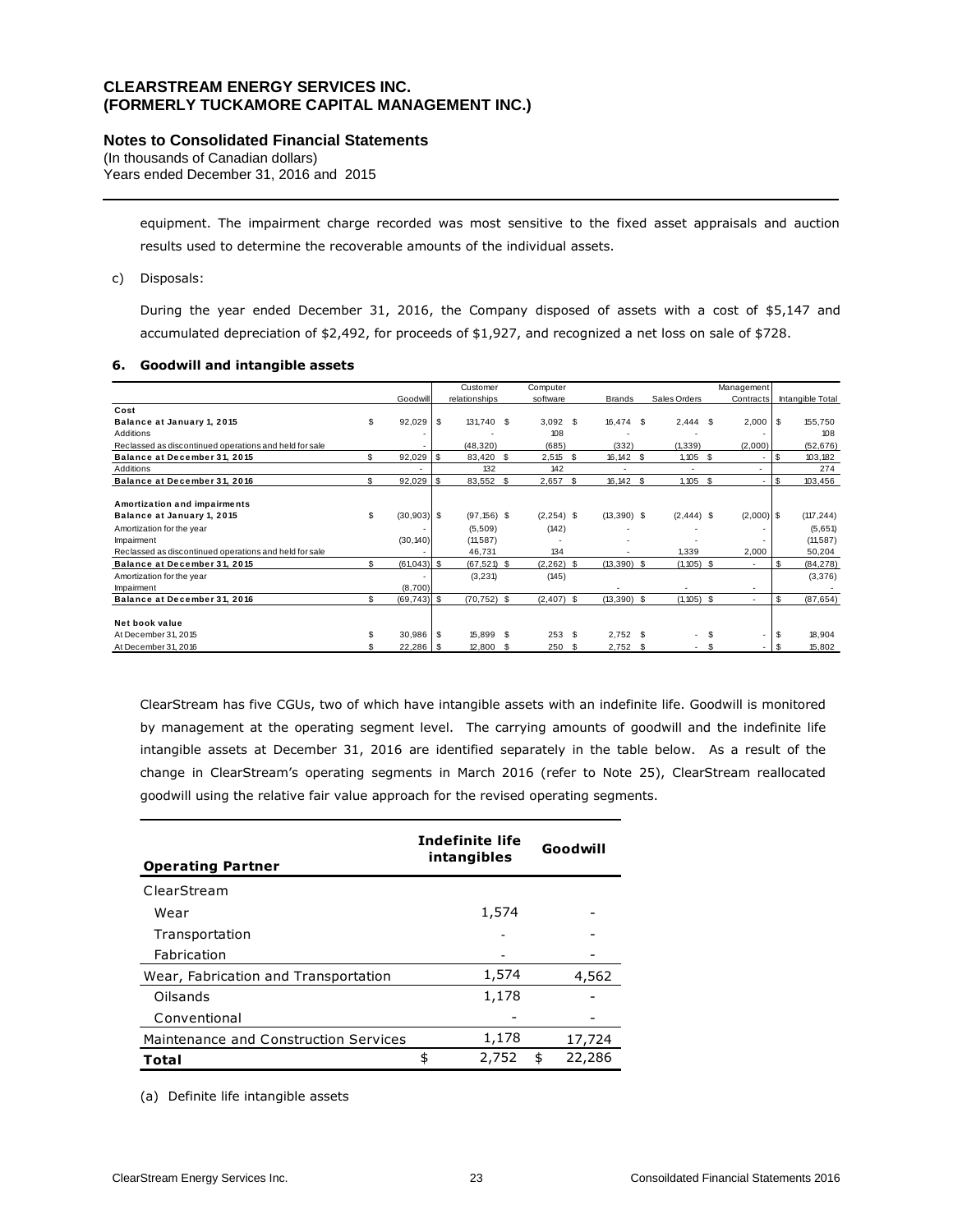### **Notes to Consolidated Financial Statements**

(In thousands of Canadian dollars) Years ended December 31, 2016 and 2015

> At December 31, 2016, management concluded there were no indicators of impairment or impairment reversal with respect to its cash generating units containing definite life intangible assets.

> At December 31, 2015, as a result of adverse economic effects arising from the lower commodity prices, the Company was required to perform an impairment test under IAS 36 *Impairment of Assets*. ClearStream recorded non-cash impairment of \$1,226 and \$10,361 related to the Transportation and Conventional CGUs, respectively. The impairment was calculated primarily on a value-in-use basis. The inputs used to perform the value-in-use analysis are the same inputs that were used for ClearStream's annual impairment test for goodwill and intangibles with an indefinite life. Please refer to Note 6(b) for more details.

(b) Goodwill and indefinite life intangible assets

ClearStream performed impairment tests as at March 31, 2016 as a result of identifying indicators of impairment across all operating segments and CGUs. This resulted in goodwill impairment of approximately \$8,700 within the Wear, Fabrication and Transportation segment. The recoverable value for the Wear, Fabrication and Transportation group of CGUs is \$34,131. ClearStream also performed its annual impairment test over goodwill and indefinite life intangible assets as at December 31, 2016, which did not result in any additional impairment. The valuation techniques, significant assumptions and sensitivities applied in the goodwill and indefinite life intangible asset impairment tests are described below:

## **Valuation technique**

The recoverable amounts of ClearStream's operating segments and CGUs were calculated based on fair value less costs of disposal. The fair value less costs of disposal for all CGUs was determined through a discounted cash flow ("DCF") approach other than for Transportation, where the fair value less costs of disposal was determined based on fixed asset appraisals and auction results for certain types of equipment.

The DCF method involves projecting cash flows and converting them into a present value equivalent through discounting. The discounting process uses a rate of return that is commensurate with the risk associated with the business or asset and the time value of money. This approach requires assumptions about earnings before taxes, interest, depreciation and amortization ("EBITDA"), capital expenditures, growth rates, working capital and discount rates.

#### **Projected EBITDA and Capital Expenditures**

Projected EBITDA and capital expenditures are based on ClearStream's internal budget for the following year and take into consideration past experience, economic trends and market/industry trends at the time at which the budget is developed. The annual budget is developed during the fourth quarter of the previous year and is approved by the Board of Directors. The budget is also updated quarterly by senior management and these updates are used to assess impairment during the year, if necessary. The anticipated future cash flows are updated to reflect any subsequent changes in demand for products and services.

#### **Growth rate and terminal value**

As described above, ClearStream used projected EBITDA and capital expenditures for the following year and applied a perpetual long-term growth rate of 2% thereafter. The perpetual growth rates are management's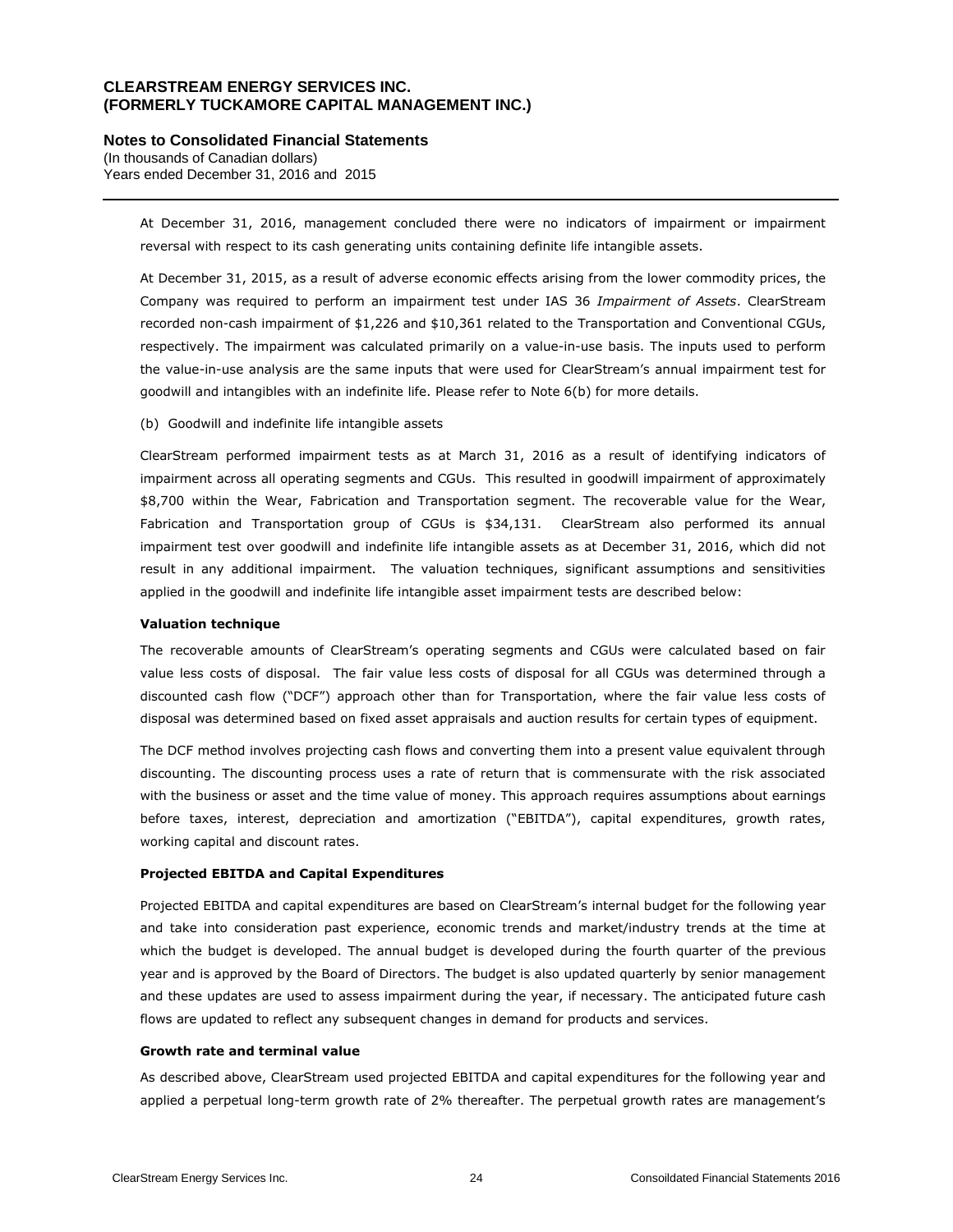### **Notes to Consolidated Financial Statements**

(In thousands of Canadian dollars) Years ended December 31, 2016 and 2015

> estimate of long-term inflation and productivity growth in the industry and geographic locations in which it operates. In arriving at its forecasts, ClearStream considered past experience, inflation as well as industry and market trends.

### **Discount rate**

ClearStream assumed a post-tax discount rate of 11%-15% in order to calculate the present value of projected future cash flows. The discount rate represented a weighted average cost of capital ("WACC") for comparable companies operating in similar industries based on publicly available information. The WACC is an estimate of the overall required rate of return on an investment for both debt and equity owners and serves as the basis for developing an appropriate discount rate.

Management has considered reasonably possible changes in assumptions for the recoverable amounts of its operating segments and CGUs. In all of these scenarios, with the exception of those discussed above, the recoverable amount was greater than the carrying amount, providing evidence that there is no further impairment.

## **7. Asset-based lending facility ("ABL Facility")**

On March 23, 2016, ClearStream Energy Holdings LP, a subisidary of ClearStream, entered into an ABL Facility agreement. The ABL Facility is a revolving facility providing for maximum borrowings of up to \$60,000 and carries a term of three years. The amount available to be drawn under the ABL Facility will vary from time to time, based upon a borrowing base determined with reference to the accounts receivable of ClearStream. At December 31, 2016, the available borrowing base was \$10,396. The obligations under the ABL Facility are secured by, among other things, a first ranking lien on all of the existing and after acquired accounts receivable of the borrower and the other guarantors, being the Company and certain of its direct and indirect subsidiaries. The ABL Facility contains and provides for certain covenants, financial reporting, and events of default as are customary in facilities of this nature. The interest rate on the ABL Facility is prime plus 2.5%, increasing to prime plus 4% if the ABL Facility is more than 50% drawn.

The Company incurred \$1,727 in deferred financing fees associated with the ABL Facility. These costs are being amortized over the term of the ABL Facility and as at December 31, 2016, the net unamortized amount of deferred financing fees was \$1,295.

As at December 31, 2016, ClearStream was in compliance with its financial covenants under the ABL Facility. The financial covenants applicable under the ABL Facility are as follows:

- ClearStream must meet minimum monthly EBITDA targets from November 2016 to April 2017, inclusive, where EBITDA is defined as net earnings, before depreciation and amortization, interest expense and income tax expense;
- Beginning on May 1, 2017, ClearStream must maintain a Fixed Charge Coverage Ratio of not less than 1.0:1.0 for each cumulative period ending on the last day of each month until March 31, 2018;
- ClearStream must maintain a Fixed Charge Coverage Ratio of 1.1:1.0 for each twelve month period ending on and after April 30, 2018;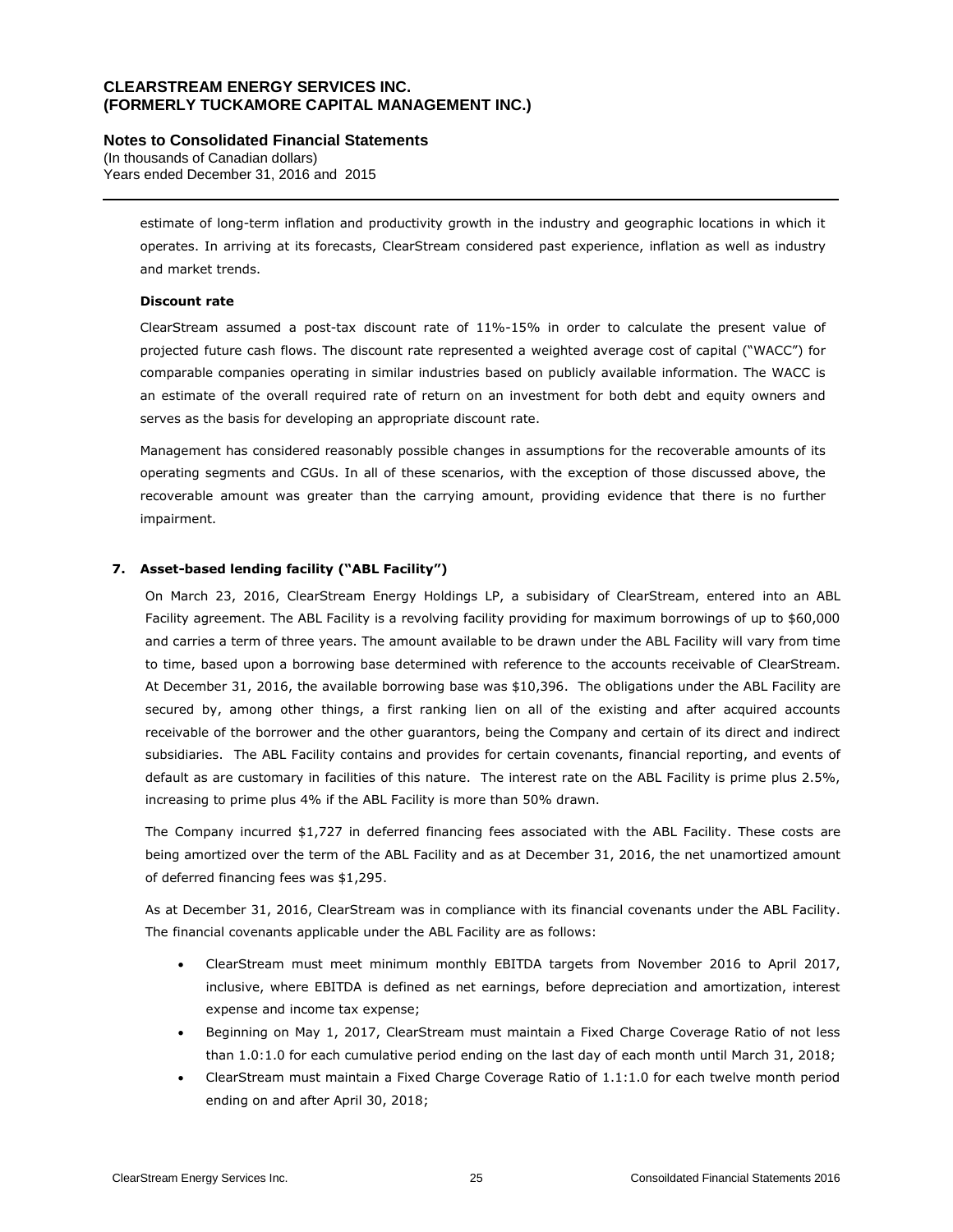## **Notes to Consolidated Financial Statements**

(In thousands of Canadian dollars) Years ended December 31, 2016 and 2015

> ClearStream must not expend or become obligated for any capital expenditures in an aggregate amount exceeding \$6,500 during any fiscal year.

The Fixed Charge Coverage Ratio is defined as follows:

- EBITDA less cash taxes paid, dividends paid and capital expenditures, divided by:
- Debt servicing costs, which is the interest paid or payable on all debt balances for the relevant period (not including the amortization of deferred financing costs and accretion)

## **8. Senior secured debentures**

(a) Senior secured debentures due 2026

On March 23, 2016, the Company issued an aggregate of \$176,228 principal amount of senior secured debentures to Canso Investment Counsel Ltd. ("Canso") on a private placement basis. The net proceeds of this issuance were used to completely repay the principal amount outstanding under the previous senior secured debentures (due 2016). Canso is also a shareholder of the Company at December 31, 2016.

The senior secured debentures bear interest at an annual rate of 8.00% payable semi-annually in arrears on June 30 and December 31 in each year and have a maturity date of March 23, 2026. The senior secured debentures are redeemable at the option of the Company and, in certain circumstances, are mandatorily redeemable. They are secured by first-ranking liens over all of the property of the Company and its guarantor subsidiaries, other than certain limited classes of collateral over which the Company has granted a priorranking lien in favour of the ABL agent which secure the Company's obligations under the ABL Facility (refer to Note 7). The senior secured debentures provide for certain events of default and covenants of the Company which are customary for debentures of this nature, including financial and reporting covenants and restrictive covenants limiting the ability of the Company and its subsidiaries to make certain distributions and dispositions, incur indebtedness, grant liens and limitations with respect to acquisitions, mergers, investments, non-arm's length transactions, reorganizations and hedging arrangements (subject to certain exceptions).

The Company incurred \$4,821 in deferred financing fees associated with the Senior Secured Debentures. The principal balance is recorded net of these costs and will be accreted using the effective interest method over the term of Senior Secured Debentures.

| As at December 31, 2016                                  |           |
|----------------------------------------------------------|-----------|
| Principal balance of senior secured debentures           | \$176,288 |
| Deferred financing fees, net of accumulated amortization | (4,646)   |
| Senior secured debentures, net                           | 171,642   |

(b) 8.00% Senior Secured Debentures due 2016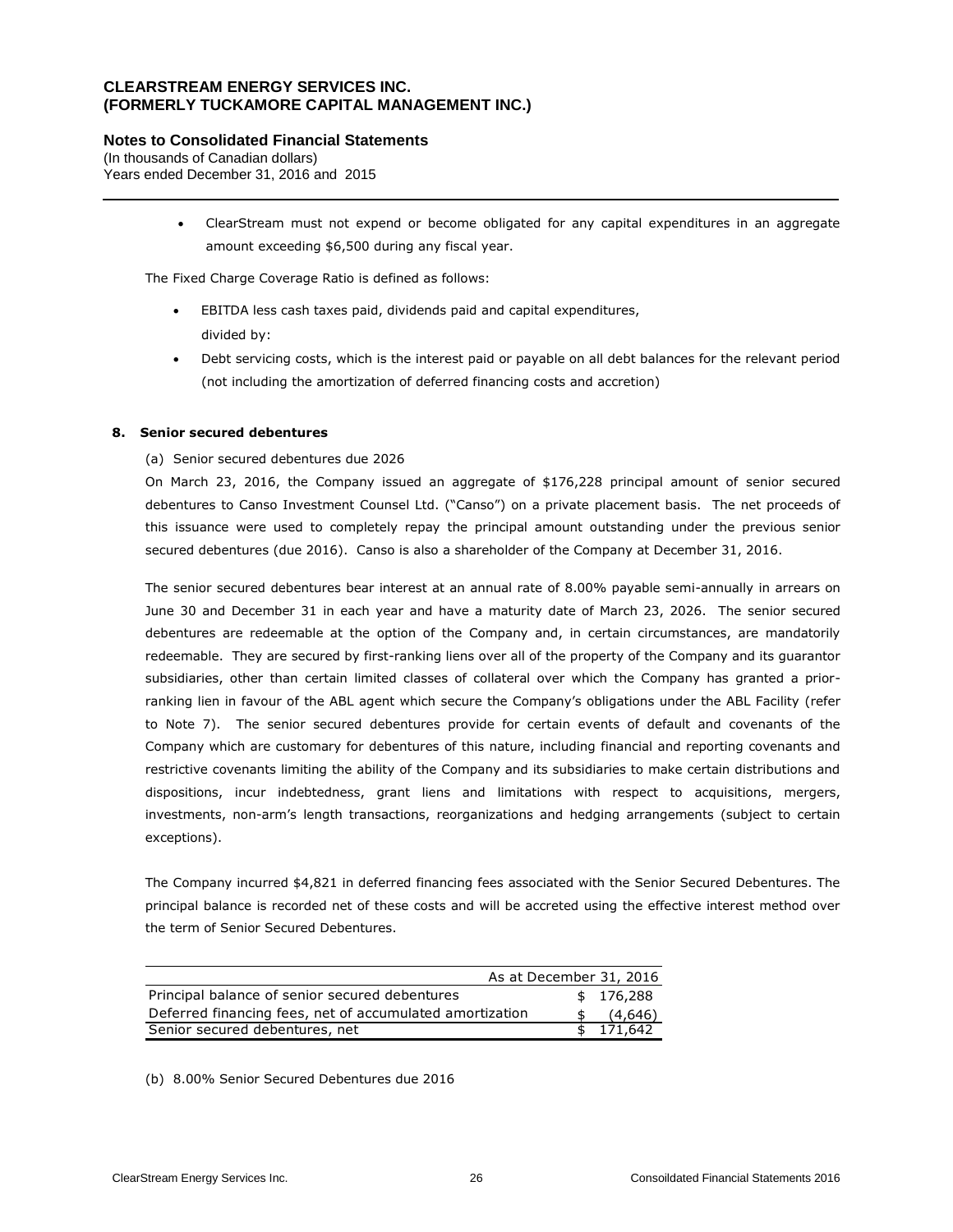### **Notes to Consolidated Financial Statements**

(In thousands of Canadian dollars) Years ended December 31, 2016 and 2015

> The Company had previously issued senior secured debentures in an aggregate principal amount of \$176,228 pursuant to a secured trust indenture dated as of March 23, 2011. The Company called for redemption of these senior secured debentures on March 21, 2016 and they were repaid in full (outstanding principal and accrued interest) on March 23, 2016. The balance at December 31, 2015 was the aggregate principal amount, less \$1,917 which was expensed in 2016.

### **9. Convertible secured debentures**

On March 23, 2016, the Company issued an aggregate of \$25,000 principal amount of convertible secured debentures to Canso on a private placement basis and an additional \$10,000 principal amount of convertible secured debentures pursuant to a rights offering. Pursuant to the rights offering, the Company offered to its shareholders of record as of February 18, 2016 transferable rights to purchase up to \$10,000 aggregate principal amount of convertible secured debentures for the same amount in gross proceeds. Each such shareholder was entitled to one right for each common share held. Every 1,099.41241 rights entitled an eligible rights holder to purchase \$100 aggregate principal amount of convertible secured debentures at a subscription price of \$100. The rights expired on March 17, 2016 and the rights offering, which was oversubscribed, closed on March 23, 2016, resulting in the issuance of:

- \$1,969,000 aggregate principal amount of convertible secured debentures upon the exercise of the basic subscription privilege; and
- \$8,030,400 aggregate principal amount of convertible secured debentures issued to over-subscribing purchasers on a pro-rata basis, pursuant to the additional subscription privilege.

The net proceeds of this issuance, together with the proceeds of asset sales (refer to Note 12), were used to completely repay the Company's indebtedness under the senior credit agreement.

The convertible secured debentures bear interest at an annual rate of 10.00% payable semi-annually in arrears on June 30 and December 31 in each year and have a maturity date of March 23, 2026. The Company may elect to satisfy any interest payment obligation by issuing additional convertible secured debentures which will be subject to the same terms and conditions as previously issued convertible secured debentures. The Company may redeem the convertible secured debentures, in whole or in part from time to time, after March 23, 2021. The convertible secured debentures are also convertible into common shares of the Company at an initial conversion price of \$0.35 per common share (subject to adjustment in certain circumstances). They are secured by liens over all of the property of the Company and its guarantor subsidiaries, other than property over which security has been granted in favour of the ABL agent in respect of the ABL Facility (refer to Note 7). The security granted in connection with the convertible secured debentures is subordinate to the security granted in connection with the senior secured debentures. The convertible secured debentures provide for events of default and covenants of the Company which are customary for debentures of this nature and are substantially similar to the events of default and covenants provided in respect of the senior secured debentures.

As a result of the conversion option described above, the Company was required to separate the liability and equity components of these convertible secured debentures using the residual value method. Under this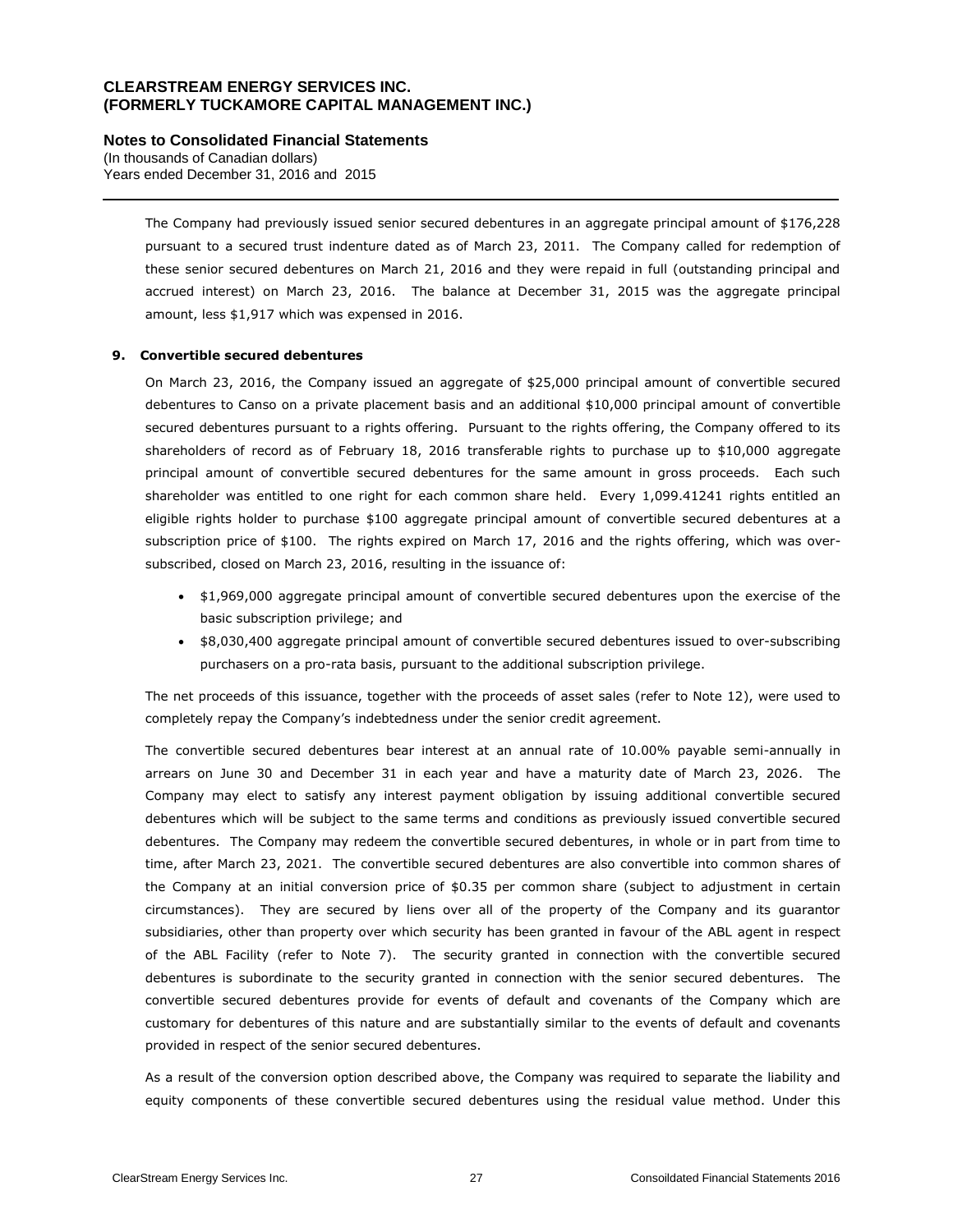### **Notes to Consolidated Financial Statements**

(In thousands of Canadian dollars) Years ended December 31, 2016 and 2015

> method, the value of the equity component of \$8,133 was determined by deducting the fair value of the liability component from the principal amount of the convertible secured debentures. The fair value of the liability component of \$26,867 was computed as the present value of future principal and interest payments discounted at a rate of 15% per annum.

> The Company incurred \$3,708 in deferred financing fees associated with the convertible secured debentures. The principal balance is recorded net of these costs and will be accreted using the effective interest method over the term of Convertible Secured Debentures. Debenture issue costs of \$854 were allocated to the equity component.

| For the year ended December 31, 2016                                 |        |
|----------------------------------------------------------------------|--------|
| Opening liability component of convertible secured debentures \ \ \; | 24.024 |
| Accretion                                                            | 373    |
| Closing liability component of convertible secured debentures        | 24,397 |

### **10. Senior credit facility**

Advances outstanding under the senior credit facility as at December 31, 2015 totaled \$58,735. At that time, the entire balance of the senior credit agreement was a revolving facility and was fully drawn. The balance of deferred financing fees related to the senior credit facility was \$253 at December 31, 2015.

During 2016, the Company completely and permanently repaid all indebtedness outstanding under the senior credit agreement through a combination of proceeds from asset sales (refer to Note 12), proceeds from the issuance of convertible debentures and cash on hand.

## **11. Obligations under finance leases**

Finance lease obligations relate to vehicles and heavy equipment. ClearStream's future minimum payments are as follows:

|                                                                     |             | December 31, 2016 December 31, 2015 |
|---------------------------------------------------------------------|-------------|-------------------------------------|
| 2016                                                                |             | 5,247                               |
| 2017                                                                | 4,165       | 3,751                               |
| 2018                                                                | 1,866       | 2,062                               |
| 2019                                                                | 853         | 713                                 |
| 2020                                                                | 212         | 270                                 |
| 2021                                                                | 131         |                                     |
| Total minimum lease payments                                        | 7,227       | 12,043                              |
| Less amount representing interest (at rates ranging from 4% to 15%) | 410         | 1,011                               |
| Present value of net minimum finance lease payments                 | 6,817       | 11,032                              |
| Less current portion of obligations under finance leases            | 3,902       | 4,685                               |
| Long-term portion of obligation under finance leases                | 2,915<br>\$ | 6,347<br>\$                         |

Interest of \$567 for the year ended December 31, 2016 (2015 - \$817) relating to finance lease obligations has been included in interest expense.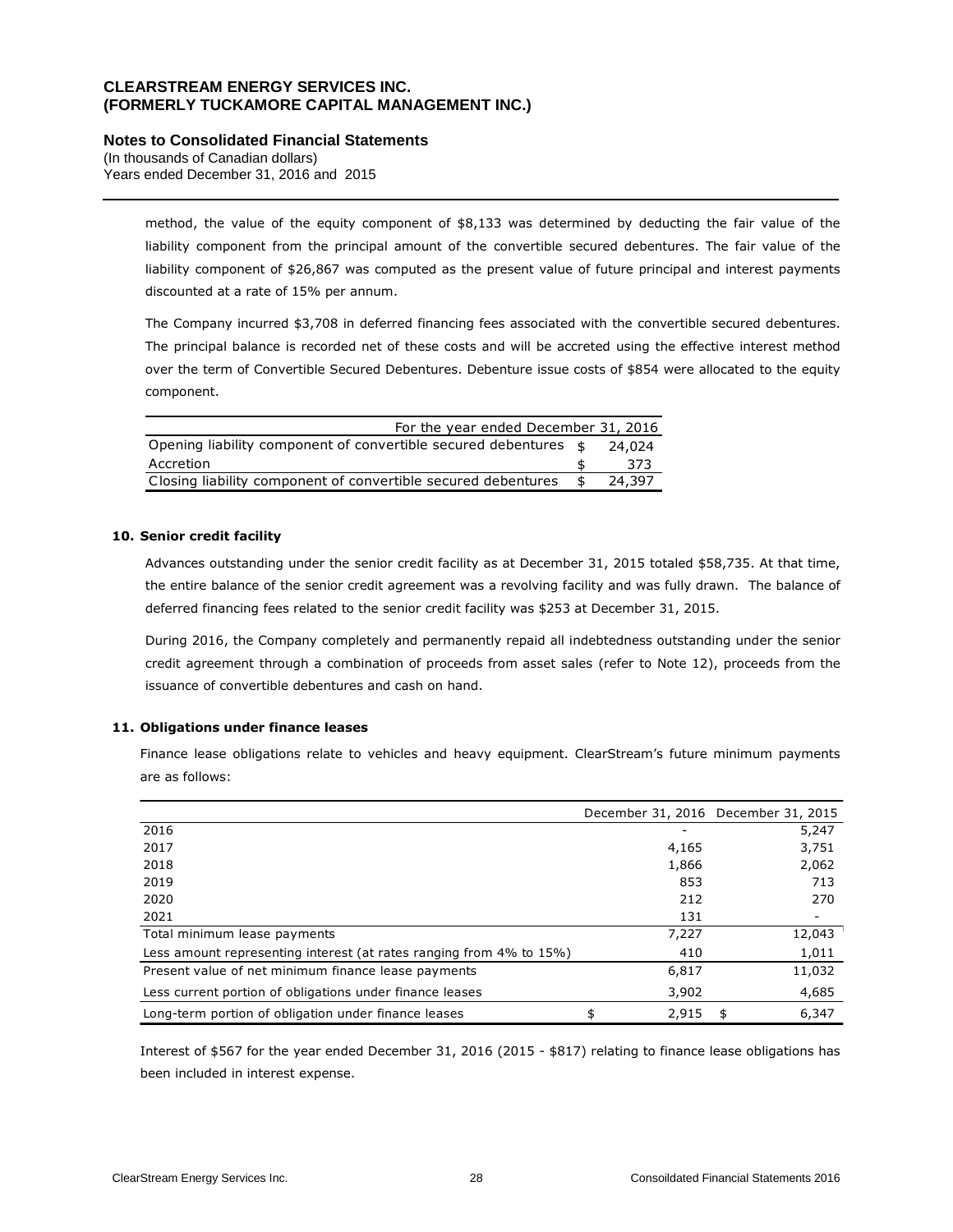### **Notes to Consolidated Financial Statements**

(In thousands of Canadian dollars) Years ended December 31, 2016 and 2015

#### **12. Assets held for sale and discontinued operations**

On April 23, 2015 RGC Canada LP ("RGC"), an 80% joint venture of the Company, entered into an agreement to sell its 45% interest in RLogstics for \$1,900. The proceeds were first used to settle \$1,350 in advances owing to RGC from RLogistics, with the balance being used to purchase RGC's partnership interest in RLogistics of approximately (\$194).

On July 31, 2015 the Company sold its 80% interest in IC Group for proceeds of \$2,500. The proceeds were used to repay \$2,450 of the senior credit facility, with the balance being retained for the payment of transaction costs.

On September 30, 2015 the Company sold its 100% interest in Gemma Communications ("Gemma") for proceeds of up to \$7,000. The transaction consideration consisted of an initial purchase price of \$4,000, of which \$2,500 was paid at closing with the remainder payable in instalments, plus an earn out of up to \$3,000 based on future revenues up to December 2016. To estimate the fair value of the contingent consideration, management applied a deterministic approach. The fair value measurement was categorized as a level 3 measurement under IFRS 13 due to the fact that the inputs cannot be corroborated by market data. This approach required management to estimate the payout associated with the probability-weighted average of outcomes. Judgement was required in estimating the quarterly revenues of Gemma from October 1, 2015 to December 31, 2016 and it was determined that the earn-out conditions would not be met. As such, management determined the purchase price of this transaction to be approximately \$2,500. Cash proceeds of \$2,500 were used to repay \$2,300 of the senior credit facility, with the balance being retained for the payment of transaction costs.

On March 23, 2016, ClearStream sold the majority of the assets of Quantum Murray LP ("Quantum Murray") and Titan Supply LP ("Titan") for cash proceeds of \$8,800 and assumption of debt of approximately \$3,000, (as well as the earn-out financial asset as described in Note 4). The sale of Titan's assets resulted in an accounting gain of approximately \$327, recorded as a gain on sale of assets held for sale. The sale of Quantum Murray's assets resulted in an accounting loss of approximately \$4,432, recorded as a loss from discontinued operations.

On March 7, 2016, ClearStream sold its 80% interest in Gusgo as well as certain other related subsidiaries for cash proceeds of \$4,000, with an additional \$2,000 which was received on May 31, 2016 (as well as the earnout financial asset as described in Note 4). The sale of Gusgo resulted in an accounting gain of approximately \$540, recorded as a gain on sale of assets held for sale.

The following table shows the revenue and loss from discontinued operations included in the Corporate operating segment for the years ended December 31, 2016 and 2015: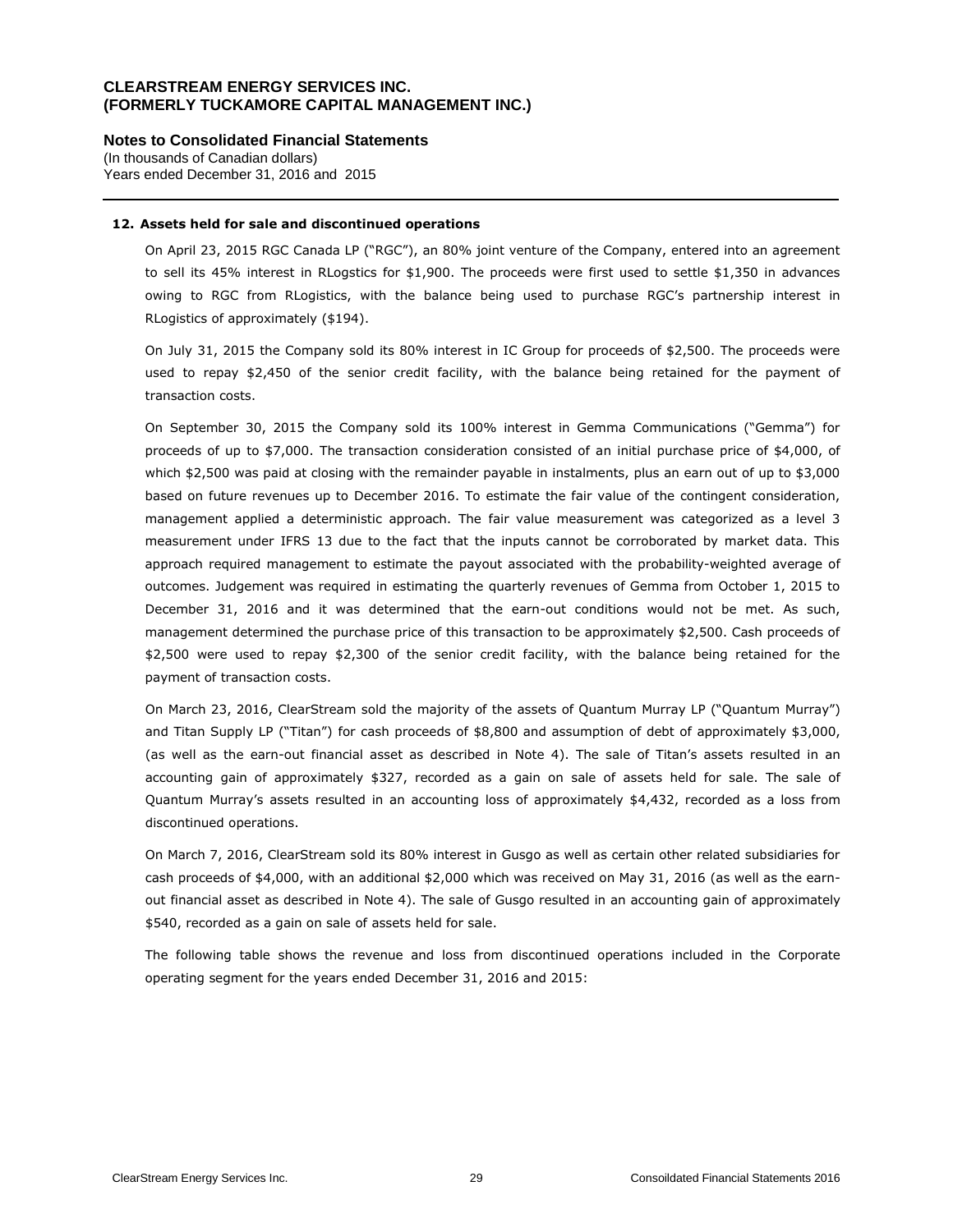# **Notes to Consolidated Financial Statements**

(In thousands of Canadian dollars) Years ended December 31, 2016 and 2015

| For the year ended December 31,                                                                | 2016           | 2015                  |
|------------------------------------------------------------------------------------------------|----------------|-----------------------|
| Revenue                                                                                        | 29,179         | 144,173               |
| Expenses                                                                                       | (30,700)       | (181, 913)            |
| Loss before taxes<br>Impairment loss recognized on the remeasurement of net<br>assets to FVLCS | (1, 521)       | (37,740)<br>(15, 842) |
| Loss on sale of discontinued operations                                                        | (6, 287)       | (3,350)               |
| Loss from equity investments                                                                   |                | (221)                 |
| Provision for Brompton claim (note 13)                                                         | (4,985)        |                       |
| Income tax (expense) recovery - deferred                                                       |                | (3,298)               |
| Net loss from discontinued operations                                                          | \$<br>(12,793) | (60,451)              |

The major classes of assets and liabilities of Quantum Murray and Titan at December 31, 2015 that were classified as discontinued operations and held for sale were as follows:

| As at December 31,                                     | 2015   |
|--------------------------------------------------------|--------|
| <b>Assets</b>                                          |        |
| Accounts receivable                                    | 34,448 |
| Inventory                                              | 13,777 |
| Prepaids & Other Assets                                | 2,302  |
| Long-term investments                                  | 3,783  |
|                                                        | 54,310 |
|                                                        |        |
| <b>Liabilities</b>                                     |        |
| Accounts payable & accrued liabilities                 | 32,119 |
| Deferred Revenue                                       | 4,645  |
| Capital lease obligation                               | 2,872  |
| Other liabilities                                      | 3,001  |
|                                                        | 42,637 |
| Net assets directly associated with the disposal group | 11,673 |

The net cash flows incurred by Quantum Murray and Titan are, as follows:

| For the year ended December 31, | 2015  |
|---------------------------------|-------|
|                                 |       |
| Operating                       | 1,482 |
| Investing                       | (732) |
| Financing                       | (617) |
| Net cash (outflow) / inflow     | 133   |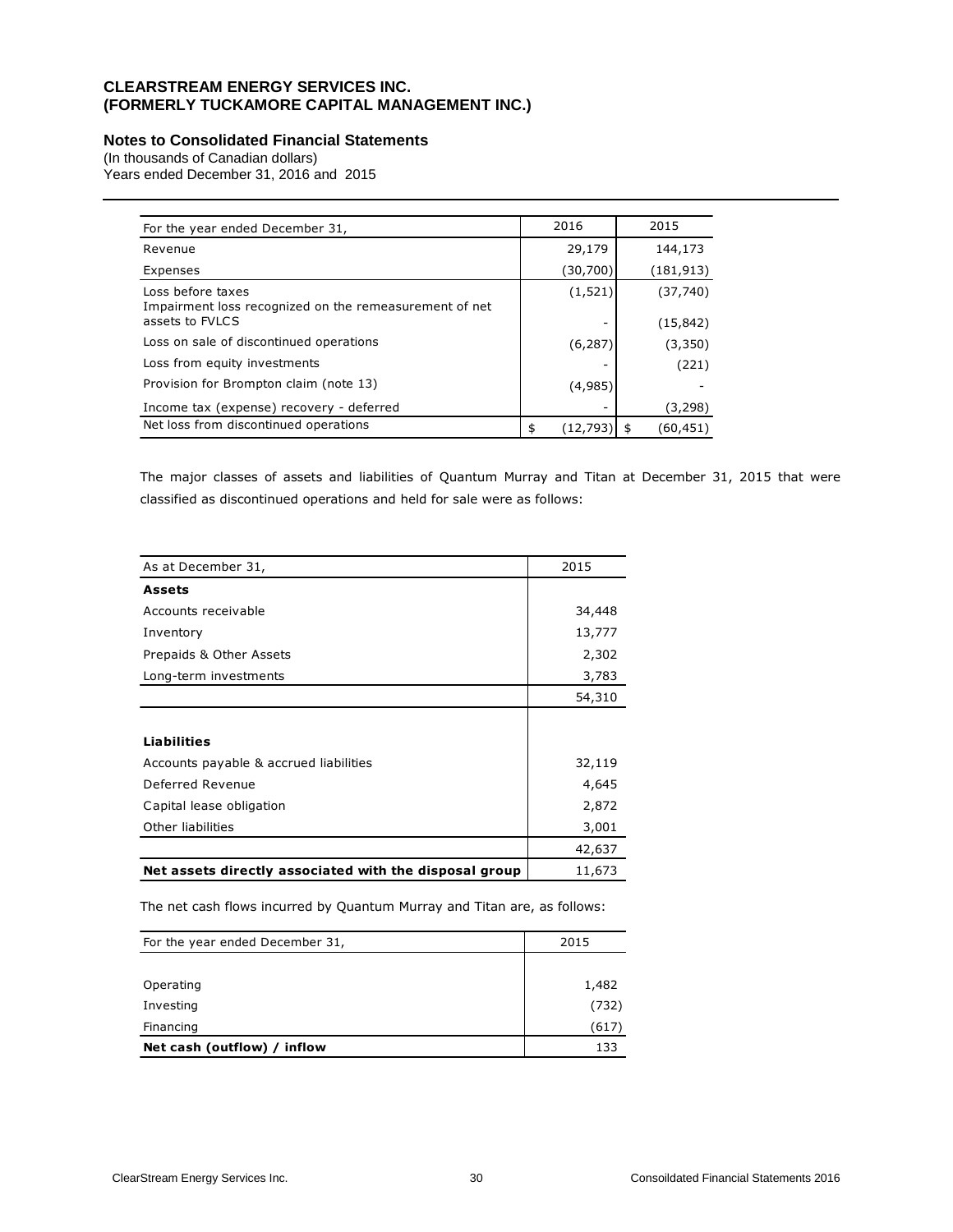### **Notes to Consolidated Financial Statements**

(In thousands of Canadian dollars) Years ended December 31, 2016 and 2015

> Upon reclassification of Quantum Murray and Titan as assets held for sale at December 31, 2015, the fair value less costs of disposal of the net assets being disposed was lower than the carrying amount. The short-fall of \$22,221 was recorded as an impairment charge to the assets of Quantum Murray in the amount of \$15,842 by reducing non-current assets, with any remainder being used to reduce the value of current assets. The carrying amount of the long-term investment in Titan was written-down by \$6,379.

### **13. Commitments and contingencies**

#### (a) Commitments

ClearStream is committed to payments under operating leases for equipment, office premises and land through 2029 in total of approximately \$59,776. Operating lease payments are based on contracts currently in place. Changes to these contracts may result in changes to future commitments. The minimum annual payments exclusive of operating costs under these lease arrangements are as follows:

|                                          |              | December 31, 2016 December 31, 2015 |
|------------------------------------------|--------------|-------------------------------------|
| 2016                                     |              | 12,454                              |
| 2017                                     | 11,409       | 10,921                              |
| 2018                                     | 9,534        | 8,531                               |
| 2019                                     | 8,323        | 5,773                               |
| 2020                                     | 4,391        | 4,351                               |
| 2021                                     | 3,735        | 3,786                               |
| Thereafter                               | 22,385       | 21,908                              |
| Total commitments under operating leases | \$<br>59,776 | 67,724<br>\$                        |
| Last year of commitment                  | 2029         | 2029                                |

## (b) Contingencies

In March 2015, the Company was advised by Brompton Corp. ("Brompton") that Brompton had received notices of reassessment from the Canada Revenue Agency (the "CRA") in which the CRA denied the deduction to Brompton of certain non-capital losses and other tax attributes in computing Brompton's income for the 2010 to 2014 taxation years. Tuckamore Holdings LP, a wholly-owned subsidiary of the Company, previously held approximately 40% of the outstanding equity of Brompton. The Company sold its investment in Brompton in September 2011, at which time the financial results of Brompton were reclassified as discontinued operations.

On June 12, 2015, Brompton served the Company and certain of its affiliates with a Statement of Claim seeking, among other things, indemnification in the amount of 40% of the CRA's notices of reassessment for the 2010-2012 taxation years. On July 13, 2015, the Company served its Statement of Defence denying Brompton's allegations and relying on, among other things, a corresponding warranty and indemnity provided by Brompton to ClearStream. Brompton brought a motion for summary judgment, which was heard in August and September 2016. In February 2017, the court granted judgment in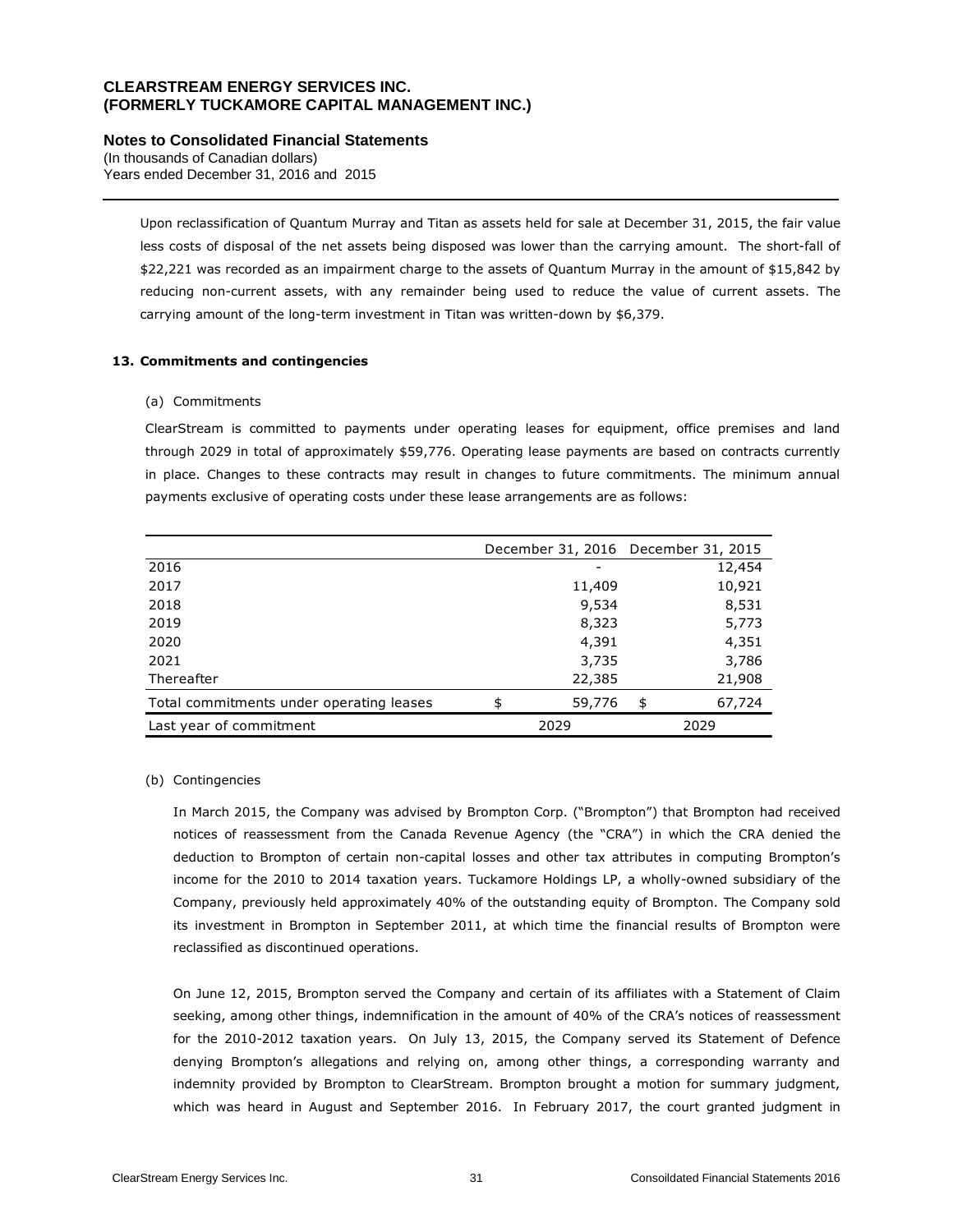### **Notes to Consolidated Financial Statements**

(In thousands of Canadian dollars) Years ended December 31, 2016 and 2015

> favour of Brompton, ruling that the Company is required to indemnify Brompton. The Company has appealed the decision to the Court of Appeals. Pending the outcome of the appeal, enforcement of any order and costs pursuant to the motion for judgment will be stayed. The Company has accrued for the estimated potential liability with respect to this matter as at December 31, 2016 with the corresponding loss recorded in discontinued operations. The estimated liability at December 31, 2016 is \$4,985, which includes taxes, interest, legal fees and costs for appeal.

### **14. Revenue**

The following are amounts for each significant category of revenue recognized during the years ended December 31, 2016 and December 31, 2015:

| For the year ended December 31, | 2016    | 2015    |
|---------------------------------|---------|---------|
| Rendering of services           | 222,107 | 255,843 |
| Sales of goods                  | 48,554  | 160,279 |
| Total revenue                   | 270,661 | 416,122 |

## **15. Selling, general & administrative expenses**

| For the year ended December 31, | 2016         | 2015               |
|---------------------------------|--------------|--------------------|
|                                 |              | Restated (Note 27) |
| Salaries & benefits             | \$<br>7,620  | \$<br>8,260        |
| Occupancy costs                 | 1,326        | 1,691              |
| Consulting                      | 1,264        | 1,283              |
| Travel                          | 1,401        | 1,920              |
| Repairs & maintenance           | 662          | 1,080              |
| Office expenses                 | 1,035        | 1,444              |
| Audit & accounting              | 677          | 1,195              |
| Other                           | 3,397        | 5,488              |
|                                 | \$<br>17,382 | \$<br>22,362       |

#### **16. Interest expense**

ClearStream has recorded interest expense in relation to the following:

| For the year ended December 31,                             | 2016         |     | 2015   |
|-------------------------------------------------------------|--------------|-----|--------|
|                                                             |              |     |        |
| Interest expense on senior credit facility (note 10)        | \$<br>436    | \$  | 1,983  |
| Interest expense on 8.00% secured debentures (note 8)       | 3,167        |     | 14,098 |
| Interest expense on senior secured debentures (note 8)      | 10,931       |     |        |
| Interest expense on convertible secured debentures (note 9) | 2,699        |     |        |
| Interest expense on ABL facility (note 7)                   | 304          |     |        |
| Interest expense on finance leases (note 11)                | 567          |     | 817    |
| Interest expense - other                                    | 197          |     | 27     |
| Deferred financing costs amortized (note 7)                 | 432          |     | 558    |
| Accretion expense related to debentures (notes 8 and 9)     | 2,526        |     | 7,465  |
| Interest expense                                            | \$<br>21,259 | \$. | 24,948 |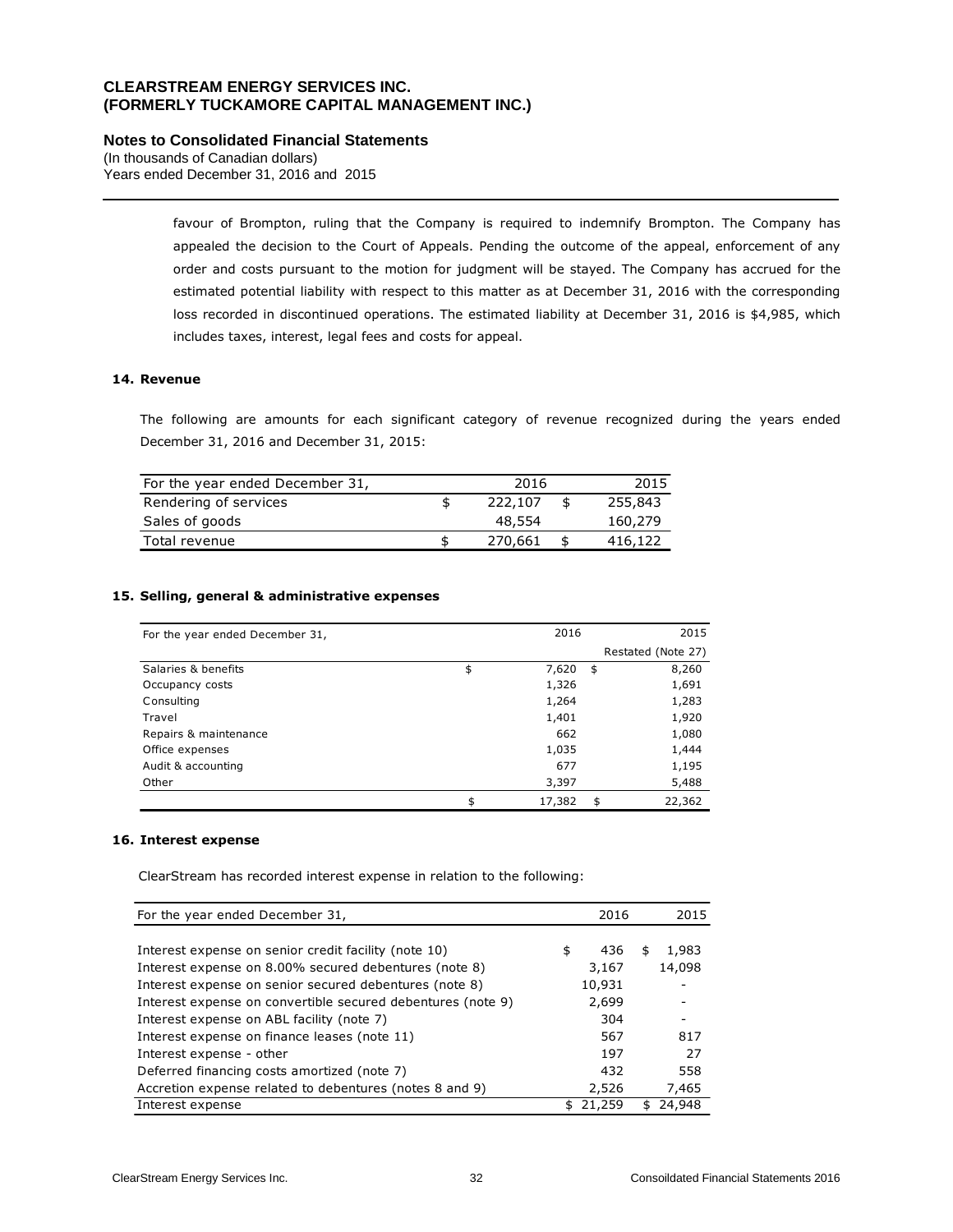### **Notes to Consolidated Financial Statements**

(In thousands of Canadian dollars) Years ended December 31, 2016 and 2015

#### **17. Income taxes**

The reconciliation of statutory income tax rates to ClearStream's effective tax rate is as follows:

| For the year ended December 31,              | 2016               |   | 2015      |
|----------------------------------------------|--------------------|---|-----------|
| Loss from continuing operations before tax   | (32, 916)          |   | (69, 252) |
| Tax rate                                     | 26.95%             |   | 26.10%    |
| Income tax recovery at statutory rates       | \$<br>$(8,871)$ \$ |   | (18, 075) |
| Permanent differences                        | 2,082              |   | 8,058     |
| Change in tax rates on temporary differences | 42                 |   | (653)     |
| Deferred tax asset not recognized            | 5,989              |   | 5,467     |
| Other adjustments related to disposals       | 779                |   | 387       |
| Income tax expense (recovery)                | 21                 | S | (4,816)   |

The benefit of the following temporary differences have not been recognized:

| December 31                                | 2016           |      | 2015     |
|--------------------------------------------|----------------|------|----------|
| Fixed assets                               | \$<br>(1, 554) | - \$ | (1, 393) |
| Intangible assets                          | 12,003         |      | 14,000   |
| Debentures                                 | (5, 189)       |      | (1,918)  |
| Net operating losses                       | 104,672        |      | 54,174   |
| Other                                      | 4,620          |      | 1,080    |
| Total temporary differences not recognized | 114,553        | £.   | 65,943   |

Net operating losses of \$104,672 will begin to expire in 2034.

ClearStream has approximately \$140,909 of capital losses that have not been recognized in the consolidated financial statements as at December 31, 2016 (2015 - \$132,693). There is no expiry of capital losses.

#### **18. Share capital and loss per share**

The authorized share capital of the Company consists of: (i) an unlimited number of common shares with no par value and (ii) preferred shares (with no par value) issuable in series to be limited in number of an amount equal to not more than one half of the limited and outstanding shares at the time of issuance of such preferred share. As at December 31, 2016 and 2015, there were 109,941,241 shares issued and outstanding and no preferred shares issued and outstanding.

The only potentially dilutive securities as at December 31, 2016 were the convertible secured decentures (2015 – shares issuable under stock options). As a result of the net losses incurred in all periods presented, all potentially dilutive securities were anti-dilutive.

#### **19. Restructuring costs**

During the year ended December 31, 2016, the Company incurred restructuring costs of \$1,471 (2015 - \$7,454). These are costs that were required in response to the potential impact of a prolonged period of reduced oil prices on ClearStream's business and costs associated with the wind-up of its Toronto head office. A majority of these costs are related to severance as a result of headcount reductions and location closures.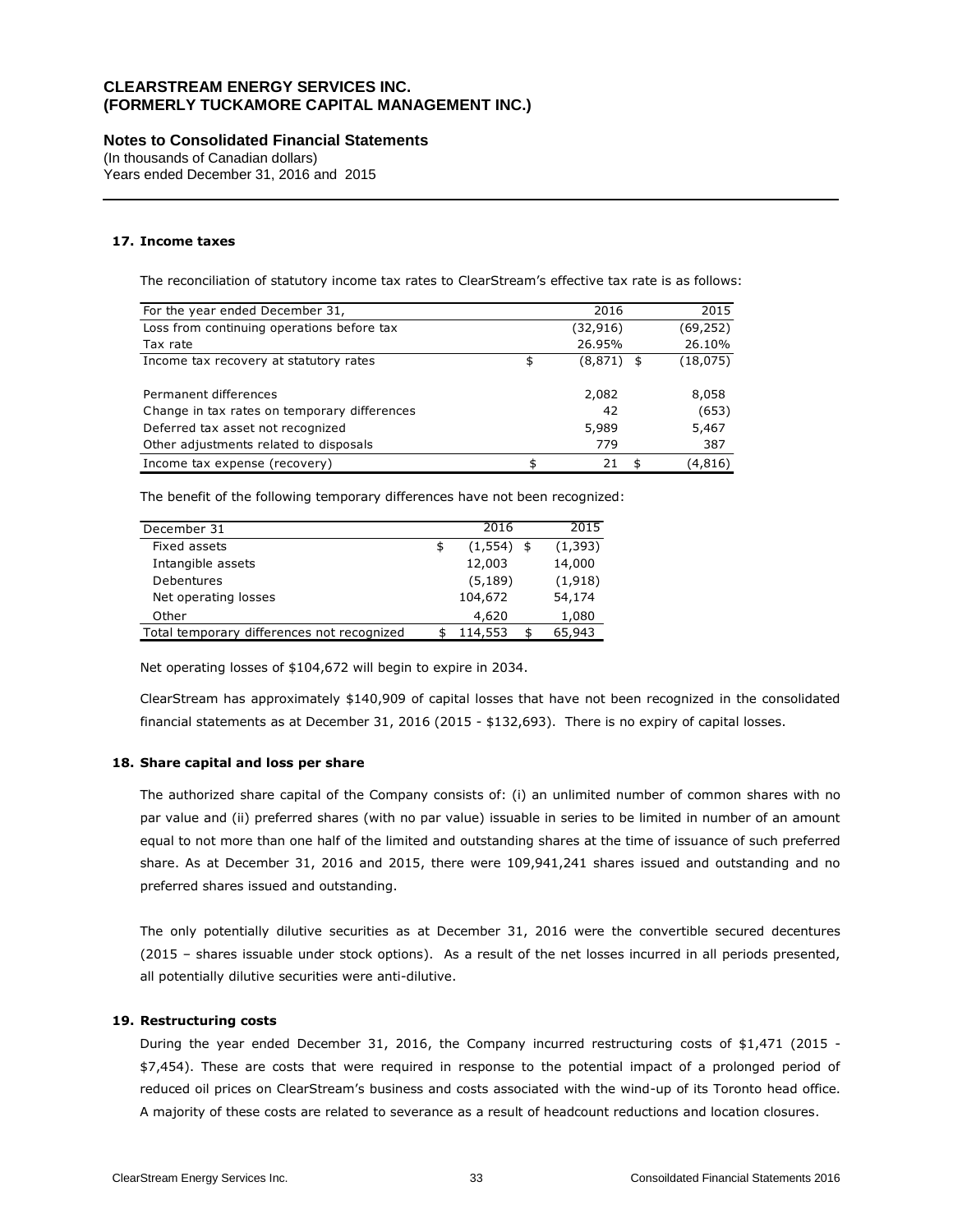### **Notes to Consolidated Financial Statements**

(In thousands of Canadian dollars) Years ended December 31, 2016 and 2015

#### **20. Stock-based compensation**

On November 30, 2009 the shareholders of ClearStream approved an Incentive Option Plan ("IOP"). Pursuant to the IOP, 7,050,000 shares were listed and reserved for issuance upon the exercise of the stock options granted. On March 25, 2011, the IOP was amended to permit the adoption of a new Management Incentive Plan ("MIP"). Pursuant to the MIP, 7,150,000 shares were listed and reserved for issuance upon the exercise of stock options. The term and conditions of the grants are as follows:

| Plan                  | Grant date                         | Number of<br>options | Exercise<br>price  | Vesting dates                                                            | Contractual<br>life of options |
|-----------------------|------------------------------------|----------------------|--------------------|--------------------------------------------------------------------------|--------------------------------|
| <b>IOP</b>            | January 13, 2010<br>March 25, 2011 | 7,000,000<br>50,000  | \$0.403<br>\$0.358 | 2010 to 2013<br>50% vest on March 25, 2012<br>50% vest on March 25, 2013 | 5 years<br>5 years             |
| MIP                   | March 25, 2011                     | 7,150,000            | \$0.358            | 50% vest on March 25, 2012<br>50% vest on March 25, 2013                 | 5 years                        |
| Total options granted |                                    | 14,200,000           |                    |                                                                          |                                |

The changes in outstanding options under both the IOP and MIP plans are detailed below:

|                                  |          | <b>IOP</b>  |          | MIP         |                |  |  |
|----------------------------------|----------|-------------|----------|-------------|----------------|--|--|
|                                  | Weighted |             | Weighted |             |                |  |  |
|                                  | average  |             | average  |             |                |  |  |
|                                  | exercise | Number of   | exercise | Number of   |                |  |  |
|                                  | price    | options     | price    | options     | Total          |  |  |
|                                  |          |             |          |             |                |  |  |
| Outstanding at December 31, 2014 | \$0.403  | 6,200,000   |          | 7,100,000   | 13,300,000     |  |  |
| Exercised during 2014            | \$0.358  | (6,200,000) | \$0.358  | (6,950,000) | (13, 150, 000) |  |  |
| Outstanding at December 31, 2014 |          |             |          | 150,000     | 150,000        |  |  |
| Exercised during 2015            |          |             |          |             |                |  |  |
| Exercisable at December 31, 2015 |          |             |          | 150,000     | 150,000        |  |  |
| Expired during 2016              |          |             |          | (150,000)   | (150,000)      |  |  |
| Exercisable at December 31, 2016 |          |             |          |             |                |  |  |

No new stock options were granted during the years ended December 31, 2016 or December 31, 2015 and there were no options outstanding at December 31, 2016.

Subsequent to December 31, 2016, the Company issued 6,560 stock options under the IOP to senior management at an exercise price of \$0.28 per share. In addition, subsequent to December 31, 2016, the Board of Directors approved a Performance Share Unit ("PSU") and Restricted Share Unit ("RSU") Plan. 4,070 PSUs and 5,510 RSUs were issued to senior management under the terms of the plan. The RSUs must be settled in cash and the PSUs can be settled in cash or common shares at the discretion of the Board of Directors.

## **21. Related party disclosures**

a) Other related party transactions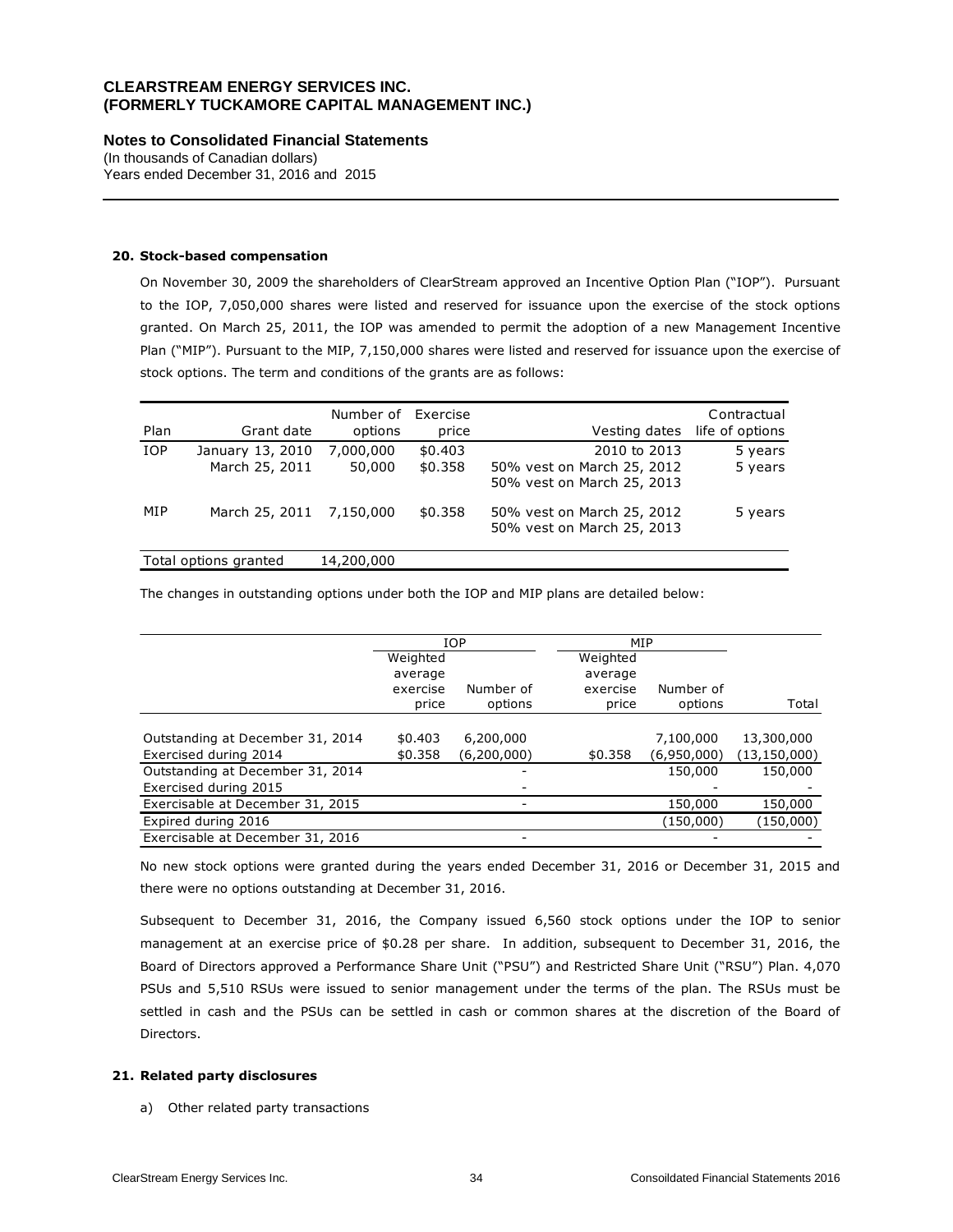### **Notes to Consolidated Financial Statements**

(In thousands of Canadian dollars) Years ended December 31, 2016 and 2015

> Income from equity investments includes \$191 of rent expense paid to a company owned by the minority shareholder of Gusgo for the year ended December 31, 2016 (2015 - \$836). Interest charged to joint venture operating partners on advances was \$59 (2015 - \$229). Two operating leases for property, with annual rents of \$312 and \$400 are with a landlord in which certain executives of ClearStream hold an indirect minority interest (2015 - \$312 and \$400). These transactions occurred in the normal course of business and are recorded at the exchange amount, which is the amount of consideration established and agreed to between the parties.

b) Compensation for key management personnel

ClearStream's key management personnel are comprised of officers and directors. Prior to the disposition of previous Operating Partnerships that was completed in March 2016, key management personnel also included officers and Vice Presidents at each Operating Partnership. The remuneration for these key management personnel during the years ended December 31, 2016 and December 31, 2015 are as follows:

| For the year ended December 31, | 2016 |                     |  | 2015     |  |
|---------------------------------|------|---------------------|--|----------|--|
| Short-term employment benefits  |      | \$3,808             |  | \$6,512  |  |
| Termination benefits            |      | 1,503               |  | 3,530    |  |
| Total compensation              |      | $\frac{1}{2}$ 5.311 |  | \$10.042 |  |

## **22. Financial instruments and risk management**

Financial instruments consist of cash, restricted cash, accounts receivable, earn-out financial assets, accounts payable, ABL Facility, Senior Secured Debentures and Convertible Secured Debentures.

a) Fair values of financial assets and liabilities

The fair value of the earn-out financial assets is determined using Level 3 inputs, including an estimate of future financial performance of previously owned Operating Partnerships and an estimate of the likelihood of achieving earn-out conditions.

The fair value of the ABL Facility approximates its carrying amount, excluding the effect of deferred financing fees, due to its nature as a revolving facility subject to variable interest rates. The fair value of the Convertible Secured Debentures at December 31, 2016 was \$32,500 based on the closing price of the Convertible Secured Debentures on the Toronto Stock Exchange (a Level 1 input).

b) Risk management

ClearStream has exposure to credit risk, customer concentration risk, liquidity risk and interest rate risk. ClearStream's Board of Directors has overall responsibility for the establishment and oversight of ClearStream's risk management framework.

(i) Credit risk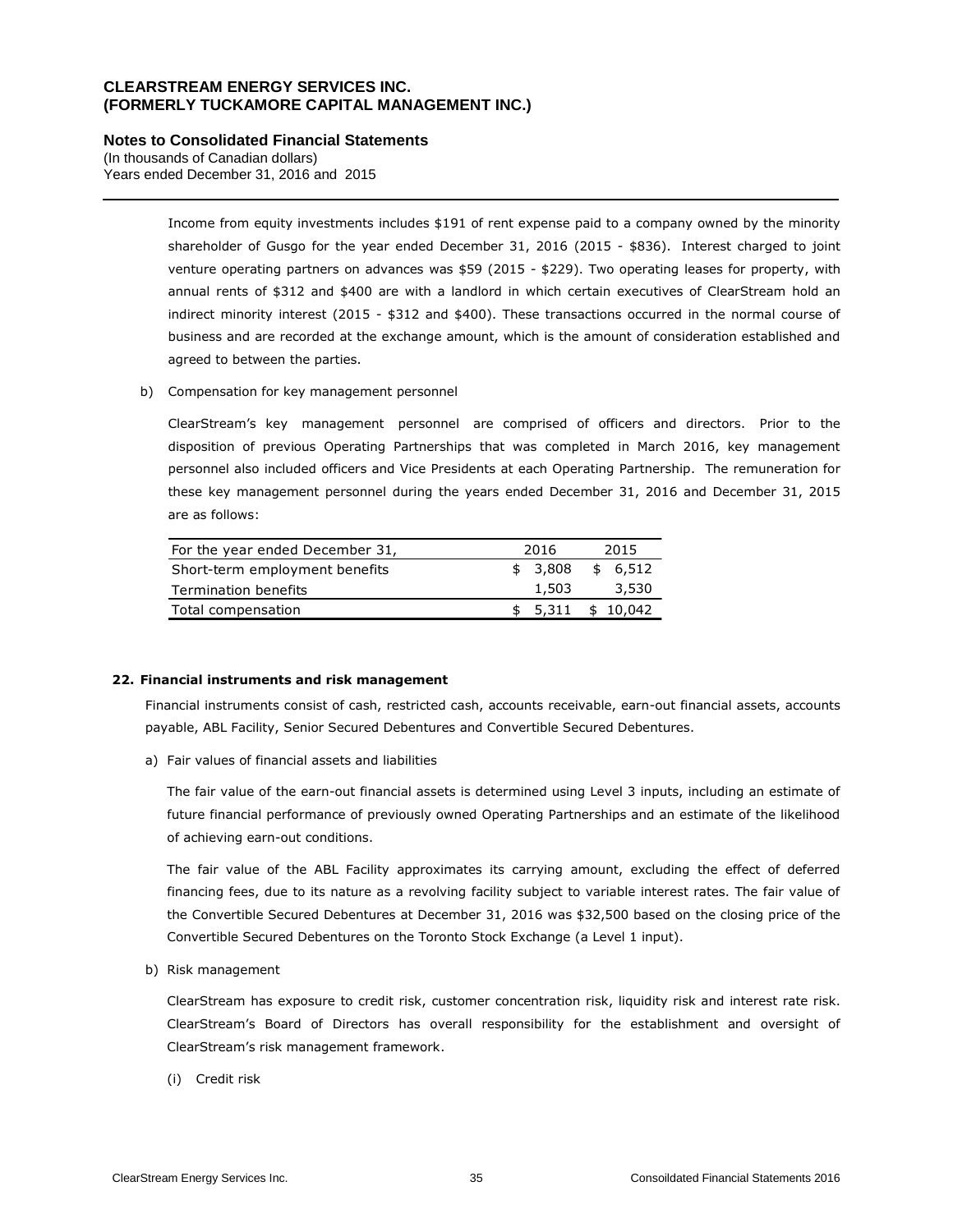### **Notes to Consolidated Financial Statements**

(In thousands of Canadian dollars) Years ended December 31, 2016 and 2015

> Credit risk is the risk of financial loss to ClearStream if a customer or counterparty to a financial instrument fails to meet its contractual obligations and arises principally from ClearStream's accounts receivable. The following table outlines ClearStream's maximum exposure to credit risk at December 31, 2016:

| Cash                | 11,503 |
|---------------------|--------|
| Restricted cash     | 980    |
| Accounts receivable | 46,928 |
| Earn-out assets     | 5,664  |
| Total               | 65,075 |

Cash and restricted cash are held at Canadian Schedule A Banks and therefore are considered low credit risk.

ClearStream has a credit policy under which each new customer is analyzed individually for creditworthiness before standard payment terms and conditions are offered. ClearStream's exposure to credit risk with its customers is influenced mainly by the individual characteristics of each customer. When available, ClearStream reviews credit bureau ratings, bank accounts and financial information for each new customer. ClearStream's customers are primarily multinational oil and gas and construction companies, all of which have strong creditworthiness.

Of the total balance of accounts receivable at December 31, 2016, approximately \$31,072 related to trade receivables and \$15,856 related to accrued revenue (i.e. for work performed but not yet invoiced).

Trade receivables are non-interest bearing and generally due on 30-90 day terms. As at December 31, 2016, approximately \$5,620 of ClearStream's trade receivables had been outstanding longer than 90 days (2015 - \$6,478). Management has fully evaluated the outstanding balance of trade receivables and believes that it is collectable based on settlement agreements or ongoing discussions with counterparties.

Earn-out financial assets will be payable to ClearStream by two counterparties if specified conditions are met through 2017 to 2019. Although the two counterparties are private entities, ClearStream continues to evaluate the potential for credit risk based on publicly available information and through ongoing discussions with the management of those entities.

(ii) Customer concentration risk

Revenues of ClearStream are concentrated, with its top three customers representing 61.1% of consolidated revenue (2015 – 54.7%) and 60.4% of the consolidated accounts receivable for ClearStream (2015 – 32.1%). More specifically, ClearStream's largest customer within the Maintenance & Construction operating segment accounted for 43.5% or \$118,548 of ClearStream's consolidated revenue for the year ended December 31, 2016 (2015 - 32.2% or  $$133,786$ ).

(iii) Liquidity risk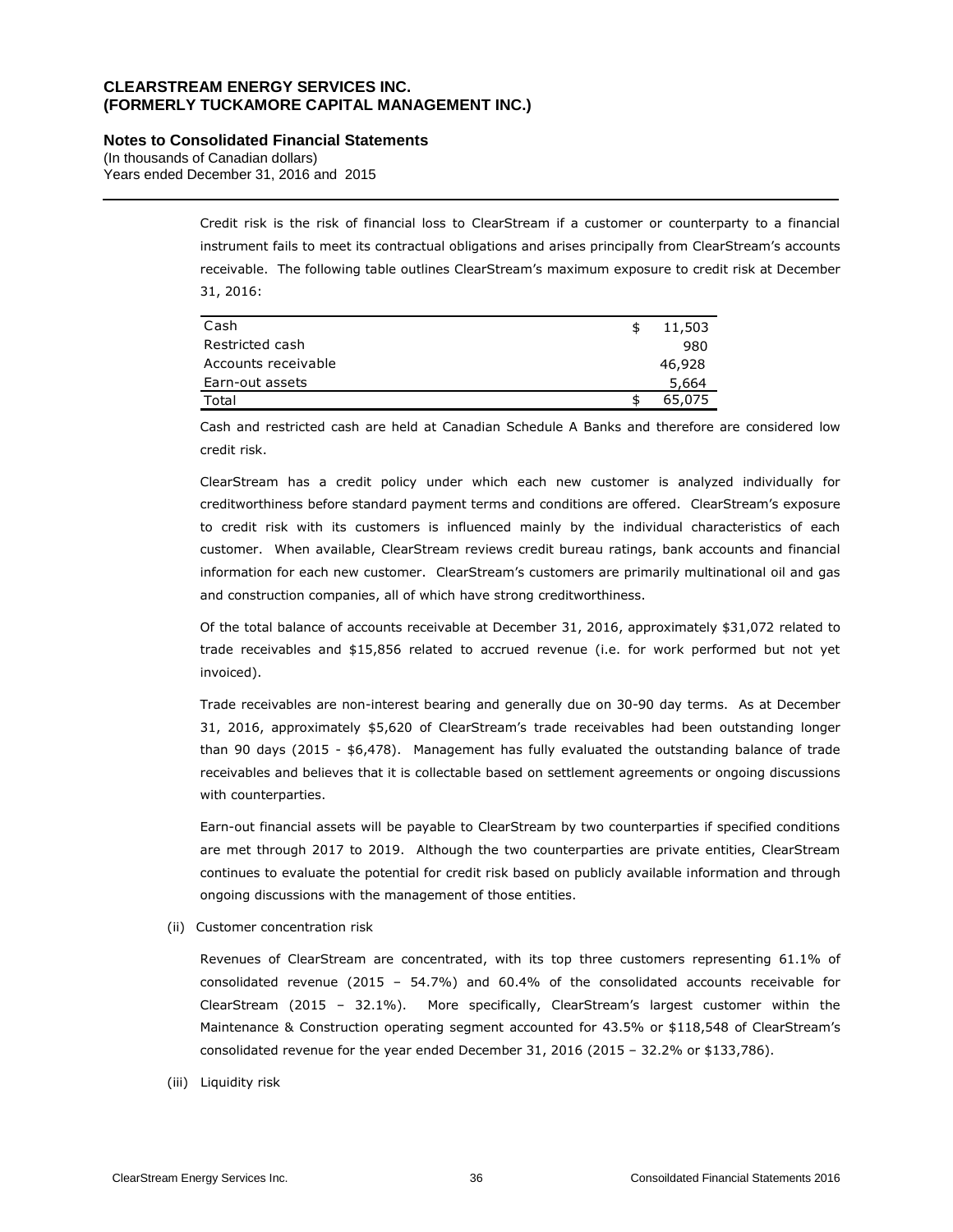### **Notes to Consolidated Financial Statements**

(In thousands of Canadian dollars) Years ended December 31, 2016 and 2015

> Liquidity risk is the risk that ClearStream will not be able to meet its financial obligations as they come due. ClearStream's approach to managing liquidity is to ensure, as far as possible, that it will always have sufficient liquidity to meet its liabilities when due, under both normal and stressed conditions, without incurring unacceptable losses or risking damage to its reputation.

> All of ClearStream's financial liabilities are current with the exception of its ABL Facility which matures in 2019 and its senior secured debentures and convertible secured debentures, which are both due in March 2026.

> ClearStream's strategy is that long-term debt should always form part of its capital structure, assuming an appropriate cost. As existing debt approaches maturity, ClearStream will replace it with new debt, convert it into equity or refinance or restructure, depending on the state of the capital markets at the time.

> ClearStream manages its liquidity risk by continuously monitoring forecast and actual gross profit and cash flows from operations.

|                                          | 2016               | 2015    |
|------------------------------------------|--------------------|---------|
| Accounts receivable                      | \$<br>29,161<br>\$ | 36,218  |
| Inventories                              | 114                | 1,349   |
| Prepaid expenses                         | 411                | 94      |
| Other current assets                     |                    | 563     |
| Accounts payable and accrued liabilities | (5,284)            | (8,013) |
| Deferred revenue                         | 167                | (510)   |
| Total changes in non-cash balances       | \$<br>24,569<br>\$ | 29,701  |

### **23. Changes in non-cash working capital**

#### **24. Long-term Investments**

At December 31, 2016, ClearStream held a 50% interest in a joint venture. At December 31, 2015, Tuckamore held an 80% interest in Gusgo, a 92% interest in Titan and a nominal interest in other joint arrnagements and associates, from contuing operations. The summarized financial information for ClearStream's joint arrangements and associates, from continuing operations, at 100% is as follows: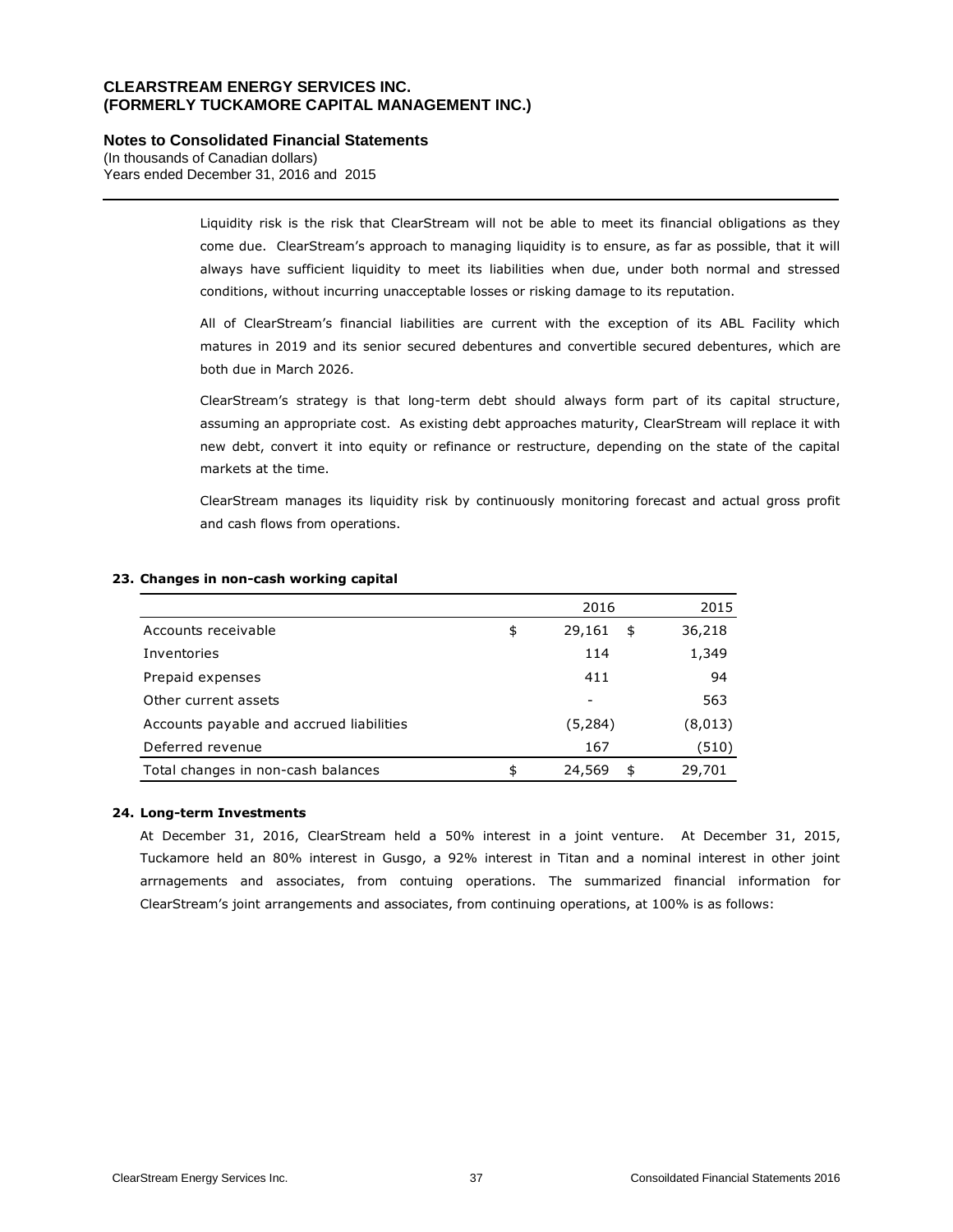# **Notes to Consolidated Financial Statements**

(In thousands of Canadian dollars)

Years ended December 31, 2016 and 2015

| As at December 31,                          | 2016         | 2015         |
|---------------------------------------------|--------------|--------------|
| Current assets                              | \$<br>1,201  | \$<br>4,030  |
| Property, plant and equipment               | \$<br>4      | \$<br>968    |
| Goodwill and intangibles                    |              | 4,628        |
| Other assets                                |              | 1,843        |
| <b>Total Assets</b>                         | \$<br>1,205  | \$<br>11,469 |
| <b>Current liabilities</b>                  | \$<br>47     | \$<br>1,324  |
| <b>Total Liabilities</b>                    | \$<br>47     | \$<br>1,324  |
| <b>Total Equity</b>                         | \$<br>1,158  | \$<br>10,145 |
| Attributable to:                            |              |              |
| ClearStream                                 | 579          | 8,000        |
| Joint arrangement / associate partners      | \$<br>579    | \$<br>2,145  |
|                                             |              |              |
| For the year ended December 31,             | 2016         | 2015         |
| Revenues                                    | \$<br>11,882 | \$<br>46,871 |
| Expenses                                    | 11,882       | 46,707       |
| Net income                                  | \$<br>(0)    | \$<br>164    |
| Attributable to:                            |              |              |
| ClearStream                                 | \$<br>(169)  | \$<br>(508)  |
| Joint arrangement / associate partners      | \$<br>169    | \$<br>672    |
| For the year ended December 31,             | 2016         | 2015         |
| Cash flows provided by operating activities | \$<br>93     | \$<br>3,551  |
| Cash flows used in financing activities     |              | (2, 429)     |
| Cash flows used in investing activities     |              | (338)        |

Net increase in cash  $\frac{1}{3}$  93 \$ 784

## **25. Segmented Information**

During 2016, as a result of the sale of ClearStream's interest in Gusgo as well as substantially all of the net assets of Quantum Murray and Titan, there was a change in the Company's operating segments. The operating segments discussed below represent the segments that ClearStream's chief operating decision maker considers when reviewing the performance of the Company and in determining where to allocate resources. The comparative 2015 results were restated to conform to the current period presentation.

As at December 31, 2016, ClearStream has three operating segments, each of which has separate operational management and management reporting information. All or substantially all of ClearStream's operations, assets and employees are located in Canada.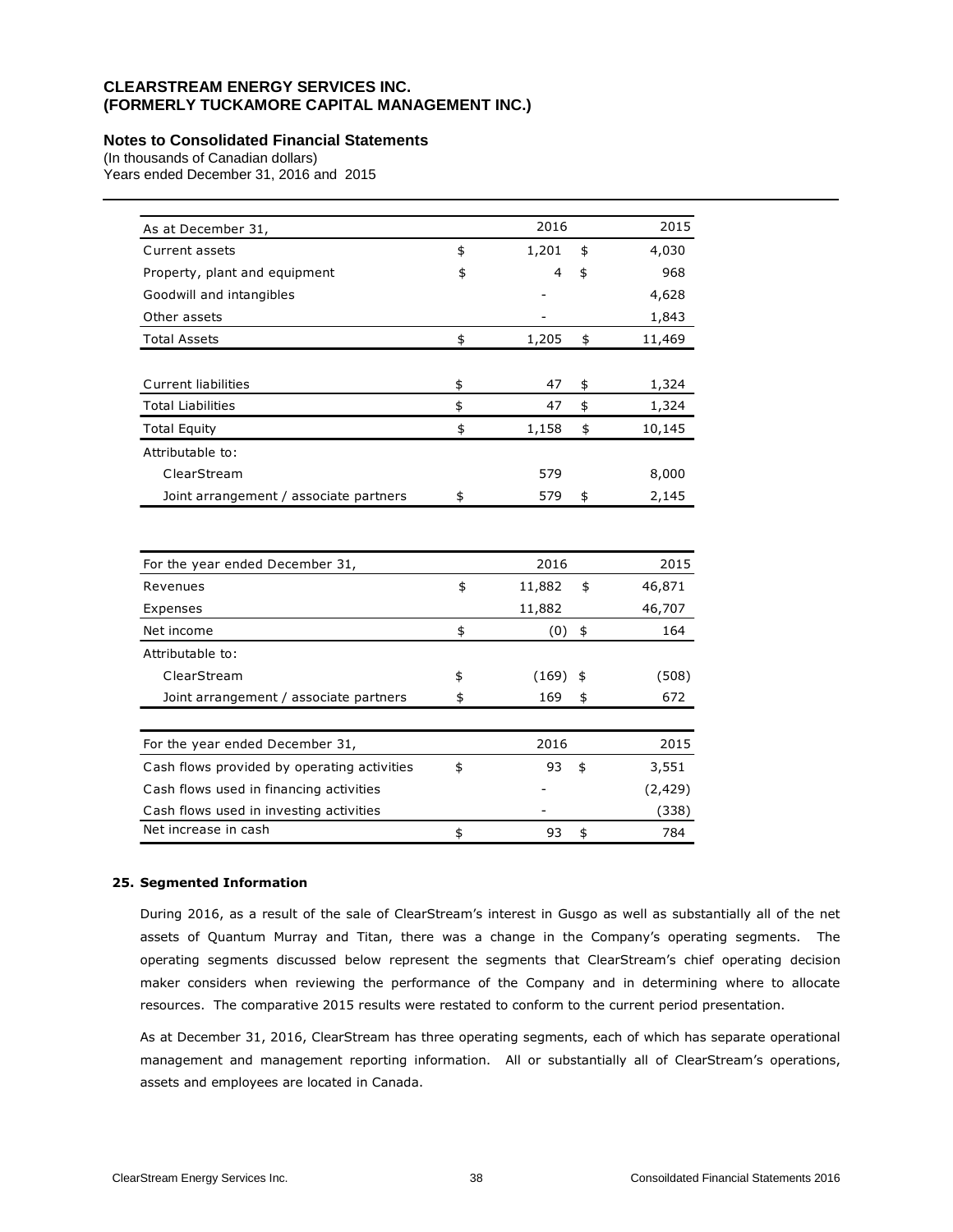### **Notes to Consolidated Financial Statements**

(In thousands of Canadian dollars) Years ended December 31, 2016 and 2015

> The Maintenance and Construction segment is a fully integrated provider of maintenance and construction services to the energy industry. This division provides maintenance services, welding, fabrication, machining, construction, turnaround services and a resource/labour supply to companies in the conventional oil and gas and oil sands markets.

> The Wear, Fabrication and Transportation segment specializes in the supply, fabrication and transportation of overlay pipe spools, pipe bends, wear plate, welding services, custom fabrication, pipe management and storage services.

> The Corporate division provides typical head office functions including strategic planning, corporate communications, taxes, legal, marketing, finance, financing (including interest expense), human resources and information technology for the entire organization. The eliminations column represents adjustments required to reconcile ClearStream's segmented reporting, to the loss from continuing operations. This column represents interdivisional eliminations and adjustments required to account for joint ventures as equity investments. Any assets held for sale in continuing operations for the first half of 2016 and for the comparative period have been recorded in the Corporate segment.

> ClearStream accounts for intersegment sales based on the transaction price. Eliminations in the table below represent the elimination of these intersegment sales.

| Year Ended                                           | Maintenance and<br>Construction |     | Wear, Fabrication &      |     |                                |              |            |
|------------------------------------------------------|---------------------------------|-----|--------------------------|-----|--------------------------------|--------------|------------|
| December 31, 2016                                    | Services                        |     | Transportation           |     | Corporate                      | Eliminations | Total      |
| Revenue                                              | \$<br>224,875                   | \$. | 49,349                   | \$  | \$<br>$\overline{\phantom{a}}$ | $(3,563)$ \$ | 270,661    |
| Cost of revenue                                      | (206, 792)                      |     | (42, 154)                |     |                                | 3,196        | (245, 750) |
| Gross profit                                         | 18,083                          |     | 7,195                    |     |                                | (367)        | 24,911     |
| Selling, general and administrative expenses         | (2, 103)                        |     | (621)                    |     | (14, 840)                      | 182          | (17, 382)  |
| Amortization of intangible assets                    | (185)                           |     | (289)                    |     | (2,902)                        |              | (3,376)    |
| Depreciation                                         | (3, 143)                        |     | (2,888)                  |     | (595)                          |              | (6,625)    |
| Income from equity investment                        | ٠                               |     |                          |     | (291)                          | 122          | (169)      |
| Interest expense                                     | (304)                           |     | (280)                    |     | (20, 676)                      |              | (21, 259)  |
| Gain on sale from assets held for sale               |                                 |     |                          |     | 1,260                          |              | 1,260      |
| Restructuring costs                                  |                                 |     |                          |     | (1, 471)                       |              | (1, 471)   |
| Write-down of property, plant and equipment          |                                 |     | $\overline{\phantom{a}}$ |     |                                |              |            |
| Write-down of goodwill and intangible assets         |                                 |     |                          |     | (8,700)                        |              | (8,700)    |
| Other income                                         |                                 |     |                          |     | 623                            |              | 623        |
| Gain (loss) on sale of property, plant and equipment | 462                             |     | 151                      |     | (1, 341)                       |              | (728)      |
| Income (loss) before taxes                           | \$<br>12,810                    | \$  | 3,268                    | \$. | $(48, 933)$ \$                 | $(61)$ \$    | (32, 916)  |
| Income tax recovery (expense) - current              | (59)                            |     | $\overline{\phantom{a}}$ |     | (21)                           | 59           | (21)       |
| Income tax recovery (expense) - deferred             |                                 |     |                          |     |                                |              |            |
| Income (loss) from continuing operations             | 12,751                          |     | 3,268                    |     | (48, 954)                      | (2)          | (32, 937)  |